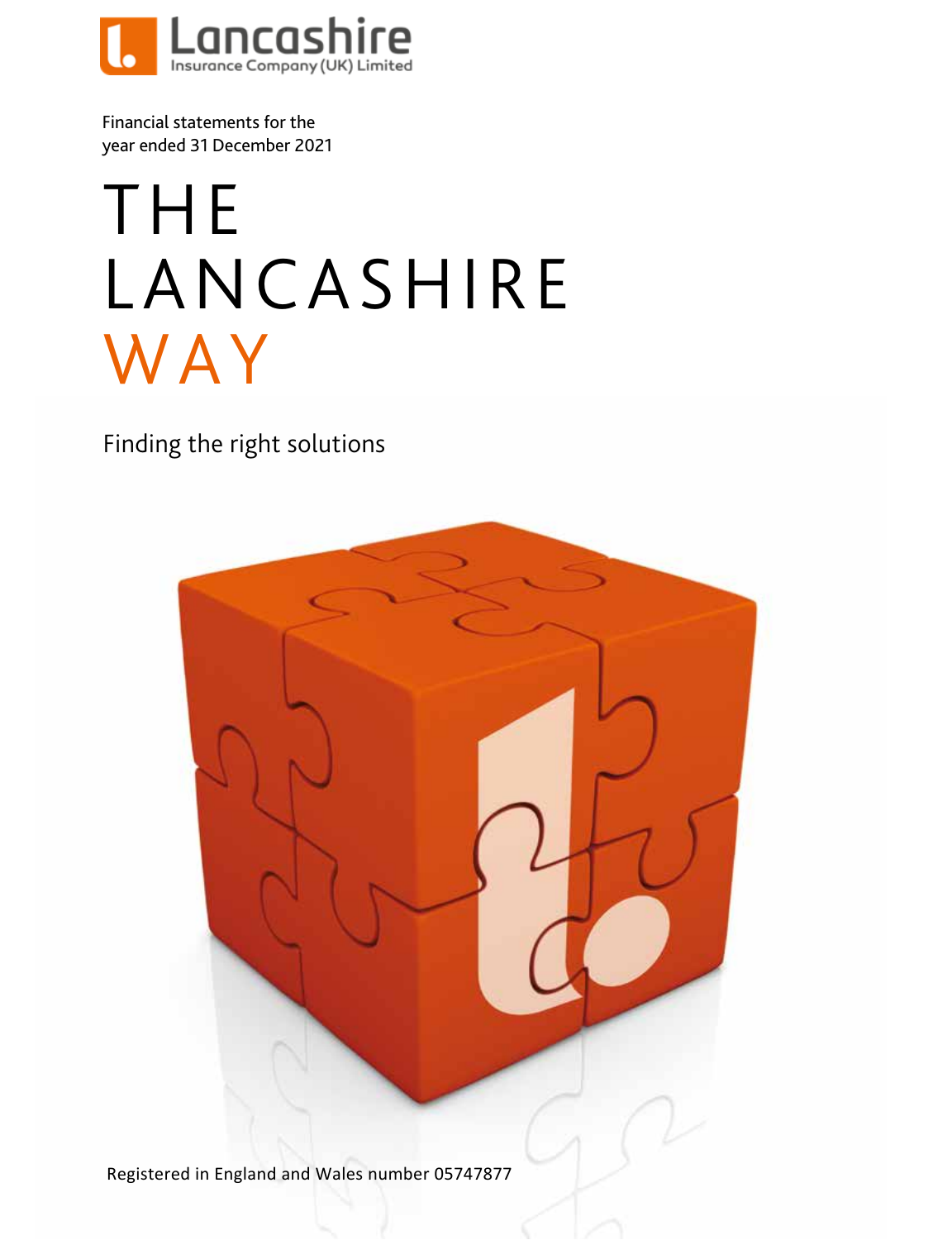| Company details                              | $\overline{3}$   |
|----------------------------------------------|------------------|
| Strategic report                             | $\overline{4}$   |
| Directors' report                            | $\underline{8}$  |
| Independent auditor's report                 | $\underline{10}$ |
| Statement of comprehensive income            | $\underline{16}$ |
| Statement of financial position              | 17               |
| Statement of changes in shareholder's equity | $\underline{18}$ |
| Statement of cash flows                      | 19               |
| Accounting policies                          | $\underline{20}$ |
| Notes to financial statements                | $\overline{24}$  |
| Glossary                                     | $\underline{51}$ |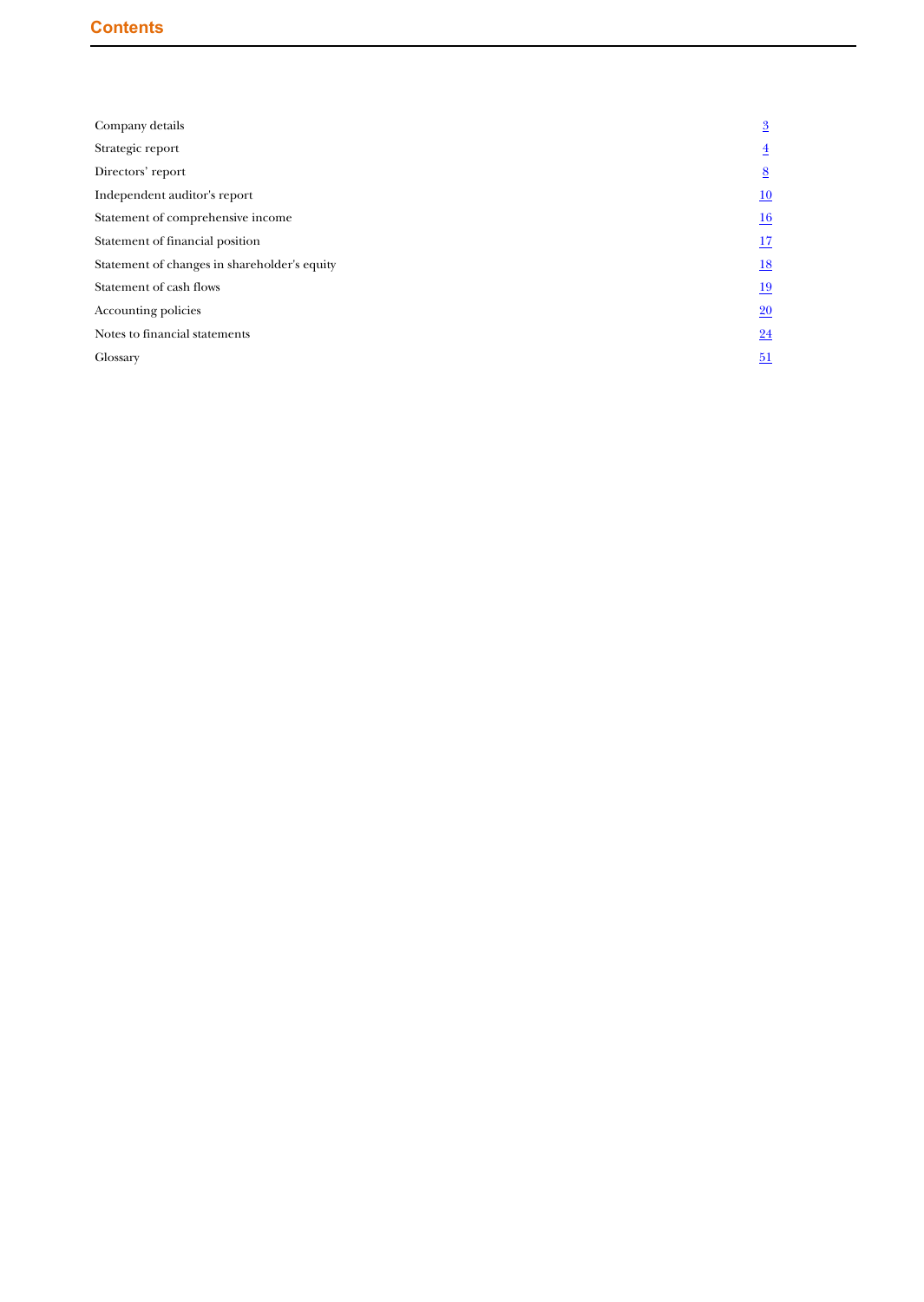# <span id="page-2-0"></span>**Company details**

# **DIRECTORS**

| <b>Steve Smart</b>      | Chairman and non-executive director |
|-------------------------|-------------------------------------|
| David Horne             | Non-executive director              |
| Adrian Colosso          | Non-executive director              |
| Samantha Hoe-Richardson | Non-executive director              |
| John Cadman             | Chief executive officer             |
| James Flude             | Chief underwriting officer          |
| <b>Russell Worsley</b>  | Finance director                    |
| <b>Steve Yeo</b>        | Group head of claims                |

### **OFFICER**

Louise Byrne Company secretary

# AUDITOR

KPMG LLP Registered Auditor 15 Canada Square Canary Wharf London E14 5GL

# REGISTERED OFFICE AND PRINCIPAL PLACE OF BUSINESS

Level 29 20 Fenchurch Street London EC3M 3BY

Registered number 05747877 (England and Wales)

The Company is a member of the Lancashire Insurance Group (www.lancashiregroup.com).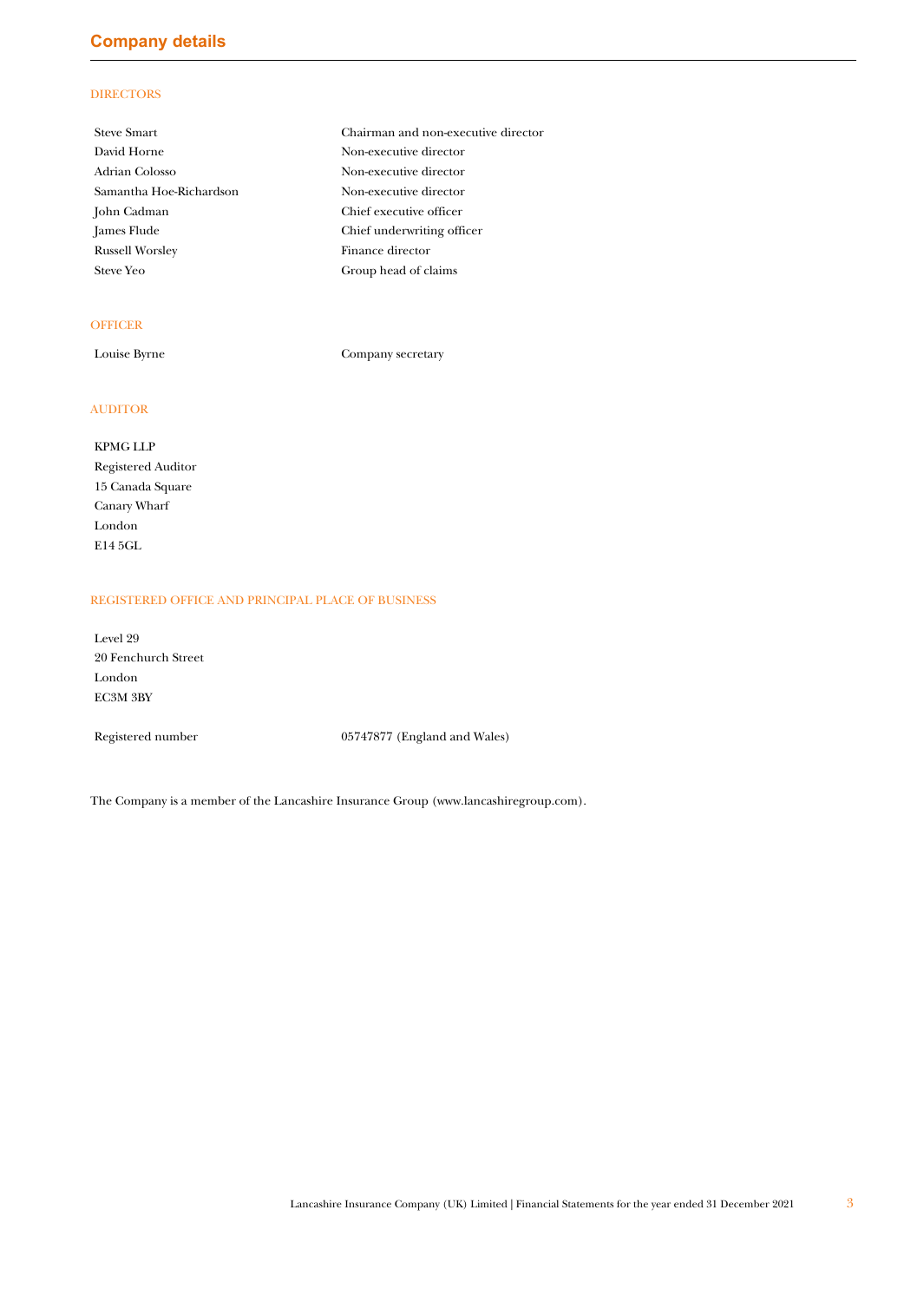### <span id="page-3-0"></span>BUSINESS REVIEW

### **Commentary on results**

For the year ended 31 December 2021 the Company made a profit after tax of \$1.7 million compared to a loss after tax of \$2.9 million for the previous year.

The Company writes a diversified book of business, mostly on a direct basis in the property, energy, marine and aviation classes. Gross written premiums increased by \$60.4 million from \$243.0 million for the year ended 31 December 2020 to \$303.4 million for the year ended 31 December 2021. The increase during 2021 was mainly driven by an increase of \$44.9m within the Property segment. The positive rating environment continued during the year.

Net retained premiums as a percentage of gross written premiums for the year ended 31 December 2021 is 13.0 per cent, compared to 10.9 per cent for the year ended 31 December 2020, reflecting changes in the mix of inwards business written and reinsurance protection purchased. Net earned premium of \$35.7 million for the year ended 31 December 2021 has increased by \$11.3 million when compared to \$24.4 million for the year ended 31 December 2020, reflecting the earned impact of the increase in gross written premium.

The net loss ratio is 59.1 per cent compared to 77.0 per cent for the year ended 31 December 2020. This reflects the impact of a lower level of risk losses in the current accident year despite the impact during 2021 of a large net risk loss relating to the political violence portfolio which was adversely impacted by the unrest in South Africa, the increase in premiums earned and a higher level of favourable development on prior years than in the previous year. In addition, favourable development in relation to prior years amounted to \$63.7 million on a gross basis and \$9.6 million net of reinsurance, compared to \$19.4 million on a gross basis and \$4.2 million net of reinsurance in the year ended 31 December 2020.

The net acquisition cost ratio, excluding override commission received on the quota share reinsurance agreement with the Company's affiliate, Lancashire Insurance Company Limited ("LICL"), is 31.8 per cent compared to 38.1 per cent in the previous year.

The gross general and administrative expense ratio for the year ended 31 December 2021 is 12.4 per cent (2020 - 13.4 per cent). The ratio has marginally decreased despite the \$3.5 million increase in expenses during the year as a result of the increase in gross premium earned. On a net basis, the expense ratio which includes the override commission received under the LICL quota share agreement is 14.7 per cent (2020 - 16.0 per cent) with the decrease in the current year being mainly due to an increase in the level of net earned premium in 2021.

Investment income for the year ended 31 December 2021 is \$3.5 million (2020 - \$4.3 million) and comprises interest income of \$2.9 million (2020 - \$4.0 million) and net realised gains on fixed interest securities of \$0.6 million (2020 - gains of \$0.3 million).

The effective tax rate for the year ended 31 December 2021 is 19.0 per cent (2020 - 17.1 per cent).

### **Outlook**

Management believes the company is well positioned for 2022 and will look to continue to expand where we think there is the greatest opportunity to do so. At the same time, we will maintain our portfolio in LUK's historic core lines where the level of rating increase has started to stabilise and as always, will continue to pursue opportunities as they develop and will continue to regularly review new propositions.

On the back of the composite rate increases that have been achieved across the portfolio over the last four years, we believe this improved level of pricing adequacy across the LUK underwriting will stand us in good stead into 2022 and beyond. This outlook does vary between segment and sub-segment but that positive trend is consistent across the board.

### **Risk disclosures**

Details of the Company's risk management objectives and policies and exposure to risk are set out in note 2.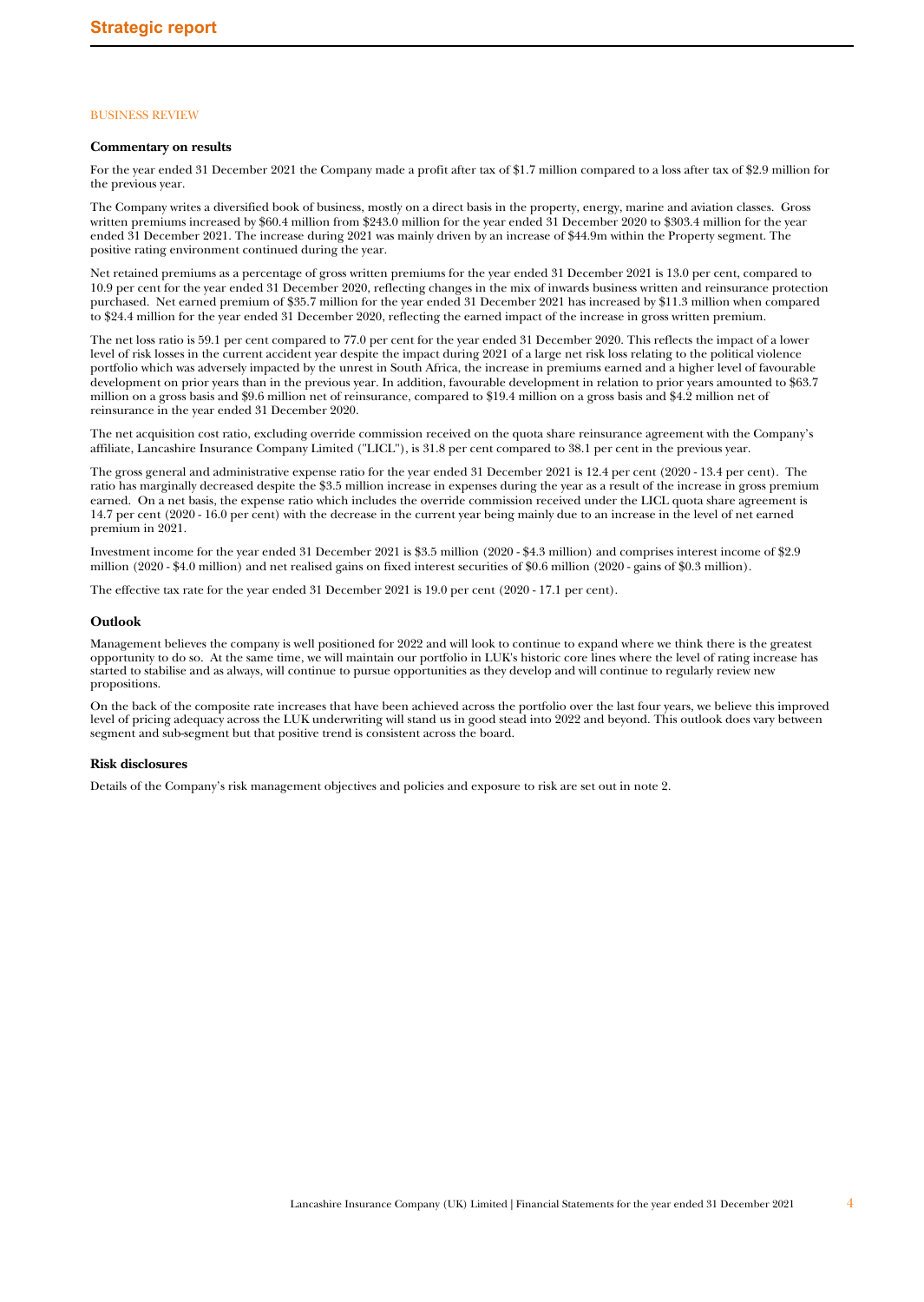### **Statement by the Directors in performance of their statutory duties in accordance with S172(1) Companies Act 2006 (the "Act")**

The Board of Directors of the Company consider, both individually and together, that they have acted in the way they consider, in good faith, would be most likely to promote the success of the Company for the benefit of its sole member (having regard to the stakeholders and matters set out in  $s172(1)(a)$ -(f) of the Act) in the decisions taken during the year ended 31 December 2021.

In line with its annually-approved business plan, and in accordance with its approved strategy, the Company seeks to effectively manage the insurance cycle by underwriting profitable business in the specialty insurance lines in which it operates. Our strategic priorities are that we do not seek top line growth for the sake of it in markets where we do not believe the right opportunities exist, we seek to underwrite our core portfolio profitably through the insurance cycle and look to seize opportunities when they present themselves. We focus on disciplined underwriting with a strong focus on profitability and risk selection. By reducing our risk levels in markets where we consider premiums do not justify the risks presented, and seeking to expand our portfolio where the risk/return metric improves, the Company seeks to create a sustainable business operation for the long term.

We recognise that our responsibility is not only to our parent company and our clients and we strive to be a good employer, a good corporate citizen and a responsible preserver of resources.

Our employees are the lifeblood of the Company and we strive to attract and retain excellent staff. The Company actively seeks to engage with its staff, and to afford them a stable and open workplace. Our staff work on a cross-departmental basis, are provided with regular training and development and management encourages engagement across all areas of the business. The Company promotes the group values<sup>(1)</sup> set out below, and during the year, employees participated in a group-wide staff engagement survey offering employees the opportunity to give their feedback and comments across a broad range of areas. The feedback was positive. The Company recognises that promoting a positive and inclusive culture is an important factor in its continued ability to attract and retain the best talent and continues to explore how it can promote flexible working options and career development opportunities. All permanent staff are eligible to share in the Company's and Group's success through the granting of nil cost RSS awards and participation in the Company's bonus arrangements. To ensure alignment with the Company's values and to effectively monitor individual performance, certain senior managers' remuneration is overseen by the Company's Remuneration Committee.

It is crucial to the Company's long term success that it positively engages with its key stakeholders including clients, brokers, outwards reinsurers and service providers to provide suitable (re)insurance products; the Company's underwriters, claims team and senior management will meet regularly with stakeholders both in the UK and internationally to receive their feedback and insight. Our policies are important to our clients in seeking to protect them and their business from risk events, and when losses do occur we are responsive in order to provide our policyholders with ongoing support and we seek to pay their claims as expeditiously as possible.

The Company also recognises the importance of an open and constructive relationship with government agencies and regulators both in the UK and internationally when it underwrites certain overseas (re)insurance contracts, and to this end the Company has developed a range of internal procedures and processes to establish a robust operating platform to ensure compliance with legal requirements and regulatory rules and standards; and seeks to be proactive in its provision of accurate information to such agencies and regulators.

The Company is active in supporting the promotion of the interests of the wider London insurance market, and as an example of that the CEO sits on the board of the IUA. A number of other staff also contribute to the operation of IUA and other market fora.

Through the Lancashire Foundation, we make financial contributions and provide human support to a number of good causes in the places we operate around the world. The Company also seeks to help those who are in distress or at a disadvantage, through continued support of local initiatives and activities, volunteering days and mentoring opportunities.

The Company is a wholly owned subsidiary of a Group that reports against the United Nations Environment Programme Finance Initiative (I) Principles for Sustainable Insurance, and is committed to managing the environmental impacts of all its businesses, including the Company's.

### (1) Group Values

*Leadership, exhibiting passion and commitment in all aspects of Lancashire life and inspiring others to do the same, we are*

*Aspirational, aspiring to deliver a superior service for our clients, ourselves and our business partners, we are*

*Nimble in our decisions, actions and business processes, we are*

*Collaborative, valuing teamwork and a diversity of skills and experience and sharing in our success, and we are*

*Straightforward in conducting our business in an accountable, open, honest and sustainable way.*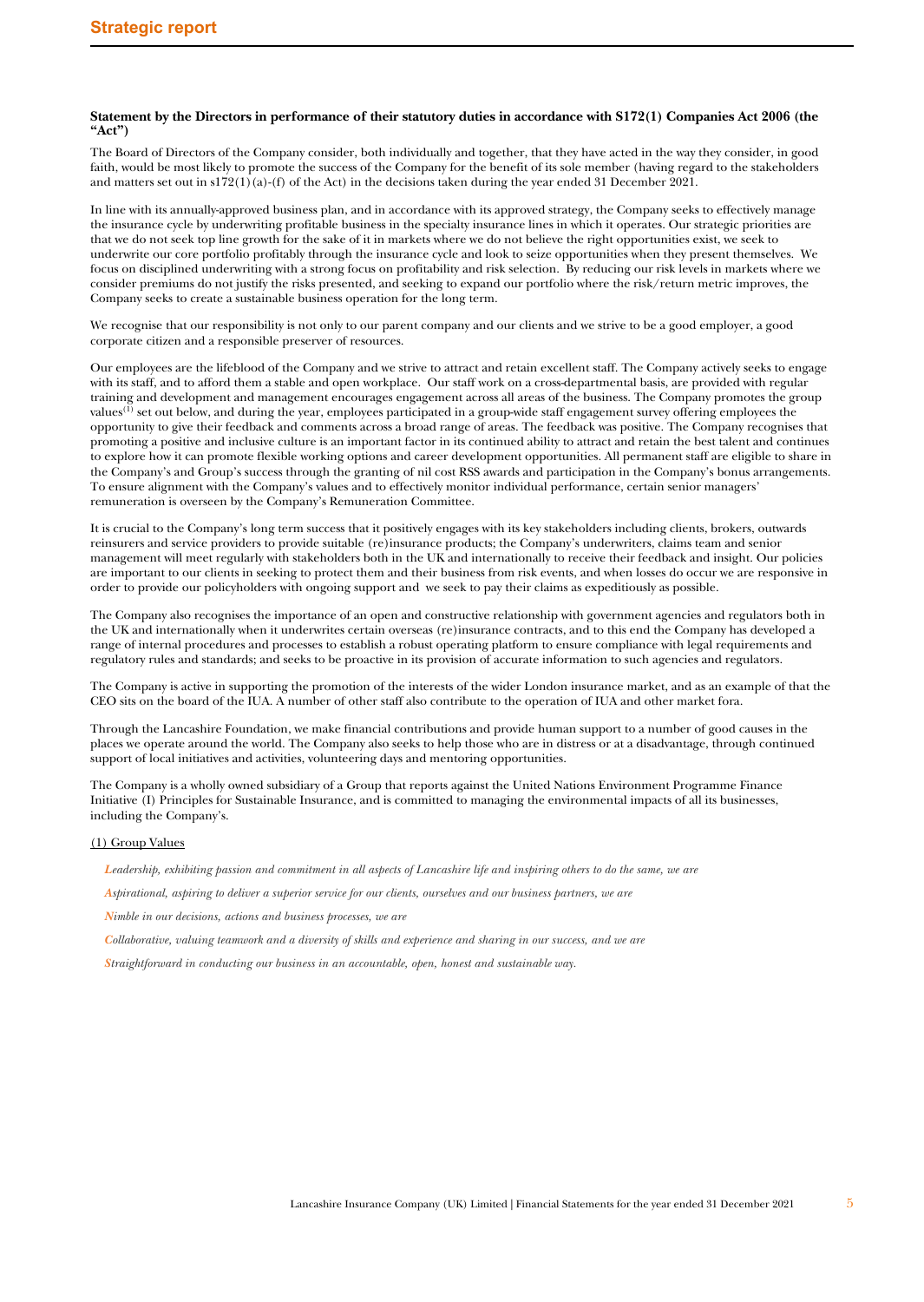### **Climate Change**

Climate change, and more specifically climate-related risks and opportunities, have been a significant focus of the Lancashire Group during 2021. LUK is a material subsidiary undertaking and is taken into consideration and involved in the Group's climate change monitoring and reporting, risk framework and enhancements.The risk framework around climate-related risks has been enhanced significantly during the year with the establishment of both a Group Climate Change Working Group (CCWG) and a Group management ESG Coordination Committee (the 'ESG Committee'). Both have membership comprising people from across the Group and from a variety of functions, and there are common links between the CCWG, ESG Committee and the Group Executive to ensure a clear flow of information. The CRO provides quarterly updates on the work of each body to the Board.

The Group and Company's primary business purpose is to deliver bespoke risk solutions that protect their clients and support economies, businesses and communities in the face of uncertain loss events. By its nature, this long-held objective has, for many years, deeply embedded core elements of environmental, social and governance matters into the Company's insurance operations. Management believe the insurance sector plays a crucial role in empowering people to be able to take decisions with confidence knowing that if the unexpected happens their insurance partners will mitigate the effects on their business and community.

Environmental risk exposures, including assumptions related to climate change, are embedded into the Company's risk management, and performance is monitored against formal risk tolerances, in particular with regard to the exposures to natural catastrophe loss events, including weather events impacted by climate change. Stress and scenario tests performed as part of the business planning and ORSA processes include climate related scenarios and will continue to be refined and enhanced as more information becomes available. The work performed to date has not resulted in any material impact on business strategy or change to the Company's understanding of the risks' impact to the business.

During 2021 the Group developed and implemented a number of internal underwriting guidelines focused on assisting with wider global efforts to tackle issues of climate change and other environmental, social and governance factors. These have been articulated by reference to the Lloyd's market and are being rolled out across the Group's underwriting platforms.

The Group's Underwriting Committee continued to monitor exposures to a range of natural catastrophe risks, including regional windstorm and hurricane exposures, and the articulation of an appropriate underwriting and risk management strategy and management preference for these and other risk exposures linked to climate change factors. The Committee considered loss information and developing trends in the frequency and severity of weather-related and other loss events and was satisfied that the Group's underwriting strategy and reinsurance and risk management programmes are appropriate for the management of underwriting risk relating to these factors.

The Group's investment committee which provides services and submits reports to the LUK Board has focused throughout the year on the development of its investment reporting and monitoring in the context of ESG and climate change developments and expectations within the market. The committee received a presentation from external investment managers on current best practices which provided an opportunity to benchmark the Group's position and identify areas where further improvements were possible. The Group's fixed income portfolio investment managers are signatories to the world's leading proponent of responsible investment, the UN-supported 'Principles for Responsible Investment' (PRI).

The Committee monitored the ESG profile of the Group's fixed income portfolio by reference to one of the ESG rating tools used by the portfolio managers, noting that the portfolio sits within the average ESG category rating. The Committee also continued to monitor the Group's fixed income portfolio exposure to various pricing scenarios by reference to a carbon sensitivity rating tool used by certain of the Group's investment managers. In this regard the Committee noted that the available carbon intensity and ESG measurement tools are in a state of development and intends to keep the range of potential analytical tools under review in consultation with the Group's external portfolio managers. The Committee proposed a framework for the measurement of climate sensitivity and recommended to the LHL Board the introduction of a Climate Value at Risk metric (Climate VaR), which is aligned with the Paris Accord goal of limiting global temperature increases to a maximum of 1.5oC, for the Group's investment risk tolerance and preference statements. The Committee and LHL Board agreed a preference for the financial impact of this scenario on the Group's actual fixed maturity portfolio to have a less detrimental impact than the chosen benchmark model and carbon sensitivity tool. The Committee also recommended to the Board the introduction of ESG and carbon management investment guidelines in particular with respect to limitations upon assets linked to thermal coal, oil sands and Arctic energy investments to be implemented by the Group's investment managers across the Group's fixed income investment portfolios.

The Group is also committed to monitoring and offsetting its own carbon emissions and the LHL Board oversees the Group's Carbon Disclosure Project submission and its alignment with the recommendations of the Task Force on Climate-related Financial Disclosures (TCFD). During the year the Group took further steps on its journey to implement the recommendations of the TCFD, in monitoring, measuring and controlling the impacts of climate change within the business, in particular in the Group's core activities of underwriting and investments.

The Group is committed to implementing and reporting against the UNEP FI Principles for Sustainable Insurance, a global framework for the insurance industry to address ESG risks and opportunities.

Clear and transparent ESG reporting is made through multiple channels, including the Group's Annual Report and Accounts, the Group's website and its work with the Carbon Disclosure Project.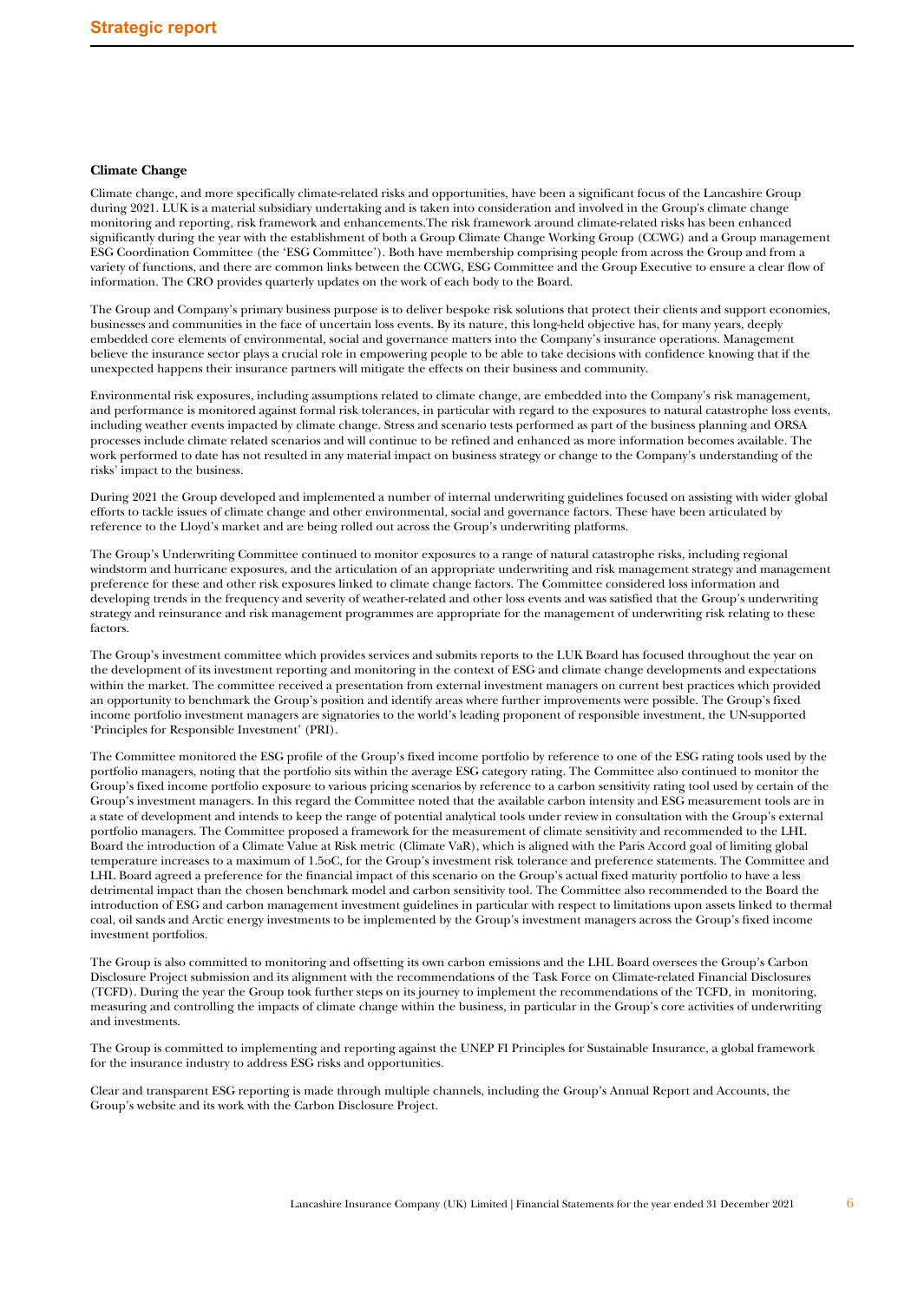### **Environmental Impact and Offsetting**

The Company is committed to managing the environmental impact of its business. LUK measures its carbon footprint annually with a view to minimising its negative impact through both mitigation strategies and by offsetting 100% of its GHG emissions, in order to remain carbon neutral.

Emissions are collated over a 12-month period from 1 January 2021 to 31 December 2021 and are calculated by converting consumption data into tonnes of carbon equivalent (tCO2e) using the UK's Department for Business, Energy and Industrial Strategy (BEIS) 2019 factors. The Company has also calculated its Scope 2 market-based emissions in line with the Greenhouse Gas Protocol's guidance on dual reporting.

| Streamlined Energy and Carbon Reporting Disclosure <sup>(4)</sup>                                                                               | 2021      | 2020      |
|-------------------------------------------------------------------------------------------------------------------------------------------------|-----------|-----------|
| Emissions from the combustion of fuel or the operation of any facility including fugitive emissions from refrigerants<br>use/tCO2e <sup>1</sup> | 54.9      | 33.6      |
| Emissions resulting from the purchase of electricity, heat, steam or cooling by the Company for its own use<br>(location-based)/t $CO2e^2$      | 71.4      | 56.8      |
| Gross emissions (location-based) (Scope 1, 2)/ $tCO2e$                                                                                          | 126.3     | 90.4      |
| Energy consumption used to calculate above emissions/kWh                                                                                        | 634.391.9 | 425,642.0 |
| Total gross emissions (Scope 1, 2 location-based, 3)/tCO2e3                                                                                     | 350.1     | 224.4     |
| $tCO2e$ per FTE                                                                                                                                 | 2.7       | 2.2       |

1 Direct (Scope 1) - Gas *(measured in kWh)*

2 Indirect Energy (Scope 2) (location-based) - Electricity *(measured in kWh)*

3 Total gross emissions (tCO2e) (location-based) include the following activities: gas and electricity *(measured in kWh)*, business travel *(measured in miles and spend)*, additional upstream activities *(measured in kWh, litres, miles and spend)*, water *(measured in m3)*, waste *(measured in kg)*, paper *(measured in reams)*, and hotels *(measured in hotel nights)*

4 Emissions for the UK location and the combined UK & Offshore are apportioned to the Company based on average headcount during the year

The Company's London office has procured 100% renewable electricity for its operations and the building in which the Company is located has achieved a BREEAM 'excellent' environment performance rating.

Using an operational control approach, the Company has assessed its boundaries to identify all the activities and facilities for which it is responsible. Subsequently, it has reported 100% of its Scope 1 and 2 footprint, along with areas of its Scope 3 footprint. Calculations performed follow the ISO 14064-1:2018 standard, giving absolute and intensity factors for the Company's emissions. The Company uses the number of FTEs as its intensity metric.

Results show that location-based GHG emissions in the year were 350.1 tCO2e, comprised of direct emissions (Scope 1) amounting to 54.9 tCO2e, and indirect location-based emissions (Scope 2) amounting to 71.4 tCO2e. The source of other indirect emissions (Scope 3) comprised 223.8 tCO2e. Scope 1 and 2 emissions have increased mostly due to the office reopening after the COVID-19 lockdowns. Scope 3 emissions have also increased primarily to the lifting of some travel restrictions in 2021 resulting in an increase in business travel and hotel stays, albeit not to pre-pandemic levels.

Under the market-based methodology, the Company's Scope 2 emissions are 66.3 tCO2e. Market-based emissions are lower than the Company's location-based as it sources electricity for its Fenchurch Street office via a renewable tariff, backed up by associated Renewable Energy Guarantees of Origin (REGOs).

LUK is a subsidiary undertaking of the LHL Group which has fully offset its 2021 GHG market-based emissions through EcoAct by purchasing credits in the Gandhi India Wind Project and the Gaolin Wind Project, both of which generate renewable electricity in various states across China and India that have traditionally been reliant on fossil fuel generated energy. As a result these are described as carbon avoidance projects. The remaining 15% of the Group's 2021 carbon credits have been purchased in the Cherokee Forest project in the USA. This Improved Forest Management Project protects 8,485.58 acres of mixed hardwoods, oak hickory, cove forest, and oak-pine in northeast Tennessee. The park's management plan and governance are designed to preserve the mountain's forest habitat while also stimulating recreation-based tourism in an economically at-risk region. As a result this is a carbon sequestration project.

The Board will continue to monitor and offset the Company's emissions, mindful of the Company's strategic and business operational requirements.

By order of the Board

L Byrne Company Secretary 9 February 2022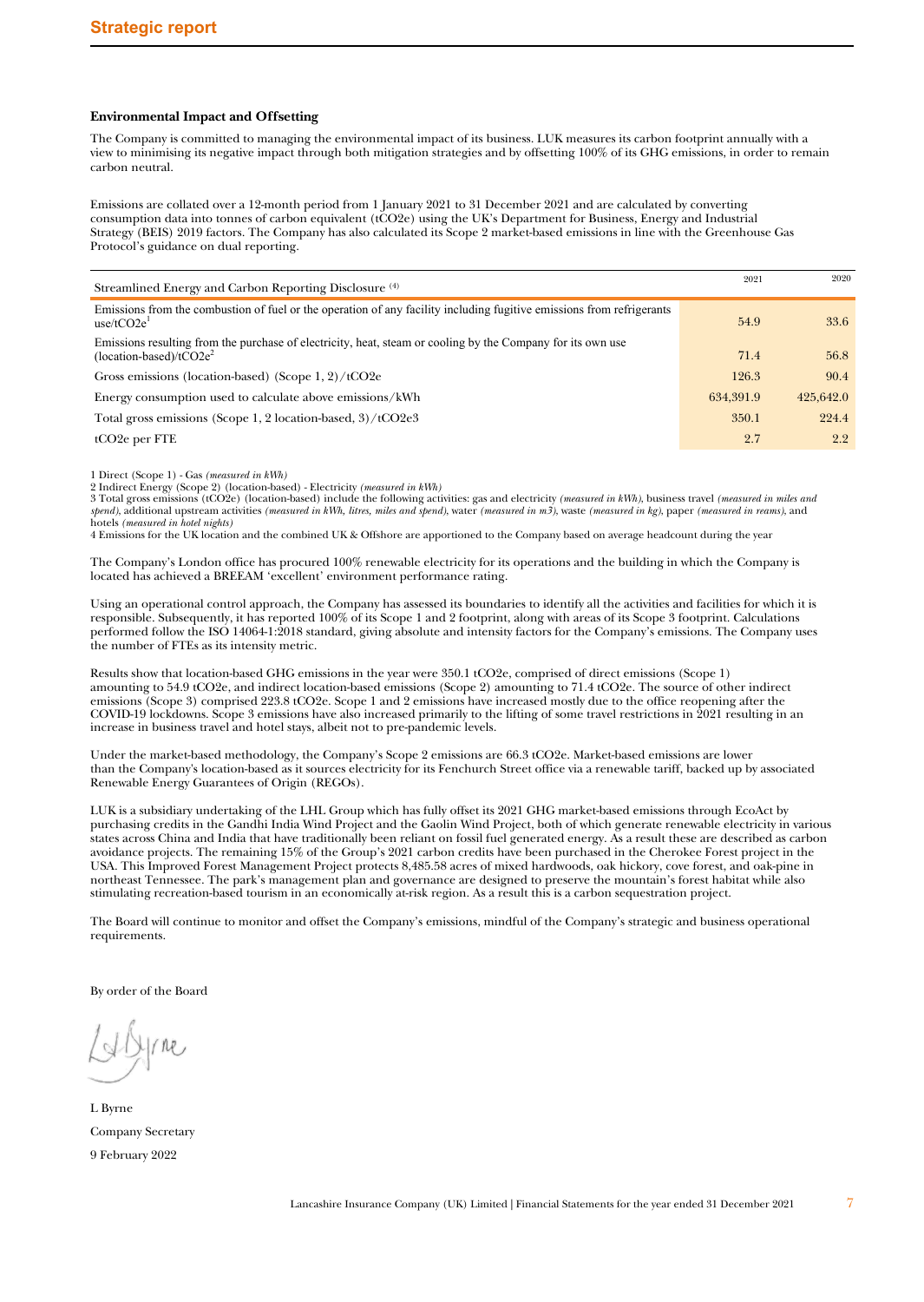<span id="page-7-0"></span>The Directors' present their audited financial statements for Lancashire Insurance Company (UK) Limited, registered company number 05747877 for the year ended 31 December 2021.

### **Principal activity**

The Company is authorised by the Prudential Regulation Authority ("PRA") and the Financial Conduct Authority ("FCA")to conduct general insurance business. The Company provides insurance and reinsurance products to its customers, with an emphasis on property, energy, marine and aviation lines of business. The Company received UK regulatory authorisation to underwrite business on 30 August 2006 and commenced underwriting activity on 2 October 2006. The Directors consider that the principal activity of the Company will continue unchanged into the foreseeable future.

### **Directors' interests**

The names of the Directors of the Company as at 31 December 2021 appear on page 3. The Directors who served during the year are as follows:

John Cadman Adrian Colosso James Flude Samantha Hoe-Richardson David Horne Steve Smart Russell Worsley Steve Yeo

None of the Directors have any financial interest in the Company. The interests of Directors in other companies in the Lancashire Insurance Group are dealt with in note 15.

### **Payment policy**

It is the Company policy to pay creditors when they fall due for payment. Terms of payment are agreed with suppliers when negotiating each transaction and the policy is to abide by those terms, provided that the suppliers also comply with all relevant terms and conditions.

### **Employees**

All UK employees providing services to the Company are remunerated by LISL. The emoluments of these employees are recharged, as part of a management charge under management service agreements, ultimately, to the insurance operating divisions of the Lancashire Insurance Group.

Remuneration of Directors is dealt with in note 15.

### **Statement of disclosure of information to auditors**

Each person who is a Director at the date of approval of this Report confirms that:

- So far as the Director is aware, there is no relevant audit information of which the Company's auditors are unaware; and
- He or she has taken all the steps that ought to have been taken in order to make himself or herself aware of any relevant audit information and to establish that the Company's auditors are aware of that information.

### **Future developments**

The outlook for 2021 is discussed in the strategic report.

### **Going concern**

It is the responsibility of directors when preparing the financial statements to carry out an assessment to ascertain whether the company is a 'going concern'. The assessment should take into account all available information about the future, covering at least 12 months from the date on which the accounts are approved.

The Directors having reviewed the detailed risk disclosures in note 2, noting particularly the Company's short duration, highly liquid fixed interest investment portfolio and its expected liability profile, as well as the business plan and forecast for the next 12 months and the going concern section within the accounting policies on page 20 have a reasonable expectation that the Company will be able to continue in operation and meet its liabilities as they fall due. Accordingly, the Board has adopted and continues to consider appropriate the going concern basis in preparing the financial statements.

#### **Auditor**

A Resolution will be proposed at the group annual general meeting to re-appoint KPMG LLP as auditor and to set the auditor's remuneration. The Company will then pass a resolution to reappoint KPMG LLP as auditor.

### **Dividends**

A dividend of \$nil was paid during 2021 (2020 - \$nil). The Directors do not recommend the payment of a final dividend.

The Company's ability to pay dividends and make capital distributions is subject to the legal and regulatory restrictions of the United Kingdom.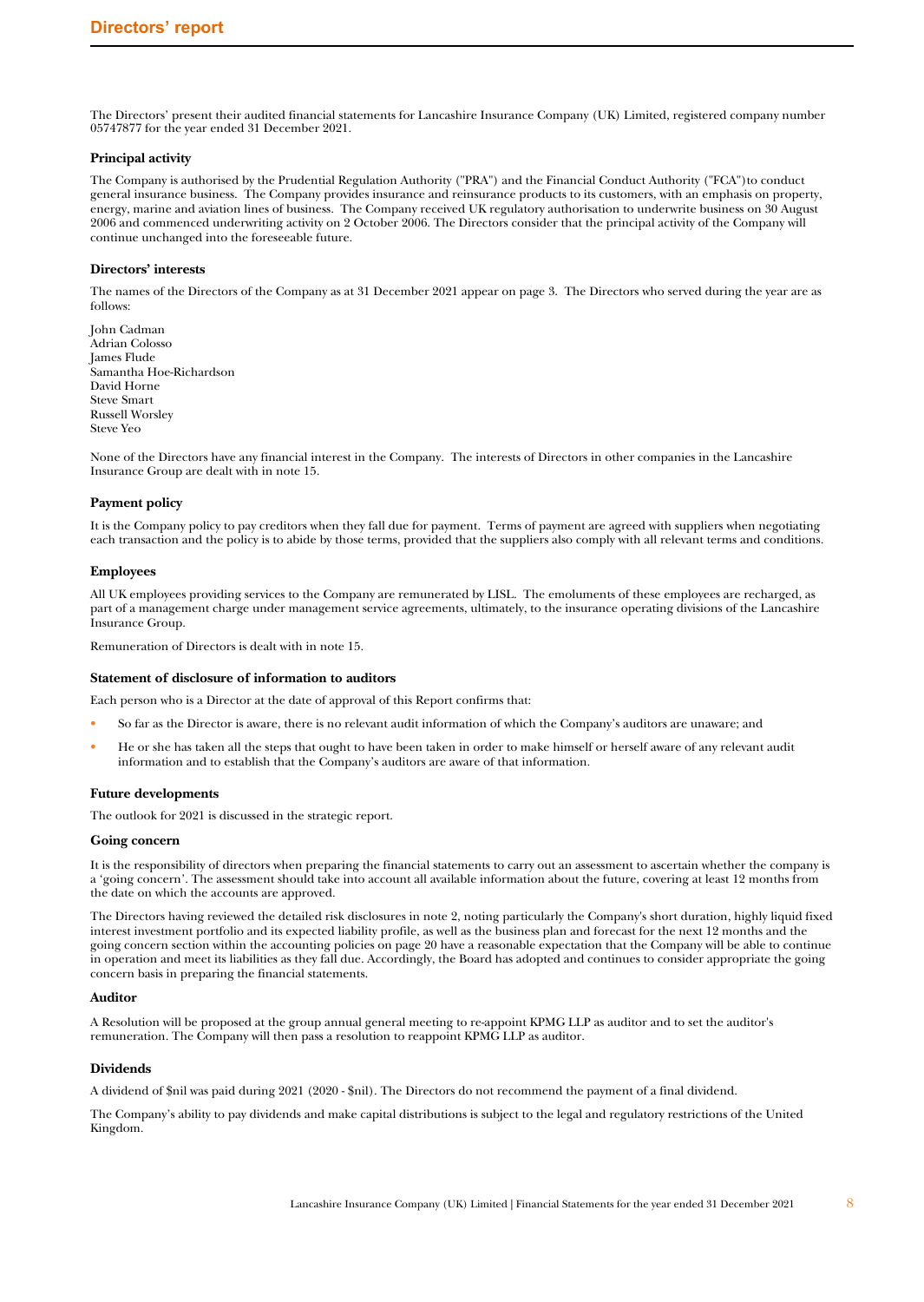### **Statement of Directors' responsibilities in respect of the strategic report, the Directors' report and the financial statements**

The Directors are responsible for preparing the Strategic Report, the Directors' Report and the financial statements in accordance with applicable law and regulations.

Company law requires the Directors to prepare financial statements for each financial year. Under that law they have elected to prepare the financial statements in accordance with UK adopted International Accounting Standards and applicable law.

Under company law the Directors must not approve the financial statements unless they are satisfied that they give a true and fair view of the state of affairs of the Company and of its profit or loss for that period. In preparing the financial statements, the Directors are required to:

- Select suitable accounting policies and apply them consistently;
- Make judgements and estimates that are reasonable, relevant and reliable;<br>• State whether they have been prepared in accordance with UK adopted In
- State whether they have been prepared in accordance with UK adopted International Accounting Standards and applicable law;<br>• Assess the Company's ability to continue as a going concernedisclosing as applicable matters re
- Assess the Company's ability to continue as a going concern, disclosing, as applicable, matters related to going concern; and <br>• Ise the going concern basis of accounting unless they either intend to liquidate the Compan
- Use the going concern basis of accounting unless they either intend to liquidate the Company or to cease operations, or have no realistic alternative but to do so.

The Directors are responsible for keeping adequate accounting records that are sufficient to show and explain the Company's transactions and disclose with reasonable accuracy at any time the financial position of the Company and enable them to ensure that its financial statements comply with the Companies Act 2006. They are responsible for such internal control as they determine is necessary to enable the preparation of financial statements that are free from material misstatement, whether due to fraud or error, and have general responsibility for taking such steps as are reasonably open to them to safeguard the assets of the Company and to prevent and detect fraud and other irregularities.

By order of the Board

 $fM$ 

L Byrne Company Secretary 9 February 2022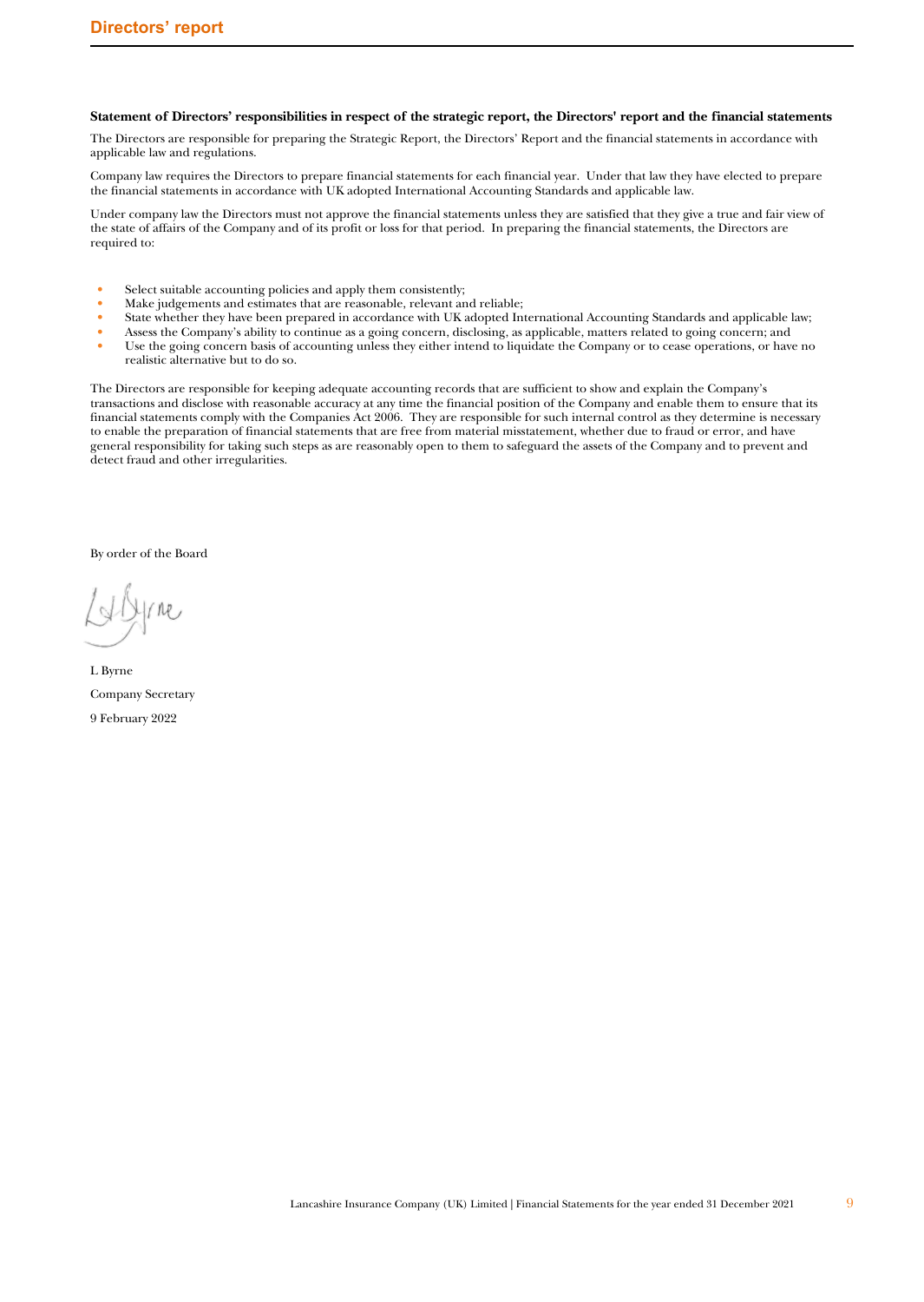# <span id="page-9-0"></span>**INDEPENDENT AUDITOR'S REPORT TO THE MEMBER OF LANCASHIRE INSURANCE COMPANY (UK) LIMITED**

### **1 Our opinion is unmodified**

We have audited the financial statements of Lancashire Insurance Company (UK) Limited ("the Company") for the year ended 31 December 2021 which comprise the Statement of comprehensive income, the Statement of financial position, the Statement of changes in shareholder's equity, the Statement of cash flows, and the related notes, including the accounting policies on pages 20 to 23.

In our opinion the financial statements:

- give a true and fair view of the state of the Company's affairs as at 31 December 2021 and of its profit for the year then ended;
- have been properly prepared in accordance with UK-adopted International Accounting Standards; and<br>• have been prepared in accordance with the requirements of the Companies Act 2006
- have been prepared in accordance with the requirements of the Companies Act 2006.

### *Basis for opinion*

We conducted our audit in accordance with International Standards on Auditing (UK) ("ISAs (UK)") and applicable law. Our responsibilities are described below. We believe that the audit evidence we have obtained is a sufficient and appropriate basis for our opinion. Our audit opinion is consistent with our report to the audit committee.

We were first appointed as auditor by the Directors on 3 May 2017. The period of total uninterrupted engagement is for the five financial years ended 31 December 2021. We have fulfilled our ethical responsibilities under, and we remain independent of the Company in accordance with, UK ethical requirements including the FRC Ethical Standard as applied to public interest entities. No non-audit services prohibited by that standard were provided.

### **2 Key audit matters: our assessment of risks of material misstatement**

Key audit matters are those matters that, in our professional judgement, were of most significance in the audit of the financial statements and include the most significant assessed risks of material misstatement (whether or not due to fraud) identified by us, including those which had the greatest effect on: the overall audit strategy; the allocation of resources in the audit; and directing the efforts of the engagement team. We summarise below the key audit matters (unchanged from 2020), in decreasing order of audit significance, in arriving at our audit opinion above, together with our key audit procedures to address those matters and, as required for public interest entities, our results from those procedures. These matters were addressed, and our results are based on procedures undertaken, in the context of, and solely for the purpose of, our audit of the financial statements as a whole, and in forming our opinion thereon, and consequently are incidental to that opinion, and we do not provide a separate opinion on these matters.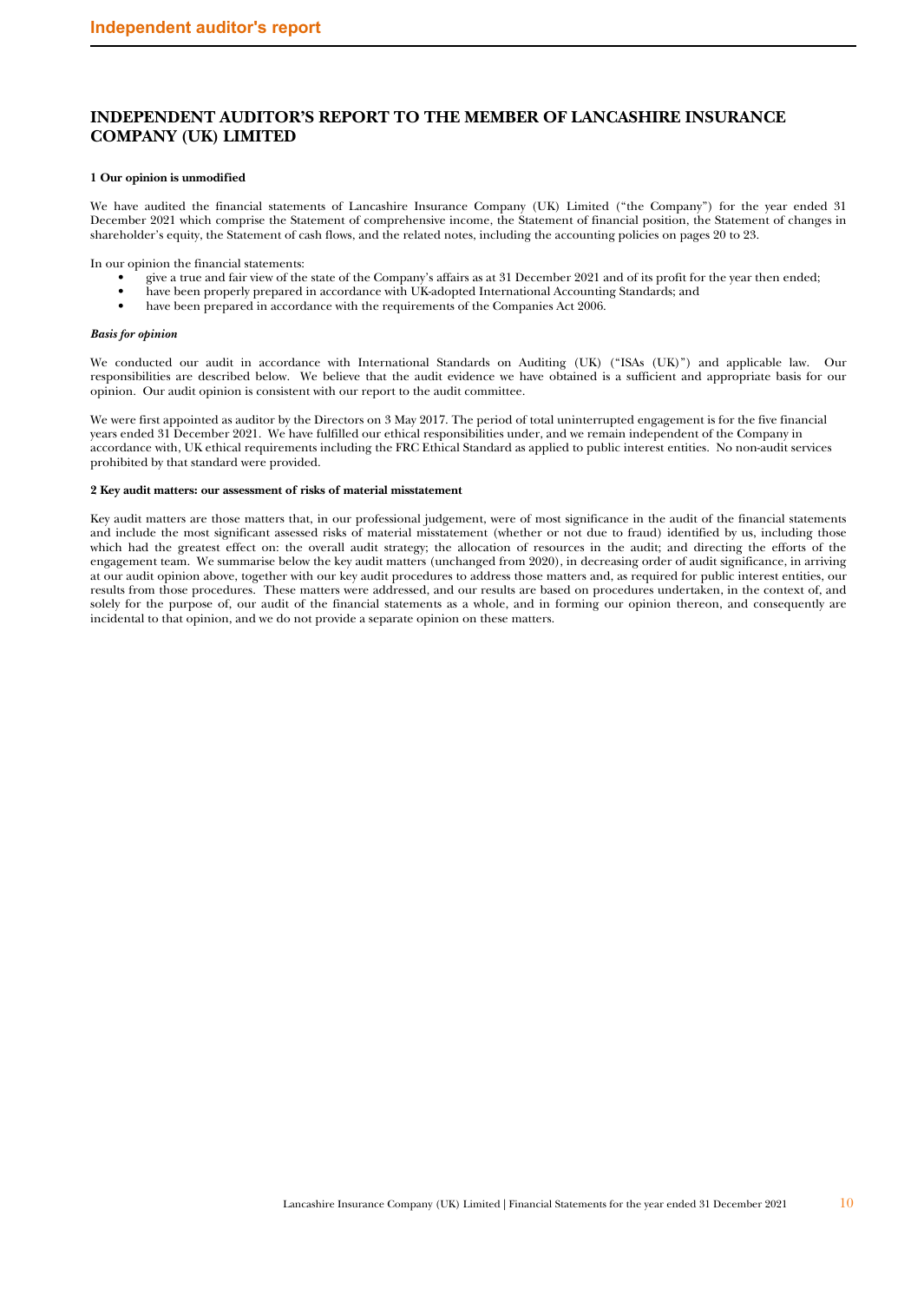**Valuation of gross and net insurance contract liabilities for losses and loss adjustment expenses of IBNR on a gross and net of outwards reinsurance basis**

# **Risk vs 2020:** ◄►

(\$305.8m gross, \$51.7m net of outwards reinsurance, of which incurred but not reported represented \$83.2m gross, \$13.5m net of outwards reinsurance; 2020: \$292.9m gross, \$44.9m net of outwards reinsurance, of which incurred but not reported represented \$80.9m gross, \$11.5m net of outwards reinsurance).

Refer to page 22 (accounting policy) and page 45 to 47 (financial disclosures)

| The risk                                                                                                                                                                                                                                                                                                      | Our response                                                                                                                                                                                                                                                                                                                                                                                                              |
|---------------------------------------------------------------------------------------------------------------------------------------------------------------------------------------------------------------------------------------------------------------------------------------------------------------|---------------------------------------------------------------------------------------------------------------------------------------------------------------------------------------------------------------------------------------------------------------------------------------------------------------------------------------------------------------------------------------------------------------------------|
| The Company maintains insurance contract liabilities<br>to cover the estimated ultimate cost of settling all losses<br>and loss adjustment expenses arising from events                                                                                                                                       | We have used our own actuarial specialists to assist us in performing<br>our procedures in this area.                                                                                                                                                                                                                                                                                                                     |
| which have occurred up to the balance sheet date,<br>regardless of whether those losses have been reported                                                                                                                                                                                                    | Our procedures included:                                                                                                                                                                                                                                                                                                                                                                                                  |
| to the Company.<br><b>Subjective valuation</b>                                                                                                                                                                                                                                                                | Control design and implementation<br>Evaluating and testing the design and implementation of key controls<br>around review and approval of insurance contract liabilities. Due to the                                                                                                                                                                                                                                     |
| Insurance liabilities represent the single largest liability<br>for the Company. Valuation of the incurred but not<br>reported liabilities is highly judgemental because it<br>requires a number of assumptions to be made with<br>high estimation uncertainty such as initial expected                       | nature of this balance we would expect to obtain audit evidence<br>primarily through detailed substantive procedures as outlined below. As<br>such, the work over the design and implementation of controls is used<br>to support our conclusions to the extent that the necessary evidence<br>around key controls could be obtained.                                                                                     |
| loss ratios, estimates of ultimate premium, claim<br>development patterns and rate changes.<br>The<br>determination and application of the methodology<br>and performance of the calculations are also complex.                                                                                               | Assessment of assumptions and methodologies<br>Assessing and challenging the reserving assumptions and methodology<br>(on a gross and net of outwards reinsurance basis) for reasonableness                                                                                                                                                                                                                               |
| These judgemental and complex calculations for<br>insurance liabilities are also used to derive the<br>valuation of the related reinsurance assets.                                                                                                                                                           | and consistency year on year based on our knowledge and<br>understanding of the reserving policy within the Company. This has<br>also involved comparing the Company's reserving methodology with<br>industry practice and understanding the rationale for key differences.                                                                                                                                               |
| In setting the provision for insurance liabilities, an<br>allowance is made for specific risks. The determination<br>of the allowance is a subjective judgement based on the<br>perceived uncertainty and potential for volatility in the                                                                     | <b>Historical experience</b><br>Challenging the quality of the Company's historical reserving estimates<br>by monitoring the development of losses against initial estimates.                                                                                                                                                                                                                                             |
| underlying claims.<br>The effect of these matters is that, as part of our risk<br>assessment, we determined that valuation of gross and<br>net insurance contract liabilities for losses and loss<br>adjustment expenses has a high degree of estimation<br>uncertainty, with a potential range of reasonable | <b>Independent re-projections</b><br>Applying our own assumptions, across all attritional classes of business,<br>to perform re-projections on the insurance contract liabilities on both a<br>gross and net of outwards reinsurance basis and comparing these to the<br>Company's projected results. Where there were significant variances in<br>the results, we have challenged the Company's assumptions.             |
| outcomes greater than our materiality for the financial<br>statements as a whole, and possibly many times that<br>amount. The financial statements (note 11) discloses<br>the sensitivity estimated by the Company.                                                                                           | Sector experience and benchmarking of large losses<br>Assessing and challenging the reserving assumptions by comparing the<br>Company's loss experience to peers in the market, on a gross and net<br>of outwards reinsurance basis, including on a contract by contract basis<br>for large loss and catastrophe events. We define a large loss as a single<br>loss or event greater than \$5m on a gross ultimate basis. |
|                                                                                                                                                                                                                                                                                                               | In addition to the procedures above, the audit team performed the<br>following procedures:                                                                                                                                                                                                                                                                                                                                |
|                                                                                                                                                                                                                                                                                                               | <b>Assessing transparency</b><br>Considering the adequacy of the Company's disclosures in respect of<br>the valuation of insurance contract liabilities.                                                                                                                                                                                                                                                                  |
|                                                                                                                                                                                                                                                                                                               | <b>Our Results</b><br>We found the valuation of the gross and net insurance contract<br>liabilities for losses and loss adjustment expenses of IBNR to be<br>acceptable (2020 result: acceptable).                                                                                                                                                                                                                        |
|                                                                                                                                                                                                                                                                                                               |                                                                                                                                                                                                                                                                                                                                                                                                                           |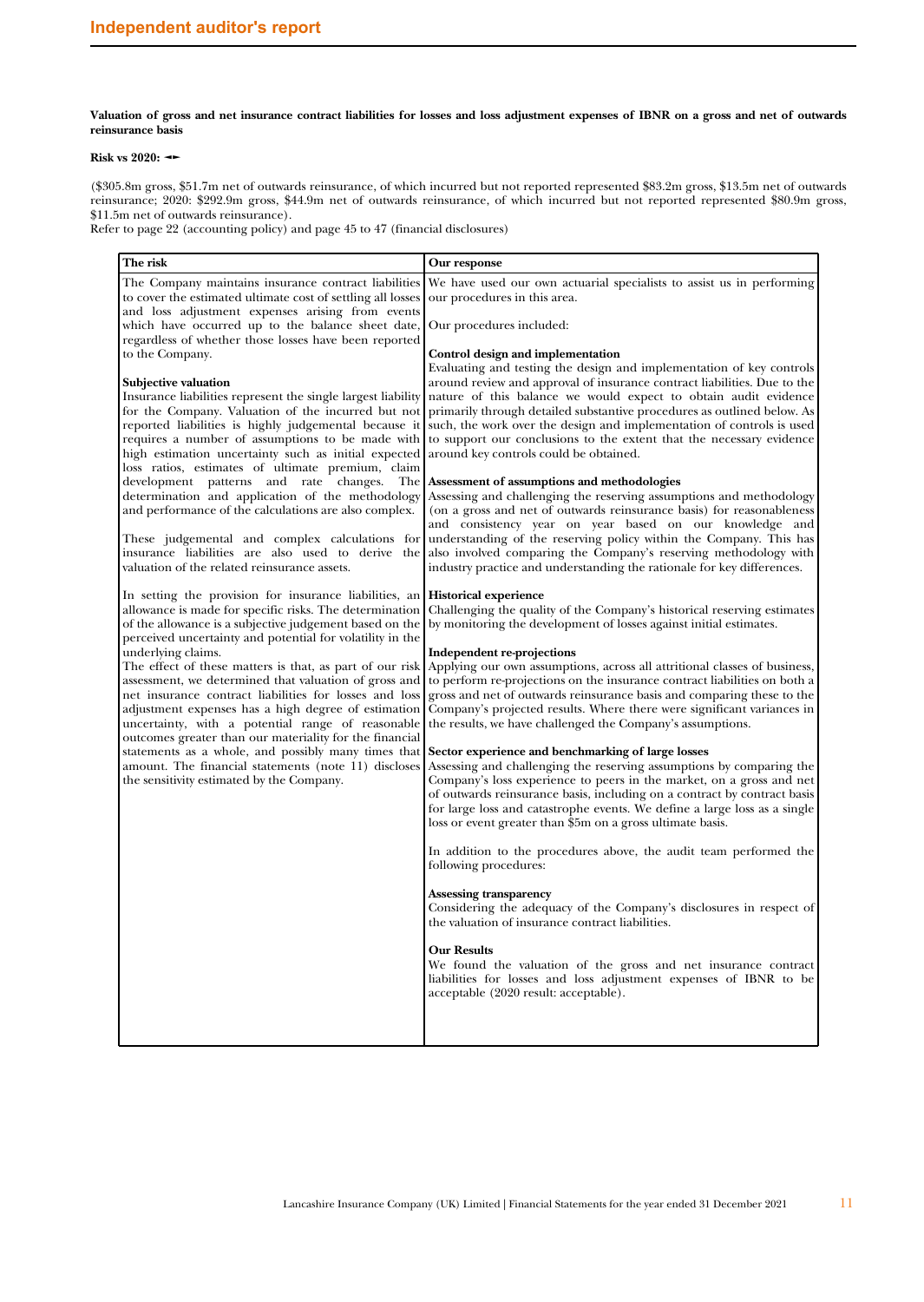### **Valuation of premiums which are estimated, included in inwards premium receivable from insureds and cedants**

### **Risk vs 2020:** ◄►

Included in inwards premiums receivable from insureds and cedants (2021: \$142.2m, 2020: \$130.3m).

Refer to page 22 (accounting policy) and pages 26 to 28 and 39 to 40 (financial disclosures)

| The risk                                                                                                                                                                                                                                                                                                                                                                                                                                                                         | Our response                                                                                                                                                                                                                                                                                                                                                                                                                                                                                                           |
|----------------------------------------------------------------------------------------------------------------------------------------------------------------------------------------------------------------------------------------------------------------------------------------------------------------------------------------------------------------------------------------------------------------------------------------------------------------------------------|------------------------------------------------------------------------------------------------------------------------------------------------------------------------------------------------------------------------------------------------------------------------------------------------------------------------------------------------------------------------------------------------------------------------------------------------------------------------------------------------------------------------|
| Subjective valuation:<br>There is a material proportion of premiums written,                                                                                                                                                                                                                                                                                                                                                                                                     | Our procedures included:                                                                                                                                                                                                                                                                                                                                                                                                                                                                                               |
| pricing for which is based on a best estimate of<br>ultimate premiums. Judgement is involved in<br>determining the ultimate estimates in order to<br>establish the appropriate premium value and,<br>ultimately, the cash to be received. As updated<br>information is received over the life of the contract,<br>adjustments are made to the premium recognised with<br>inwards premiums receivable from insureds and<br>cedants recorded on the balance sheet at the year end. | Control design and implementation<br>Evaluating and testing the design and implementation of key controls<br>over the periodic review of premium estimates booked. Due to the<br>nature of this balance we would expect to obtain audit evidence<br>primarily through detailed substantive procedures as outlined below. As<br>such, the work over the design and implementation of controls is used<br>to support our conclusions to the extent that the necessary evidence<br>around key controls could be obtained. |
| Adjustments are made to gross premiums written to<br>reflect the underlying adjustment to ultimate premium<br>estimates such as declarations received on binding<br>authority contracts, reinstatement premiums on                                                                                                                                                                                                                                                               | <b>Methodology</b> assessment<br>Assessing estimated premium income for a sample of policies,<br>including consideration of the basis of estimation and consistency in<br>estimation methodology over time                                                                                                                                                                                                                                                                                                             |
| reinsurance contracts and other routine adjustments to<br>premium income due to policy amendments.<br>The effect of these matters is that, as part of our risk                                                                                                                                                                                                                                                                                                                   | <b>Retrospective analysis</b><br>Assessing the Company's past expertise in making premium estimates<br>by comparing the estimates and actuals for the prior year estimated<br>debtor balance.                                                                                                                                                                                                                                                                                                                          |
| assessment, we determined that the valuation of<br>inwards premiums receivable from insureds and<br>cedants at the year-end has a high degree of estimation<br>uncertainty, with a potential range of reasonable<br>outcomes greater than our materiality for the financial                                                                                                                                                                                                      | <b>Assessing transparency</b><br>Considering the adequacy of the Company's disclosures in respect of<br>the valuation of premiums which are estimated.                                                                                                                                                                                                                                                                                                                                                                 |
| statements as a whole, and possibly many times that<br>amount.                                                                                                                                                                                                                                                                                                                                                                                                                   | <b>Our Results</b><br>We found the valuation of premium estimates to be acceptable (2020)<br>result: acceptable).                                                                                                                                                                                                                                                                                                                                                                                                      |
| It should however be noted that it is only a portion of<br>the inwards premiums receivable balance from<br>insureds and cedants balance (and of total gross<br>premiums written in the statement of comprehensive<br>income) that are subject to this valuation risk.                                                                                                                                                                                                            |                                                                                                                                                                                                                                                                                                                                                                                                                                                                                                                        |

### **3 Our application of materiality and an overview of the scope of our audit**

Materiality for the financial statements as a whole was set at \$2.5m (2020: \$2.0m), determined with reference to a benchmark of gross written premiums of which it represents 0.82% (2020 0.82%).

We consider gross written premium to be the most appropriate benchmark as it provides a more stable measure year on year than profit before tax. We also compared our materiality against other relevant benchmarks (total assets, net assets and profit before tax) to ensure the materiality selected was appropriate for our audit.

In line with our audit methodology, our procedures on individual account balances and disclosures were performed to a lower threshold, performance materiality, so as to reduce to an acceptable level the risk that individually immaterial misstatements in individual account balances add up to a material amount across the financial statements as a whole.

Performance materiality was set at 75% (2020 :75%) of materiality for the financial statements as a whole, which equates to \$1.87m (2020: \$1.5m). We applied this percentage in our determination of performance materiality because we did not identify any factors indicating an elevated level of risk.

We agreed to report to the Audit Committee any corrected or uncorrected identified misstatements exceeding \$0.125m (2020: \$0.1m), in addition to other identified misstatements that warranted reporting on qualitative grounds.

We were able to rely upon the Company's internal control over financial reporting in several areas of our audit, where our controls testing supported this approach, which enabled us to reduce the scope of our substantive audit work; in the other areas the scope of the audit work performed was fully substantive.

#### **4 Going concern**

The Directors have prepared the financial statements on the going concern basis as they do not intend to liquidate the Company or to cease their operations, and as they have concluded that the Company's financial position means that this is realistic. They have also concluded that there are no material uncertainties that could have cast significant doubt over their ability to continue as a going concern for at least a year from the date of approval of the financial statements ("the going concern period").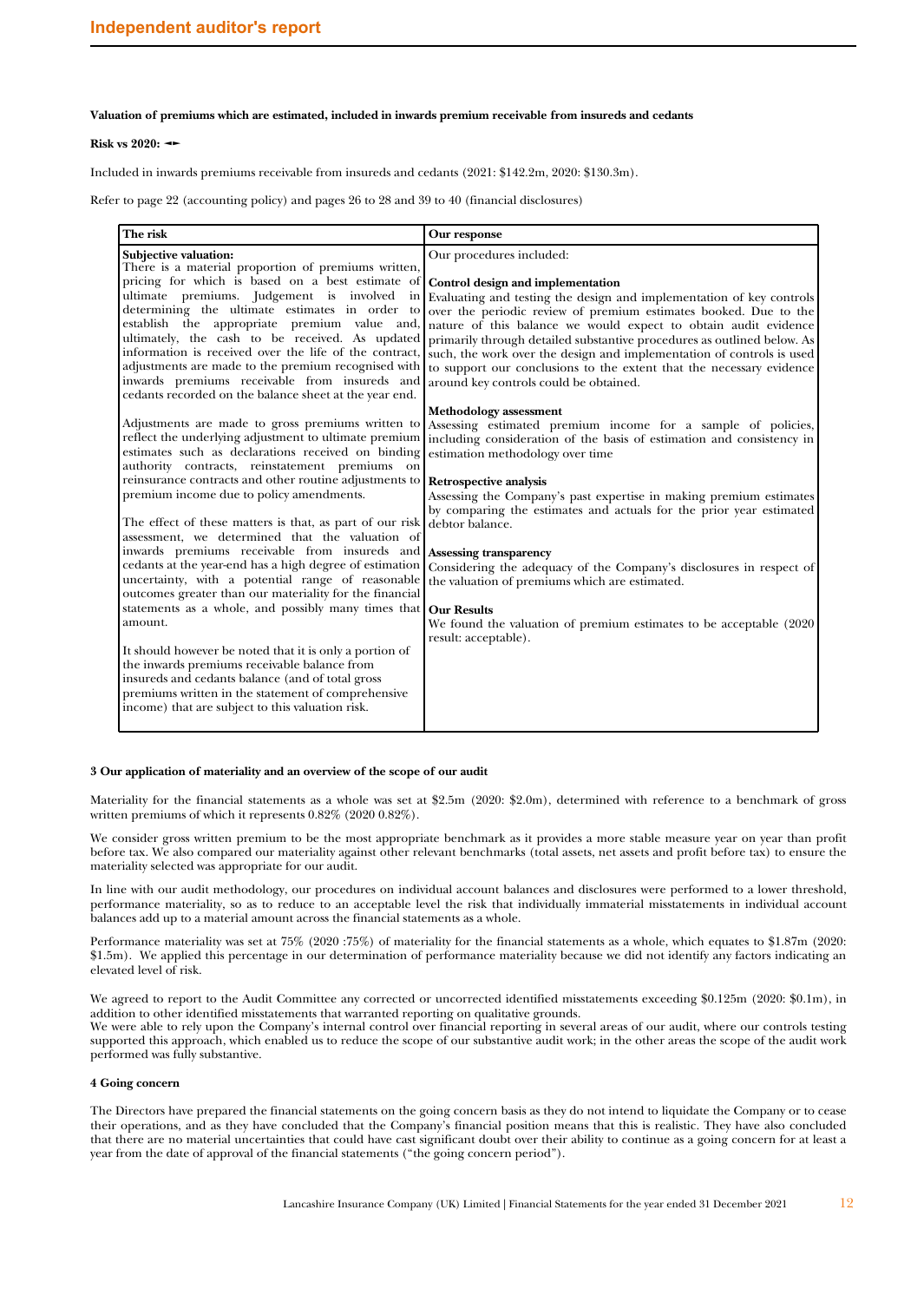We used our knowledge of the Company, its industry, and the general economic environment to identify the inherent risks to its business model and analysed how those risks might affect the Company's financial resources or ability to continue operations over the going concern period. The risk that we considered most likely to adversely affect the Company's available financial resources over this period was the valuation of insurance liabilities given the estimation and judgement involved in setting these reserves.

We considered whether these risks could plausibly affect the liquidity and solvency in the going concern period by comparing severe, but plausible downside scenarios and the degree of downside assumptions that, individually and collectively, could result in a liquidity and solvency issue (a reverse stress test), taking into account the Company's current and projected financial resources. We also assessed the completeness of the going concern disclosure.

Our conclusions based on this work:

- we consider that the directors' use of the going concern basis of accounting in the preparation of the financial statements is appropriate;
- we have not identified, and concur with the directors' assessment that there is not, a material uncertainty related to events or conditions that, individually or collectively, may cast significant doubt on the Company's ability to continue as a going concern for the going concern period; and
- We found the going concern disclosure on page 20 to be acceptable.

However, as we cannot predict all future events or conditions and as subsequent events may result in outcomes that are inconsistent with judgements that were reasonable at the time they were made, the above conclusions are not a guarantee that the Company will continue in operation.

### **5 Fraud and breaches of laws and regulations – ability to detect**

#### *Identifying and responding to risks of material misstatement due to fraud*

To identify risks of material misstatement due to fraud ("fraud risks") we assessed events or conditions that could indicate an incentive or pressure to commit fraud or provide an opportunity to commit fraud. Our risk assessment procedures included:

- Enquiring of directors, the audit committee, internal audit and inspection of policy documentation as to the Company's high-level policies and procedures to prevent and detect fraud, including the internal audit function, and the Company's channel for whistleblowing", as well as whether they have knowledge of any actual, suspected or alleged fraud.
- Reading Board and audit committee minutes.
- Considering remuneration incentive schemes and performance targets for management.
- Using analytical procedures to identify any unusual or unexpected relationships.

We communicated identified fraud risks throughout the audit team and remained alert to any indications of fraud throughout the audit.

As required by auditing standards, and taking into account possible pressures to meet profit targets and our overall knowledge of the control environment, we perform procedures to address the risk of management override of controls and the risk of fraudulent revenue recognition, in particular the risk that management may be in a position to make inappropriate accounting entries and the risk of bias in accounting estimates and judgements such as the portion of premium which is estimated.

We also identified a fraud risk in relation to the following area:

• The valuation of insurance contract liabilities due to the estimation required in setting these liabilities and the ability for changes in the valuation to be used to impact profit.

In determining the audit procedures we took into account the results of our evaluation and testing of the operating effectiveness of some of the fraud risk management controls. In order to address the risk of fraud specifically as it relates to the valuation of insurance contract liabilities, we involved actuarial specialists to assist in our challenge of management. We challenged management in relation to the selection of assumptions and the consistency of those assumptions both year on year and across different aspects of the financial reporting process.

With respect to the valuation of premiums receivable which are estimated we evaluated and tested the design and implementation of key controls over the periodic review of premium estimates booked and assessed estimated premium balances for a sample of policies, including consideration of the basis of estimation, and consistency in estimation methodology over time.

Further detail in respect of our procedures around the valuation of insurance contract liabilities and the valuation of premiums which are estimated is set out in the key audit matter disclosures in section 2 of this report

To address the pervasive risk as it relates to management override, we also performed the following procedures including:

- Identifying journal entries and other adjustments to test based on risk criteria and comparing the identified entries to supporting documentation. These included those posted by senior finance management, those posted with descriptions containing key words or phrases, those posted to unusual accounts including those related to cash and post-closing journals meeting certain criteria.
- Evaluated the business purpose of significant unusual transactions
- Assessing significant accounting estimates for bias.

### *Identifying and responding to risks of material misstatement due to non-compliance with laws and regulations*

We identified areas of laws and regulations that could reasonably be expected to have a material effect on the financial statements from our general commercial and sector experience, through discussion with the directors and other management (as required by auditing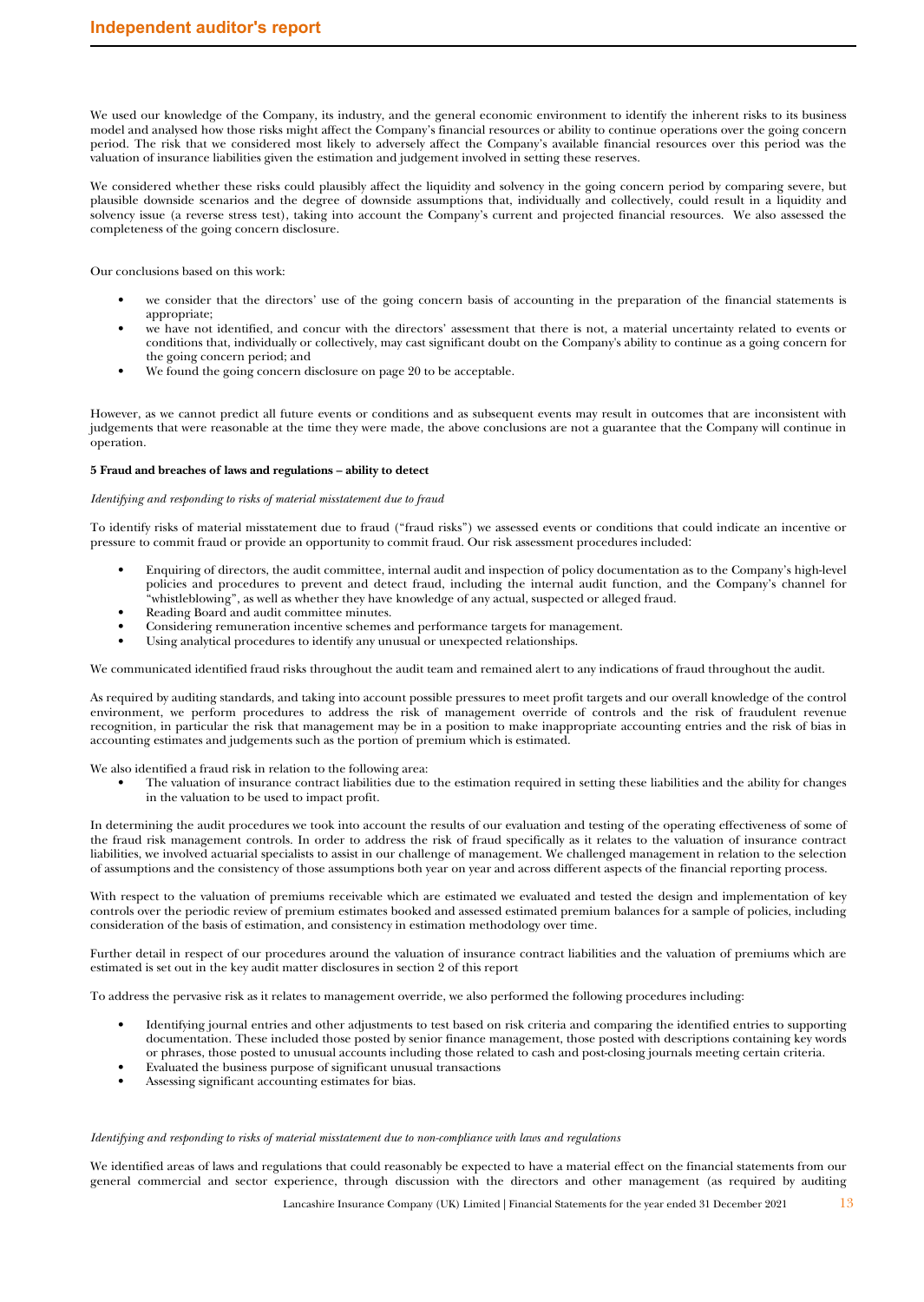standards), from inspection of the Company's regulatory and legal correspondence and discussed with the directors and other management the policies and procedures regarding compliance with laws and regulations.

As the Company is regulated, our assessment of risks involved gaining an understanding of the control environment including the entity's procedures for complying with regulatory requirements. This was achieved through the procedures noted above.

We communicated identified laws and regulations throughout our team and remained alert to any indications of non-compliance throughout the audit.

The potential effect of these laws and regulations on the financial statements varies considerably.

Firstly, the Company is subject to laws and regulations that directly affect the financial statements including financial reporting legislation (including related companies legislation), distributable profits legislation, taxation legislation and regulatory capital, solvency and liquidity regulations, and we assessed the extent of compliance with these laws and regulations as part of our procedures on the related financial statement items.

Secondly, the Company is subject to many other laws and regulations where the consequences of non-compliance could have a material effect on amounts or disclosures in the financial statements, for instance through the imposition of fines, litigation or loss of regulatory approval to underwrite insurance contracts. We identified the following areas as those most likely to have such an effect: anti-bribery and certain aspects of company legislation recognising the financial and regulated nature of the Company's activities and its legal form. Auditing standards limit the required audit procedures to identify non-compliance with these laws and regulations to enquiry of the directors and other management and inspection of regulatory and legal correspondence, if any. Therefore, if a breach of operational regulations is not disclosed to us or evident from relevant correspondence, an audit will not detect that breach.

We discussed with the audit committee and those charged with governance matters related to actual or suspected breaches of laws or regulations, for which disclosure is not necessary, and considered any implications for our audit.

### *Context of the ability of the audit to detect fraud or breaches of law or regulation*

Owing to the inherent limitations of an audit, there is an unavoidable risk that we may not have detected some material misstatements in the financial statements, even though we have properly planned and performed our audit in accordance with auditing standards. For example, the further removed non-compliance with laws and regulations is from the events and transactions reflected in the financial statements, the less likely the inherently limited procedures required by auditing standards would identify it.

In addition, as with any audit, there remained a higher risk of non-detection of fraud, as these may involve collusion, forgery, intentional omissions, misrepresentations, or the override of internal controls. Our audit procedures are designed to detect material misstatement. We are not responsible for preventing non-compliance or fraud and cannot be expected to detect non-compliance with all laws and regulations.

### **6 We have nothing to report on the strategic report and the Directors' report**

The directors are responsible for the strategic report and the directors' report. Our opinion on the financial statements does not cover those reports and we do not express an audit opinion thereon.

Our responsibility is to read the strategic report and the directors' report and, in doing so, consider whether, based on our financial statements audit work, the information therein is materially misstated or inconsistent with the financial statements or our audit knowledge. Based solely on that work:

- we have not identified material misstatements in those reports;
- in our opinion the information given in the strategic report and the directors' report for the financial year is consistent with the financial statements; and
- in our opinion those reports have been prepared in accordance with the Companies Act 2006.

### **7 We have nothing to report on the other matters on which we are required to report by exception**

Under the Companies Act 2006, we are required to report to you if, in our opinion:

- adequate accounting records have not been kept by the Company, or returns adequate for our audit have not been received from branches not visited by us; or
- the Company financial statements are not in agreement with the accounting records and returns; or
- certain disclosures of directors' remuneration specified by law are not made; or
- we have not received all the information and explanations we require for our audit.

We have nothing to report in these respects.

### **8 Respective responsibilities**

### *Directors' responsibilities*

As explained more fully in their statement set out on page 9, the Directors are responsible for: the preparation of the financial statements including being satisfied that they give a true and fair view; such internal control as they determine is necessary to enable the preparation of financial statements that are free from material misstatement, whether due to fraud or error; assessing the Company's ability to continue as a going concern, disclosing, as applicable, matters related to going concern; and using the going concern basis of accounting unless they either intend to liquidate the Company or to cease operations, or have no realistic alternative but to do so.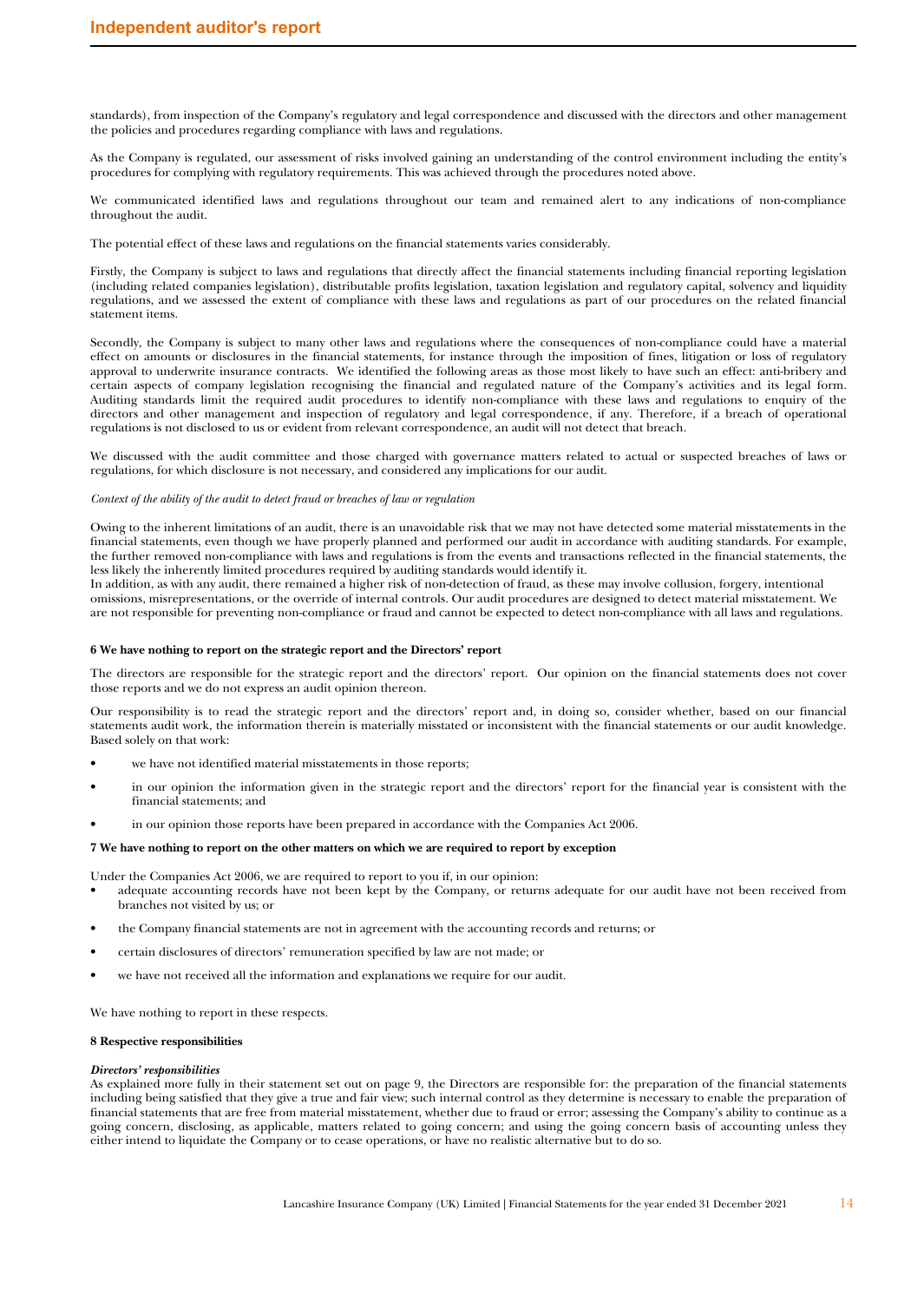### *Auditor's responsibilities*

Our objectives are to obtain reasonable assurance about whether the financial statements as a whole are free from material misstatement, whether due to fraud or error, and to issue our opinion in an auditor's report. Reasonable assurance is a high level of assurance, but does not guarantee that an audit conducted in accordance with ISAs (UK) will always detect a material misstatement when it exists. Misstatements can arise from fraud or error and are considered material if, individually or in aggregate, they could reasonably be expected to influence the economic decisions of users taken on the basis of the financial statements.

A fuller description of our responsibilities is provided on the FRC's website at www.frc.org.uk/auditorsresponsibilities.

# **9 The purpose of our audit work and to whom we owe our responsibilities**

This report is made solely to the Company's member, as a body, in accordance with Chapter 3 of Part 16 of the Companies Act 2006. Our audit work has been undertaken so that we might state to the Company's member those matters we are required to state to them in an auditor's report and for no other purpose. To the fullest extent permitted by law, we do not accept or assume responsibility to anyone other than the Company and the Company's member, as a body, for our audit work, for this report, or for the opinions we have formed.

**Rajan Thakrar (Senior Statutory Auditor) for and on behalf of KPMG LLP, Statutory Auditor**  *Chartered Accountants*  15 Canada Square, London, E14 5GL 9 February 2022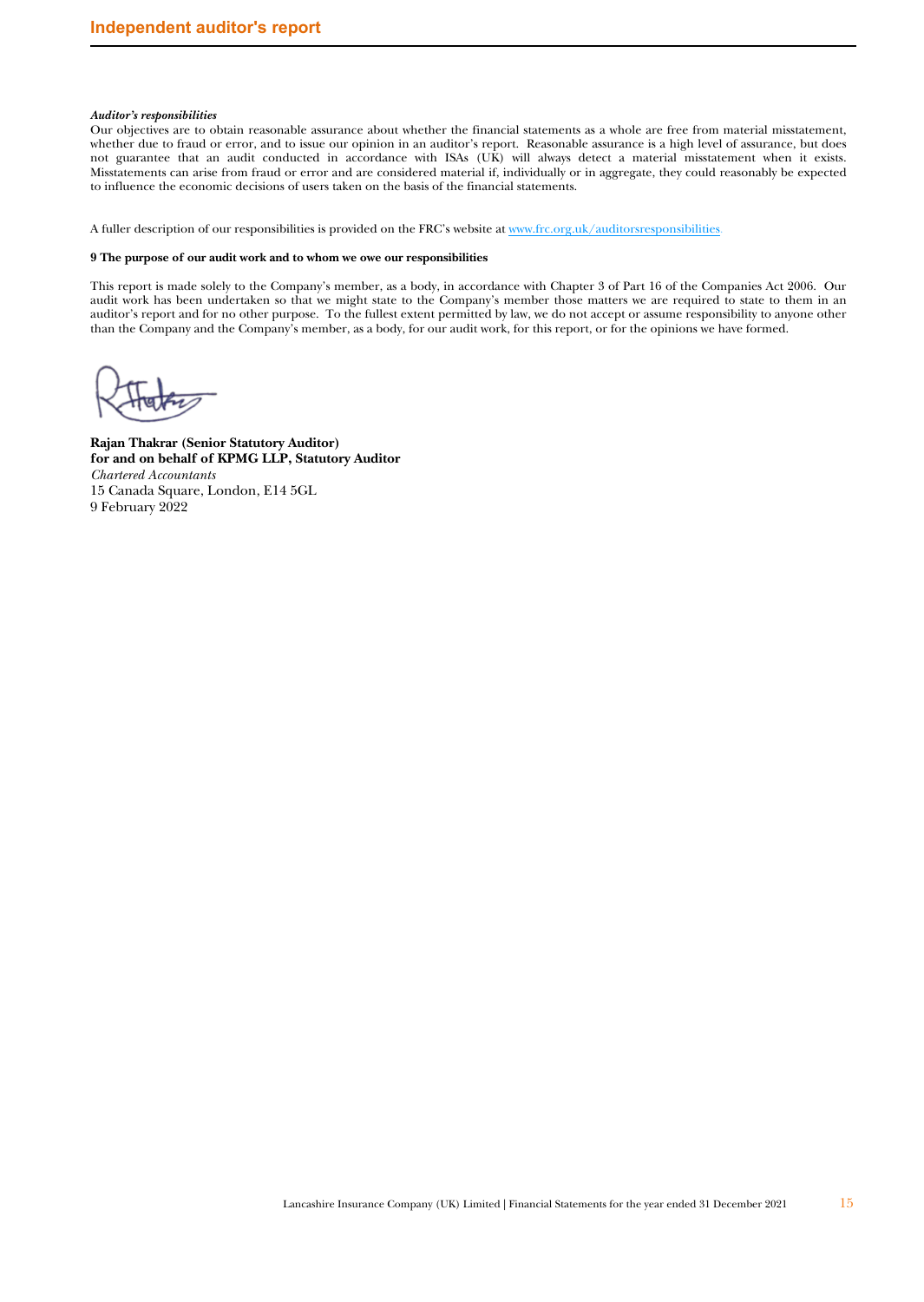# <span id="page-15-0"></span>**Statement of comprehensive income**

For the year ended 31 December 2021

| <b>Notes</b>                                                                          | 2021<br>\$m | 2020<br>$\mathbf{Sm}$ |
|---------------------------------------------------------------------------------------|-------------|-----------------------|
| Gross premiums written<br>3                                                           | 303.4       | 243.0                 |
| Outwards reinsurance premiums<br>3                                                    | (264.0)     | (216.4)               |
| Net premiums written                                                                  | 39.4        | 26.6                  |
| Change in unearned premiums<br>3                                                      | (13.9)      | (1.5)                 |
| Change in unearned premiums on premiums ceded<br>3                                    | 10.2        | (0.7)                 |
| Net premiums earned                                                                   | 35.7        | 24.4                  |
| Net investment income<br>$\overline{4}$                                               | 2.9         | 4.0                   |
| Net realised gains<br>$\overline{4}$                                                  | 0.6         | 0.3                   |
| Net foreign exchange gains (losses)                                                   | 0.6         | (0.2)                 |
| <b>Total net revenue</b>                                                              | 39.8        | 28.5                  |
| Insurance losses and loss adjustment expenses<br>3, 11                                | 108.4       | 130.9                 |
| Insurance losses and loss adjustment expenses recoverable<br>3, 11                    | (87.3)      | (112.1)               |
| Net insurance losses                                                                  | 21.1        | 18.8                  |
| Insurance acquisition expenses<br>3, 5                                                | 60.7        | 52.5                  |
| Insurance acquisition expenses ceded and overrider commission<br>3, 5                 | (79.9)      | (71.6)                |
| Other operating expenses<br>6, 15                                                     | 35.8        | 32.3                  |
| <b>Total expenses</b>                                                                 | 37.7        | 32.0                  |
| Profit (loss) before tax                                                              | 2.1         | (3.5)                 |
| Tax (charge) credit<br>$\overline{7}$                                                 | (0.4)       | 0.6                   |
| Profit (loss) for the year attributable to equity shareholder                         | 1.7         | (2.9)                 |
| Other comprehensive income to be reclassified to profit or loss in subsequent periods |             |                       |
| Net change in unrealised gains on investments<br>4, 9                                 | (4.8)       | 3.5                   |
| Tax credit (charge) on net change in unrealised gains on investments                  | 0.9         | (0.7)                 |
| Other comprehensive (loss) income                                                     | (3.9)       | 2.8                   |
|                                                                                       |             |                       |
| <b>Total comprehensive loss</b>                                                       | (2.2)       | (0.1)                 |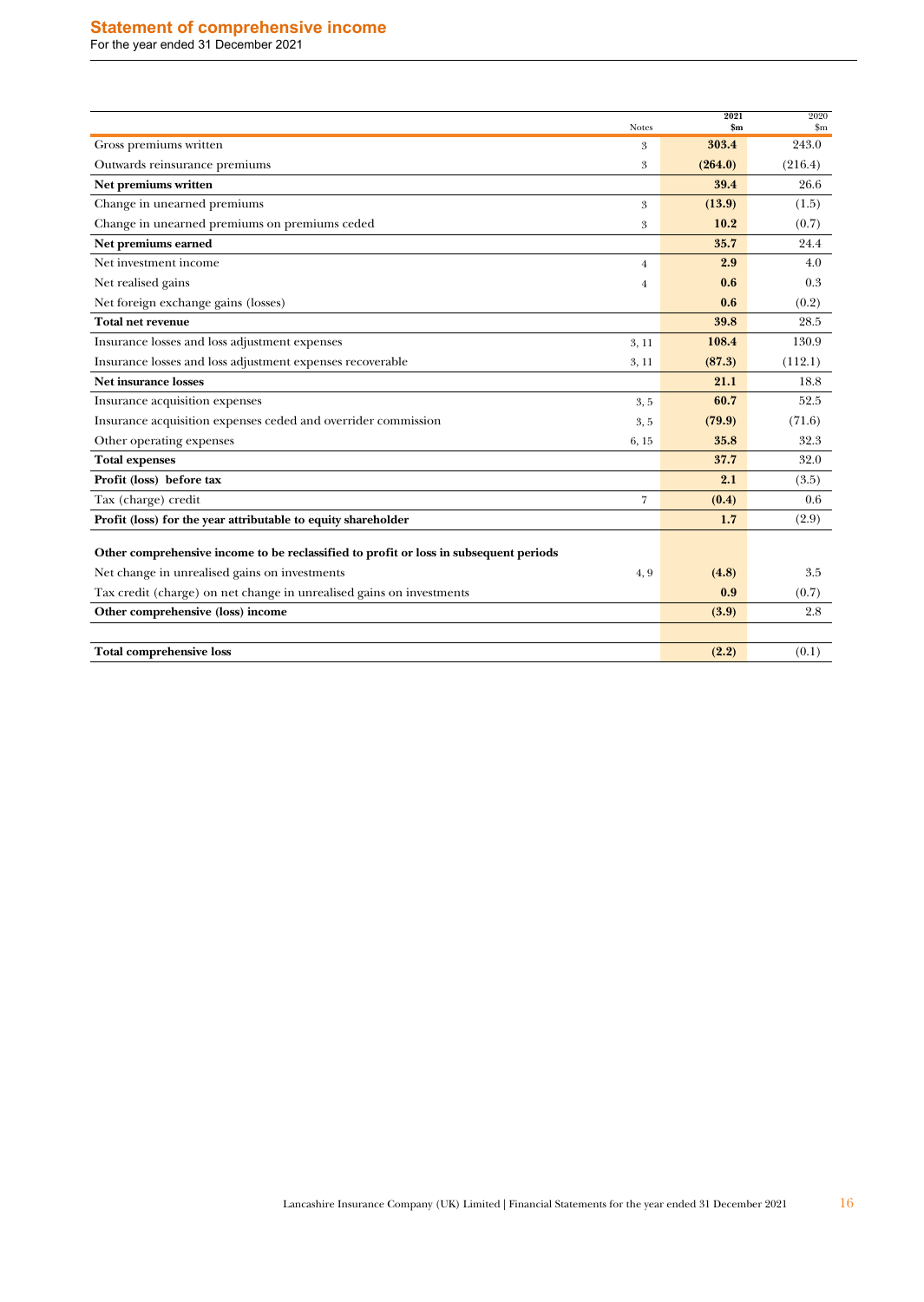<span id="page-16-0"></span>

| <b>Notes</b>                                                  | 2021<br>$\mathbf{Sm}$ | 2020<br>$\mathbf{S}$ m |
|---------------------------------------------------------------|-----------------------|------------------------|
| <b>Assets</b>                                                 |                       |                        |
| Cash and cash equivalents<br>8                                | 35.3                  | 40.4                   |
| Accrued interest receivable<br>12                             | 0.8                   | 1.1                    |
| Investments<br>9                                              | 188.6                 | 192.5                  |
| Reinsurance assets                                            |                       |                        |
| - Unearned premiums on premiums ceded                         | 136.2                 | 126.0                  |
| - Reinsurance recoveries<br>11,12                             | 254.1                 | 248.0                  |
| – Other receivables<br>12                                     | 20.2                  | 19.5                   |
| Deferred acquisition costs                                    | 40.0                  | 40.4                   |
| Other receivables<br>12                                       | 2.7                   | 1.2                    |
| Corporation tax receivable<br>$\overline{7}$                  | 0.6                   |                        |
| Inwards premiums receivable from insureds and cedants<br>12   | 142.2                 | 130.3                  |
| <b>Total assets</b>                                           | 820.7                 | 799.4                  |
| <b>Liabilities</b>                                            |                       |                        |
| Insurance contracts                                           |                       |                        |
| - Losses and loss adjustment expenses<br>11                   | 305.8                 | 292.9                  |
| - Unearned premiums                                           | 191.9                 | 178.0                  |
| - Other payables                                              | 8.4                   | 9.6                    |
| Amounts payable to reinsurers                                 | 87.8                  | 80.6                   |
| Deferred acquisition costs ceded                              | 34.8                  | 36.7                   |
| Other payables                                                | 14.7                  | 15.8                   |
| Corporation tax payable<br>$\overline{7}$                     |                       | 5.1                    |
| Deferred tax liability<br>13                                  | 0.2                   | 1.4                    |
| <b>Total liabilities</b>                                      | 643.6                 | 620.1                  |
| Shareholder's equity                                          |                       |                        |
| Share capital<br>14                                           | 188.4                 | 188.4                  |
| Accumulated other comprehensive income<br>9                   | 1.4                   | 5.3                    |
| Retained earnings                                             | (12.7)                | (14.4)                 |
| Total shareholder's equity attributable to equity shareholder | 177.1                 | 179.3                  |
| Total liabilities and shareholder's equity                    | 820.7                 | 799.4                  |

The financial statements were approved by the Board of Directors and signed on its behalf by:

Q Jeu

J. Cadman Director 9 February 2022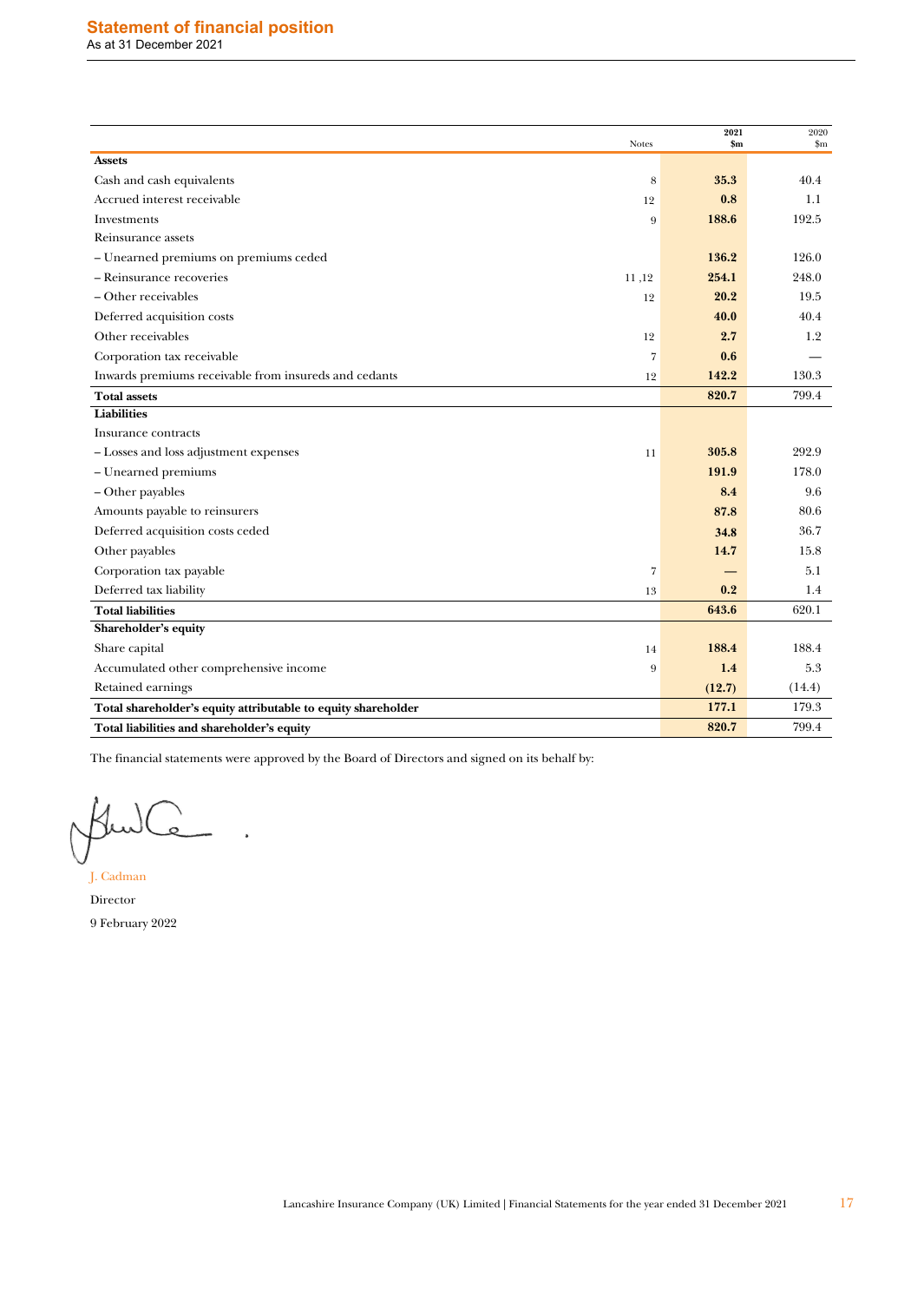# <span id="page-17-0"></span>**Statement of changes in shareholder's equity**

For the year ended 31 December 2021

|                                       | <b>Notes</b> | Share capital<br>$\mathbf{\$m}$ | Accumulated<br>other<br>comprehensive<br><b>loss</b><br>\$m | Retained<br>earnings<br>\$m | Total<br>shareholder's<br>equity<br>\$m |
|---------------------------------------|--------------|---------------------------------|-------------------------------------------------------------|-----------------------------|-----------------------------------------|
| Balance as at 31 December 2019        | 9,14         | 188.4                           | 2.5                                                         | (11.5)                      | 179.4                                   |
| Total comprehensive loss for the year |              |                                 | 2.8                                                         | (2.9)                       | (0.1)                                   |
| Balance as at 31 December 2020        | 9,14         | 188.4                           | 5.3                                                         | (14.4)                      | 179.3                                   |
| Total comprehensive loss for the year |              |                                 | (3.9)                                                       | 1.7                         | (2.2)                                   |
| Balance as at 31 December 2021        | 9,14         | 188.4                           | 1.4                                                         | (12.7)                      | 177.1                                   |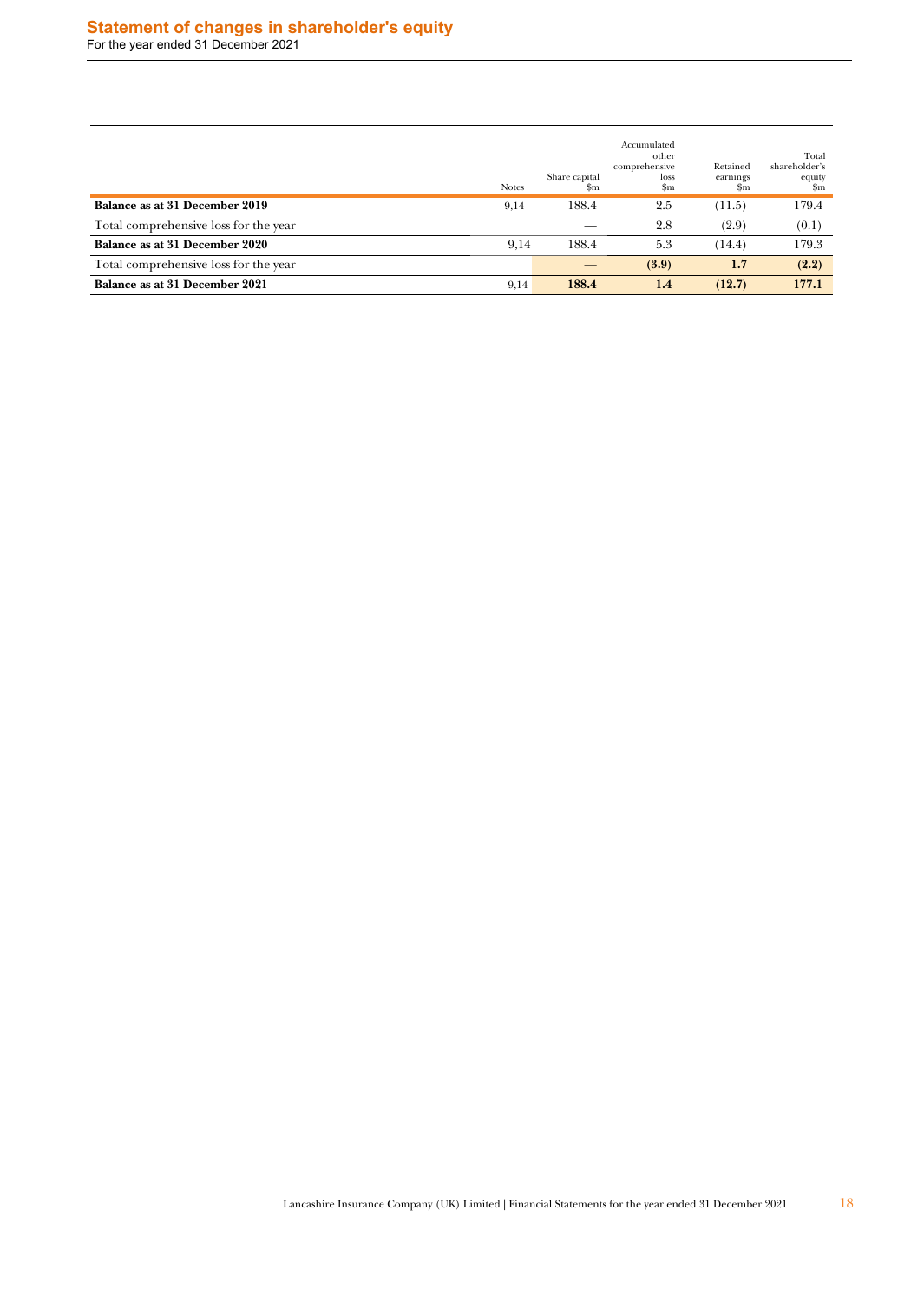# <span id="page-18-0"></span>**Statement of cash flows**

For the year ended 31 December 2021

| <b>Notes</b>                                                      | 2021<br>\$m | 2020<br>$\mathbf{S}$ m |
|-------------------------------------------------------------------|-------------|------------------------|
| Cash flows (used in) from operating activities                    |             |                        |
| Profit (loss) before tax                                          | 2.1         | (3.5)                  |
| <b>Adjustments for</b>                                            |             |                        |
| Amortisation of fixed maturity securities                         | 0.6         | 0.3                    |
| Foreign exchange (gains) losses                                   | (0.6)       | 0.2                    |
| Tax paid                                                          | (2.5)       | (1.6)                  |
| Interest income                                                   | (3.5)       | (4.3)                  |
| Net realised gains and impairments<br>$\overline{4}$              | (0.6)       | (0.3)                  |
| Changes in operational assets and liabilities                     |             |                        |
| - Insurance and reinsurance contracts                             | 0.9         | 18.2                   |
| - Other assets and liabilities                                    | (6.1)       | 10.2                   |
| Net cash flows (used in) from operating activities                | (9.7)       | 19.2                   |
| Cash flows from investing activities                              |             |                        |
| Interest received                                                 | 3.8         | 4.6                    |
| Purchase of fixed maturity securities                             | (93.1)      | (93.4)                 |
| Proceeds on maturity and disposal of fixed maturity securities    | 92.3        | 93.1                   |
| Net cash flows from investing activities                          | 3.0         | 4.3                    |
| Cash flows used in financing activities                           |             |                        |
| Dividends paid<br>14                                              |             |                        |
| Net cash flows used in financing activities                       |             |                        |
| Net (decrease) increase in cash and cash equivalents              | (6.7)       | 23.5                   |
| Cash and cash equivalents at beginning of year                    | 40.4        | 16.7                   |
| Effect of exchange rate fluctuations on cash and cash equivalents | 1.6         | 0.2                    |
| Cash and cash equivalents at end of year<br>8                     | 35.3        | 40.4                   |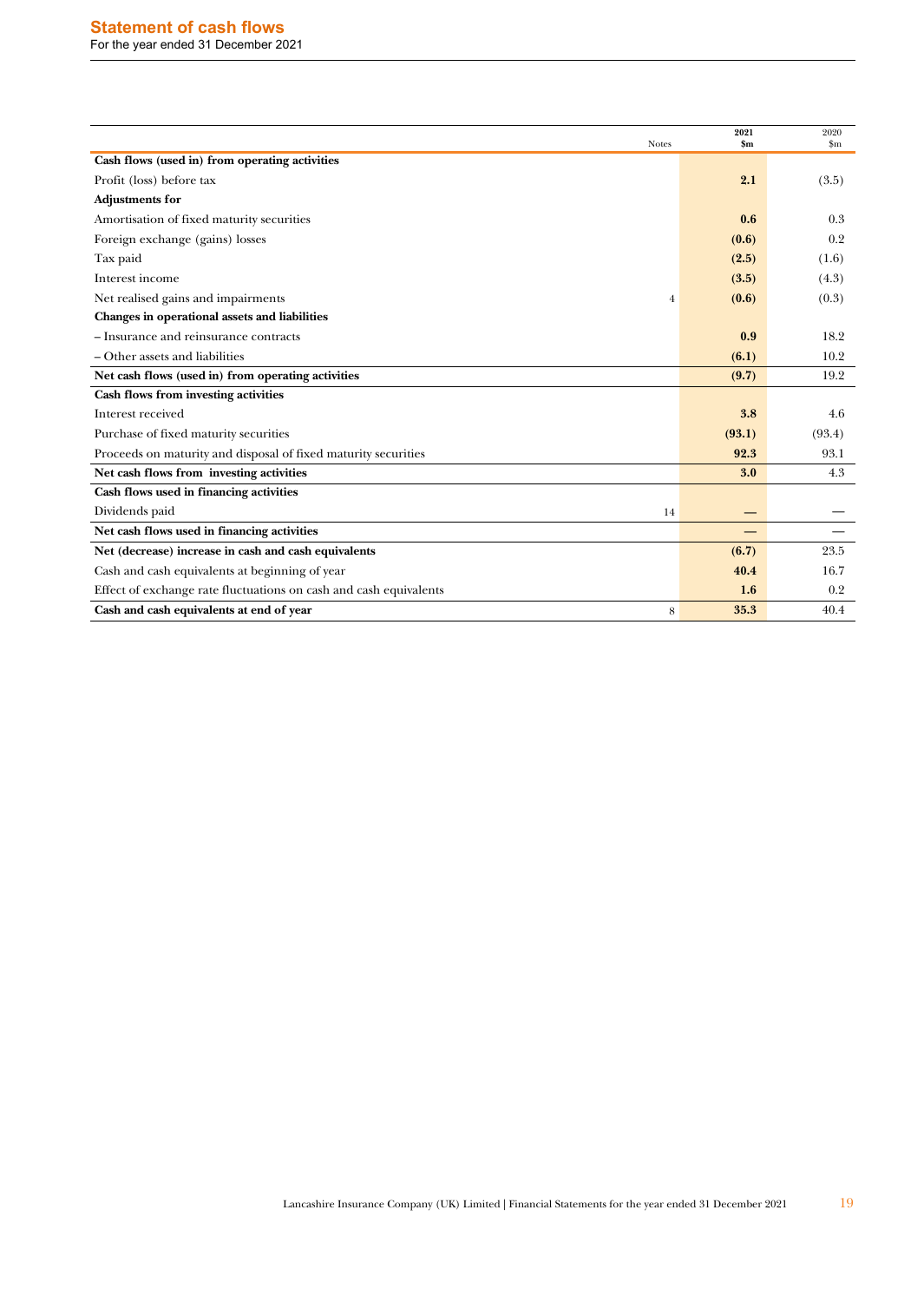### <span id="page-19-0"></span>SUMMARY OF SIGNIFICANT ACCOUNTING POLICIES

The basis of preparation and significant accounting policies adopted in the preparation of LUK's financial statements are set out below.

# BASIS OF PREPARATION

### GOING CONCERN BASIS OF ACCOUNTING

The financial statements are prepared on a going concern basis in accordance with UK adopted International Accounting Standards and applicable law.

In assessing the Company's going concern position as at 31 December 2021, the Directors have considered a number of factors. These include the current balance sheet and liquidity position, the level and composition of the Company's capital and solvency ratios, the current performance against the Company's strategic and financial business plan, the current market environment including consideration of the ongoing COVID-19 pandemic and climate change.

The Company's financial forecasts reflect the outcomes that the Directors consider most likely, based on the information available at the date of signing these financial statements. To assesses the Company's going concern, the financial stability of the Company was modelled for a period of at least 12 months and a number of sensitivity, stress and scenario tests were applied. This included, among other analysis, a severe but plausible stress test and a reverse stress test. The testing identified that even under the more severe but plausible stress scenarios, the Company had more than adequate liquidity and solvency headroom.

Based on the going concern assessment performed as at 31 December 2021, the Directors consider there to be no material uncertainties that may cast significant doubt over the Company's ability to continue to operate as a going concern. The Directors have formed a judgement that there is a reasonable expectation that the Company has adequate resources to continue in operational existence in the foreseeable future, a period of at least twelve months from the date of signing these financial statements.

### USE OF JUDGEMENTS AND ESTIMATES

The preparation of the Company's financial statements requires management to make judgements and estimates that affect the reported amounts of revenue, expenses, assets, liabilities and the accompanying financial statement disclosures. In the course of preparing the financial statements no key judgements have been made in the process of applying the Company's accounting policies that do not include a related element of estimation uncertainty.

The key assumptions and other sources of estimation uncertainty at 31 December 2021, that have a significant risk of resulting in a material adjustment to the carrying amount of assets and liabilities in the next financial year, are described below. Assumptions and estimates are based on parameters available when the financial statements were prepared. Existing circumstances and assumptions about future developments, however, may change or circumstances may arise that are beyond the control of the Company. Such changes are reflected in the assumptions when they occur.

The most significant judgements and estimates made by management are in relation to losses and loss adjustment expenses, both gross and net of outwards reinsurance recoverable. These are discussed on page 22 and also in the risk disclosures section from page 24.

Less significant judgements are made in determining impairment charges of financial instruments (see investment accounting policy note on page 22).

A portion of gross premiums written is based on estimates of the ultimate premiums expected to be received (see premium and acquisition costs accounting policy on page 21). Judgement is involved in determining the ultimate estimates in order to establish the appropriate premium value and, ultimately, the cash to be received.

### OTHER BASIS OF PREPARATION

Where International Accounting Standards are silent, as it is in respect of the measurement of insurance products, the International Accounting Standards framework allows reference to another comprehensive body of accounting principles. In such instances, the Company determines appropriate measurement bases, to provide the most useful information to users of the financial statements, using their judgement and considering U.S. GAAP.

All amounts, excluding share data or where otherwise stated, are in millions of U.S. dollars.

The statement of financial position of the Company is presented in order of decreasing liquidity.

### CHANGES IN ACCOUNTING STANDARDS

There were no new standards issued during the year ended 31 December 2021 that have had a material impact on the Company.

#### FUTURE ACCOUNTING CHANGES

IFRS 17, Insurance Contracts, issued in May 2017, specifies the financial reporting for insurance contracts and supersedes IFRS 4 Insurance Contracts. IFRS 17 will be effective for accounting periods beginning on or after 1 January 2023.

The Company is currently in the build phase of its IFRS 17 project with parallel testing of systems and processes due to commence in 2022. The standard includes a number of significant changes regarding the measurement and disclosure of insurance contracts both in terms of liability measurement and profit recognition.

The IFRS 17 general measurement model requires insurance contract liabilities to be measured using:

- probability-weighted estimates of future cash flows;
- discounting;
- a risk adjustment for non-financial risk; and
- a contractual service margin representing the unearned profit that will be recognised over the coverage period.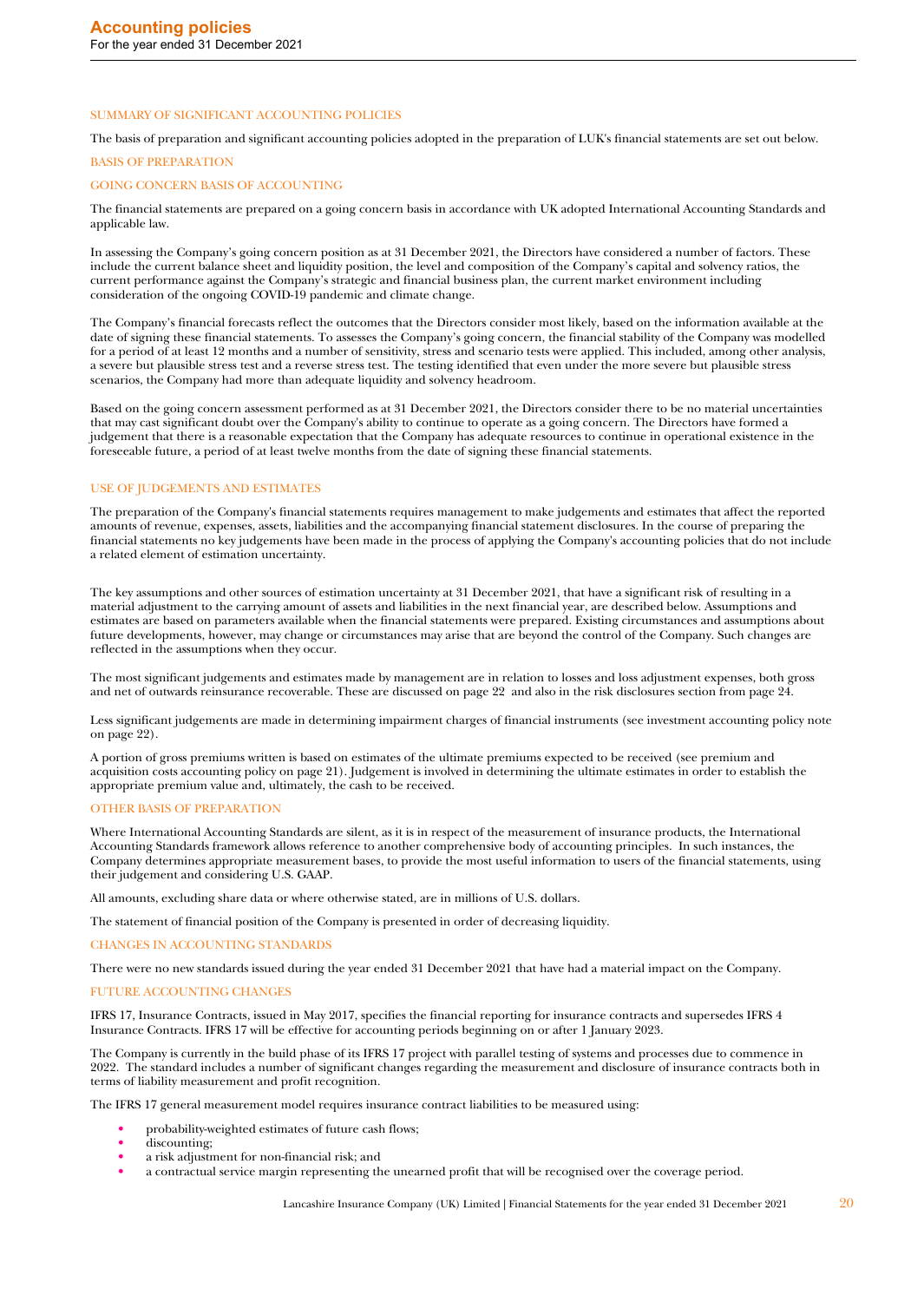IFRS 17 is a principals-based accounting standard. There are a number of accounting policy choices that are allowed under the standard and this will require the application of judgement and an increased use of estimation techniques. The Company has performed an assessment and currently anticipates that it will be eligible to apply the simplified model (premium allocation approach) to its portfolios and groups of contracts. This will continue to be assessed through 2022.

IFRS 17 will result in a number of presentation differences compared to the existing IFRS 4 financial statements. The insurance service result will comprise insurance revenue, insurance service expense and insurance finance income or expense. Reinsurance contracts held are required to be presented separately from insurance contracts issued. Reinstatement premiums will be considered contingent on claims and therefore recognised against insurance service expense while commissions paid to cedants will be recognised as a deduction from insurance revenue. Non-distinct investment components, which are defined as amounts that are repayable in all circumstances, are required to be excluded from insurance revenue and expenses.

Under IFRS 17, Insurance contracts that are subject to similar risks and that are managed together are classified into a portfolio of insurance contracts. Each portfolio of insurance contracts is then divided into a minimum of three groups.

- A group of contracts that are onerous at initial recognition;
- A group of contracts that at initial recognition have no significant possibility of becoming onerous; and
- A group of the remaining contracts in the portfolio.

A group of contracts that are considered onerous on initial recognition will result in a loss being recognised immediately in the statement of comprehensive income (loss). In the balance sheet, the Company would be required to recognise a loss component in the liability for remaining coverage. The Company is currently reviewing its portfolios and groups of contracts to determine if there are any onerous contracts that may result in a transition adjustment on adoption of IFRS 17.

IFRS 17 requires that all future cash flows related to the fulfilment of insurance contracts be captured within portfolios and applied to groups of insurance contracts. The Company anticipates recognising a liability for the future expenses expected to be incurred in the servicing of insurance contracts. This will form part of the transition adjustment recognised by the Company on adoption of IFRS 17.

The Company currently anticipates that it will apply the fully retrospective transition approach when adopting IFRS 17.

In December 2021, the IASB issued Initial application of IFRS 17 and IFRS 9 - Comparative Information (Amendment to IFRS 17). The amendment was made to address possible accounting mismatches between financial assets and insurance contract liabilities in the comparative information presented on initial application of IFRS 9 and IFRS 17. The UK Endorsement Board process is still ongoing.

The Company will continue to assess the impact that the new standard will have on its results and its presentation and disclosure requirements.

IFRS 9, Financial Instruments: Classification and Measurement is effective for annual periods beginning on or after 1 January 2018. The amendments to IFRS 4, Insurance Contracts, issued in 2016, provide a temporary exemption from applying IFRS 9. The Company continues to qualify for, and has elected to apply, the temporary exemption available to companies whose predominant activity is to issue insurance contracts. The exemption lasts until the implementation date of IFRS 17 and addresses the accounting consequences of applying IFRS 9 to insurers prior to the adoption of IFRS 17. IFRS 9 introduces new classification and measurement requirements for financial instruments, an expected credit loss impairment model that replaces the IAS 39 incurred loss model and new hedge accounting requirements. Applying the new requirements of IFRS 9, the Company currently anticipates that all investments held by the Company will be classified as at FVTPL mandatory, because they are managed on a fair value basis. As a result, all investments currently disclosed in note 9 as AFS will be reclassified as at FVTPL mandatory with changes in unrealised gains or losses currently recorded within other comprehensive (loss) income to be reclassified and recorded within net investment income in profit or loss. The reclassification from AFS to FVTPL mandatory will not result in a change in the carrying value of the investments disclosed in note 9 of the financial statements. The change in classification from AFS to FVTPL mandatory will result in balances within accumulated other comprehensive income being reclassified to retained earnings on the date of transition.

### FOREIGN CURRENCY

The functional currency, which is the currency of the primary economic environment in which operations are conducted, for the Company is U.S. dollars. Items included in the financial statements are measured using the functional currency. The financial statements are also presented in U.S. dollars.

Foreign currency transactions are recorded in the functional currency using the exchange rates prevailing at the dates of the transactions, or at the average rate for the period when this is a reasonable approximation. Monetary assets and liabilities denominated in foreign currencies are revalued at period end exchange rates. The resulting exchange differences on translation are recorded in the statement of comprehensive income (loss). Non-monetary assets and liabilities carried at historical cost denominated in a foreign currency are revalued at historic rates.

### **INSURANCE CONTRACTS**

### **CLASSIFICATION**

Insurance contracts are those contracts that transfer significant insurance risk at the inception of the contract. Contracts that do not transfer significant insurance risk are accounted for as investment contracts. Insurance risk is transferred when an insurer agrees to compensate a policyholder if a specified uncertain future event adversely affects the policyholder.

### PREMIUMS AND ACQUISITION COSTS

Premiums are first recognised as written at the date that the contract is bound. The Company writes both excess of loss and pro-rata (proportional) contracts. For the majority of excess of loss contracts, written premium is recorded based on the minimum and deposit or flat premium, as defined in the contract. Subsequent adjustments to the minimum and deposit premium are recognised in the period in which they are determined. For pro-rata contracts and excess of loss contracts where no deposit is specified in the contract, written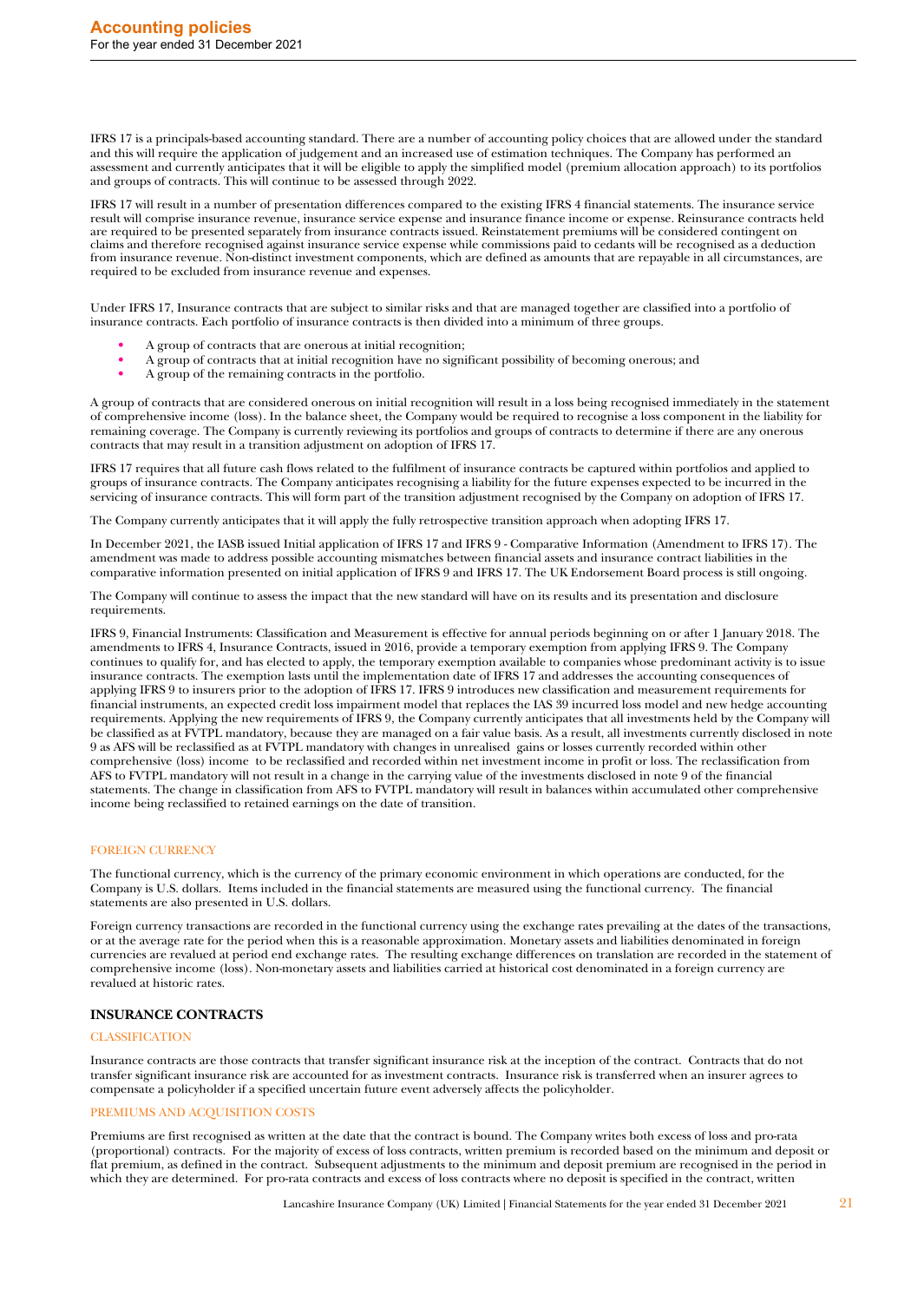premium is recognised based on estimates of ultimate premiums provided by the insureds or ceding companies. Initial estimates of written premium are recognised in the period in which the contract is bound. Subsequent adjustments, based on reports of actual premium by the insureds or ceding companies, or revisions in estimates, are recorded in the period in which they are determined.

Premiums written are earned rateably over the term of the underlying risk period of the insurance contract, except where the period of risk differs significantly from the contract period. In these circumstances, premiums are recognised over the period of risk in proportion to the amount of insurance protection provided. The portion of the premium related to the unexpired portion of the risk period is reflected in unearned premiums.

Where contract terms require the reinstatement of coverage after an insured's or ceding company's loss, the estimated mandatory reinstatement premiums are recorded as written premiums when a specific loss event occurs. Reinstatement premiums are not recorded for losses included within the provision for IBNR which do not relate to a specific loss event.

Inwards premiums receivable from insureds and cedants are recorded net of commissions, brokerage, premium taxes and other levies on premiums, unless the contract specifies otherwise. These balances are reviewed for impairment, with any impairment loss recognised as an expense in the period in which it is determined.

Acquisition costs represent commissions, brokerage, profit commissions and other variable costs that relate directly to the securing of new contracts and the renewing of existing contracts. They are generally deferred over the period in which the related premiums are earned to the extent they are recoverable out of expected future revenue margins. All other acquisition costs are recognised as an expense when incurred.

### OUTWARDS REINSURANCE

Outwards reinsurance premiums comprise the cost of reinsurance contracts entered into. Outwards reinsurance premiums are accounted for in the period in which the contract is bound. The provision for reinsurers' share of unearned premiums represents that part of reinsurance premiums ceded which are estimated to be earned in future financial periods. Unearned reinsurance commissions are recognised as a liability using the same principles. Any amounts recoverable from reinsurers are estimated using the same methodology as the underlying losses.

Override commission is recognised in the period that the related premium is ceded and earned on the same basis as the ceded premium.

The Company monitors the credit-worthiness of its reinsurers on an on-going basis and assesses any reinsurance assets for impairment, with any impairment loss recognised as an expense in the period in which it is determined.

### **LOSSES**

Losses comprise losses and loss adjustment expenses paid in the period and changes in the provision for outstanding losses, including the provision for IBNR and related expenses. Losses and loss adjustment expenses are charged to income as they are incurred.

Losses and loss adjustment expenses represent the estimated ultimate cost of settling all losses and loss adjustment expenses arising from events which have occurred up to the balance sheet date, including a provision for IBNR. The Company does not discount its liabilities for unpaid losses. Outstanding losses are initially established on the basis of reports of losses received from third parties. ACRs are determined where the Company's estimate of the reported loss is greater than that reported. Estimated IBNR reserves may also consist of a provision for additional development in excess of losses reported by insureds or ceding companies, as well as a provision for losses which have occurred but which have not yet been reported by insureds or ceding companies. IBNR reserves are estimated by management using various actuarial methods as well as a combination of own loss experience, historical insurance industry loss experience, underwriters' experience, estimates of pricing adequacy trends, and management's professional judgement.

A portion of the Company's business is in classes with high attachment points of coverage. Reserving for losses in such programmes is inherently complicated in that losses in excess of the attachment level of the Company's policies are characterised by high severity and low frequency and other factors which could vary significantly as losses are settled. This limits the volume of industry loss experience available from which to reliably predict ultimate losses following a loss event.

The estimation of the ultimate loss and loss adjustment expense liability is a complex process which incorporates a significant amount of judgement. It is reasonably possible that uncertainties inherent in the reserving process, delays in insureds or ceding companies reporting losses to the Company, together with the potential for unforeseen adverse developments, could lead to a material change in estimated losses and loss adjustment expenses.

### LIABILITY ADEQUACY TESTS

At each reporting date, the Company performs a liability adequacy test to determine if there is an overall excess of expected claims over unearned premiums by using current best estimates of future cash outflows generated by its insurance contracts, plus any investment income thereon. If, as a result of these tests, the carrying amount of the Company's insurance liabilities is found to be inadequate, the deficiency is charged to income for the period, initially by writing off deferred acquisition costs and subsequently by establishing a provision.

### **FINANCIAL INSTRUMENTS**

### CASH AND CASH EQUIVALENTS

Cash and cash equivalents are carried in the statement of financial position at amortised cost and include cash in hand, deposits held on call with banks and other short-term highly liquid investments with a maturity of three months or less at the date of purchase. Carrying amounts approximate fair value due to the short-term nature and high liquidity of the instruments.

Interest income earned on cash and cash equivalents is recognised on the effective interest rate method. The carrying value of accrued interest income approximates fair value due to its short-term nature and high liquidity.

#### INVESTMENTS

The Company's fixed maturity securities include quoted investments that are classified as AFS and are carried at fair value. The classification is determined at the time of initial purchase and depends on the nature of the investment. Fixed maturity securities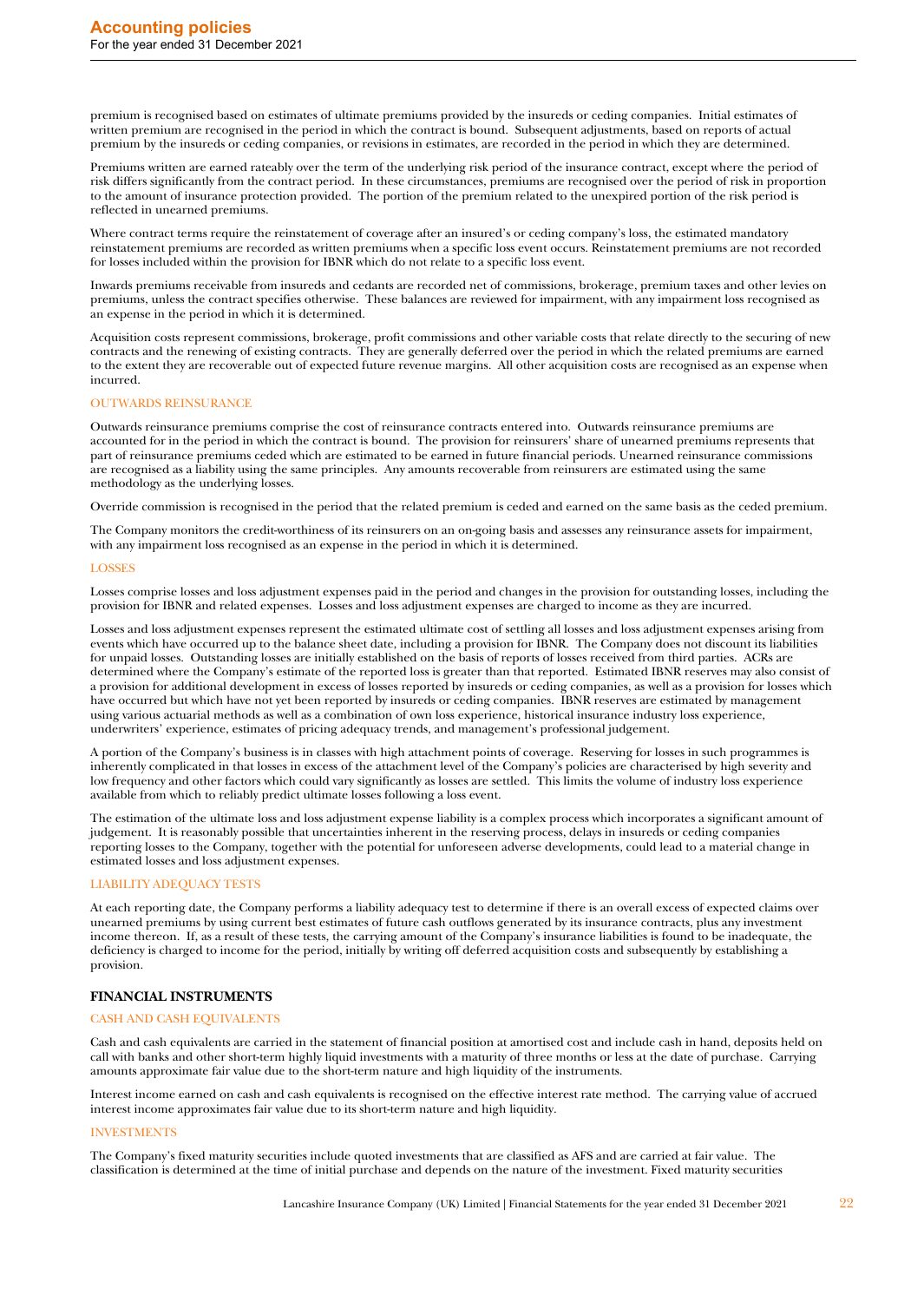classified as AFS are those that are intended to be held for an indefinite period of time and that may be sold in response to needs for liquidity or in response to changes in market conditions.

Regular way purchases and sales of investments are recognised at fair value including transaction costs on the trade date and are subsequently carried at fair value. The fair value of quoted investments is determined based on bid prices from recognised exchanges, broker-dealers, recognised indices or pricing vendors. Realised gains and losses are included in income in the period in which they arise. Unrealised gains and losses from changes in fair value of AFS investments are included in accumulated other comprehensive loss in shareholder's equity.

Investments are derecognised when the Company has transferred substantially all of the risks and rewards of ownership. On derecognition of an investment, previously recorded unrealised gains and losses are recycled from accumulated other comprehensive income (loss) in shareholder's equity and included in the statements of comprehensive income (loss) as a realised gain or loss within net realised gains (losses) and impairments.

Accretion and amortisation of premiums and discounts on available for sale fixed maturity securities are calculated using the effective interest rate method and are recognised in current period net investment income. Interest income is recognised on the effective interest rate method. The carrying value of accrued interest income approximates fair value due to its short-term nature and high liquidity.

The Company reviews the carrying value of its AFS investments for evidence of impairment. An investment is impaired if its carrying value exceeds the fair value and there is objective evidence of impairment to the asset. Such evidence would include a prolonged decline in fair value below cost or amortised cost, where other factors, such as expected cash flows, do not support a recovery in value. If an impairment is deemed appropriate, the difference between cost or amortised cost and fair value is removed from accumulated other comprehensive income in shareholder's equity and charged to current period income. Impairment losses on fixed maturity securities may be subsequently reversed through income.

### TAX

Income tax represents the sum of the tax currently payable and any deferred tax. The tax payable is calculated based on taxable profit for the period using tax rates and tax laws enacted or substantively enacted at the year end reporting date and any adjustments to tax payable in respect of prior periods. Taxable profit for the period can differ from that reported in the statement of comprehensive income due to certain items which are not tax deductible or which are deferred to subsequent periods.

Deferred tax is recognised on temporary differences between the assets and liabilities in the statement of financial position and their tax base. Deferred tax assets or liabilities are accounted for using the statement of financial position liability method. Deferred tax assets are recognised to the extent that realising the related tax benefit through future taxable profits is likely and are reassessed each year for recognition.

Deferred tax assets and liabilities are offset when there is a legally enforceable right to offset current tax assets against current tax liabilities and when the deferred income taxes relate to the same fiscal authority.

The Company applies judgement in identifying uncertainties over income tax treatments, particularly those relating to transfer pricing. The Company determined, based on its tax compliance and transfer pricing study, that it is probable that its tax treatments will be accepted by taxation authorities.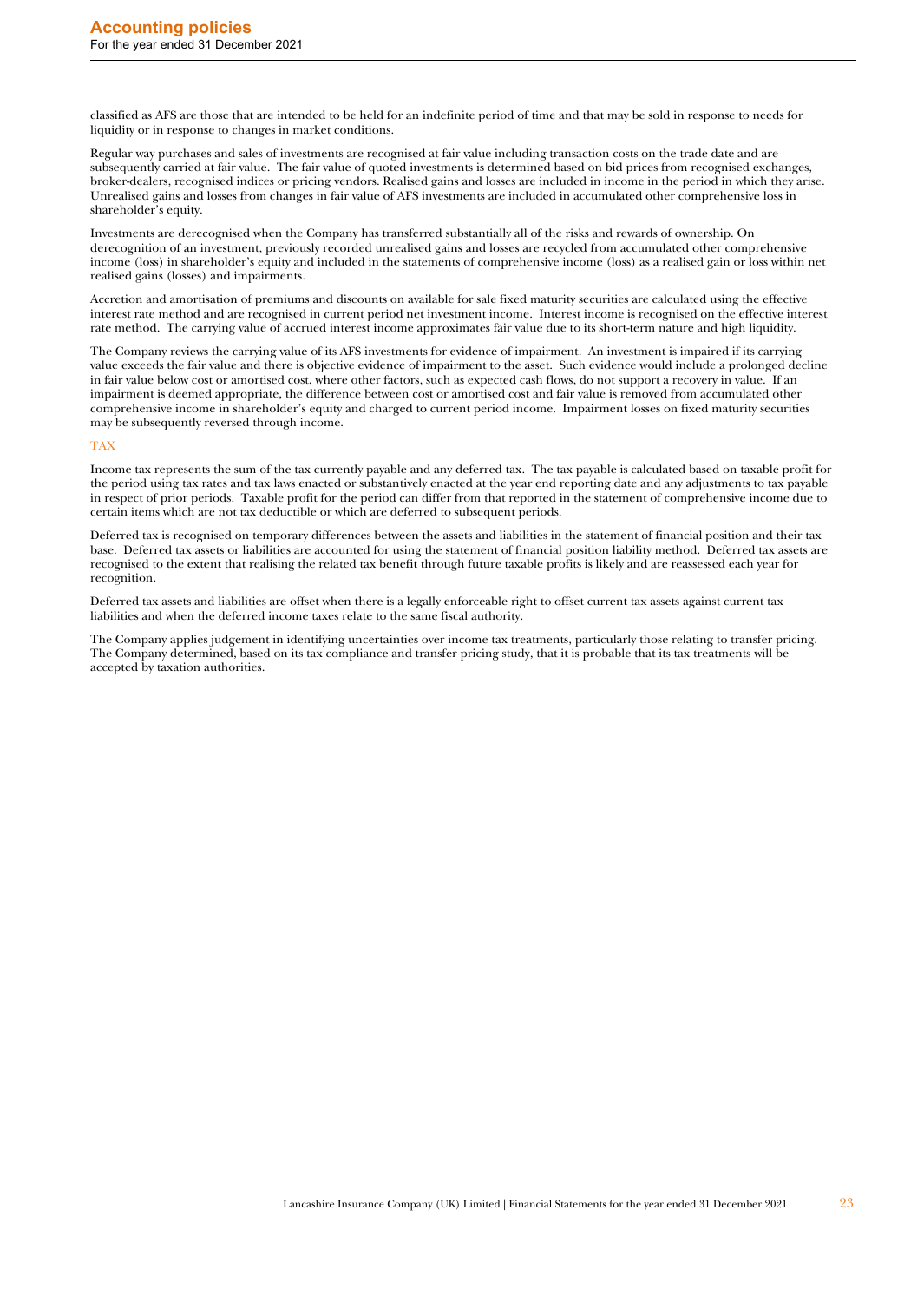### <span id="page-23-0"></span>**1. GENERAL INFORMATION**

The Company is a provider of global insurance and reinsurance products. The Company was incorporated in the UK on 17 March 2006 and is authorised by the PRA to conduct general insurance business. The Company is a limited liability company with an intermediate holding company, Lancashire Insurance Holdings (UK) Limited. LIHL is 100 per cent owned by the ultimate parent company, Lancashire Holdings Limited. The common shares of LHL trade on the main market of the London Stock Exchange.

### **2. RISK DISCLOSURES**

### **INTRODUCTION**

The Company is exposed to risks from several sources. These include insurance risk, market risk, liquidity risk, credit risk, operational risk and strategic risk. The primary risk to the Company is insurance risk.

The primary objectives of the Company's Enterprise Risk Management are to ensure that capital resources held are matched to the risk profile of the Company and that the balance between risk and return is considered as part of all key business decisions. The Company has formulated, and keeps under review, a risk appetite which is set by the Board of Directors. The Company's appetite for risk will vary marginally from time to time to reflect the potential risks and returns that present themselves. However, protecting the Company's capital and providing LHL, the ultimate parent, with a superior risk adjusted return over the long term are constants. The risk appetites are expressed through detailed risk tolerances at both a Company and Group level. Risk tolerances represent the maximum amount of capital, generally on a modelled basis, that the Company and the Group are prepared to expose to certain risks.

The Company's Board of Directors is responsible for setting and monitoring risk appetite and tolerances. All risk tolerances are subject to at least an annual review and consideration by the Board of Directors. The Board of Directors reviews actual risk levels versus tolerances, emerging risks and any risk learning events at least quarterly. In addition, on a monthly basis, management assesses modelled potential losses against the risk tolerances and ensures that risk levels are managed in accordance with them.

### CLIMATE CHANGE

The Company is exposed to both climate-related risk and opportunities. The two major categories of risk being transition and physical risk.

Transition risks are those relating to the transition to a lower carbon economy and include risks such as policy and legal risk, technology risk, market risk and reputation risk.

Physical risks are those relating to the physical impacts of climate change which can be acute (those from increased frequency and severity of climate related events) or chronic (due to longer-term shifts in climate patterns). As an insurance company, LUK is more significantly affected by physical risk through its exposure to acute and chronic climate change. The potential financial impact from these climaterelated risks is assessed through scenario testing and mitigated by the Company's strategic and risk management decisions on managing these risks. The risk assessment also considers the products currently offered by the Company and how these might change over time during the transition to a lower carbon economy.

In the Company's underwriting operations, this risk is effectively managed by supplementing the Company's internal systems, data and procedures with external vendor models. Underwriting guidelines developed in 2021 support the underwriting process and provide guidance to assist underwriters in their decision making. Performance against guidelines is monitored via the UMCC and related reporting. There are clear tolerances and preferences in place to actively manage exposures, and the Board regularly monitors the Company's PMLs. The risks to the asset side of the balance sheet from climate change are monitored through the use of a Climate VaR which is monitored versus the MSCI benchmark in part through regular reviews of the Company's third party asset managers, the asset allocation, and the underlying securities within our portfolio.

### COVID-19

On 12 March 2020, the World Health Organisation classified the COVID-19 outbreak as a pandemic. The COVID-19 pandemic has caused significant disruption in global financial markets and to worldwide economies. The COVID-19 pandemic is an ongoing situation making it exceptionally difficult to predict what the ultimate impact for the Company or the insurance industry will be. The Company continues to monitor the impact of the COVID-19 pandemic on its business. During the year ended 31 December 2021, the Company's ultimate loss estimate, net of reinsurance and the impact of inwards and outwards reinstatement premiums for COVID-19 related losses has remained unchanged.

### GROUP RISK AND RETURN COMMITTEE

The RRC seeks to optimise the capital allocation process and facilitate the appropriate use of the internal model, including considering its effectiveness. It ensures that all key areas of risk are discussed according to a schedule that covers fortnightly, monthly, quarterly, semiannual and annual reviews. The committee meets fortnightly and is responsible for coordinating and overseeing ERM activities within the risk profile, appetites and tolerances set by the Board of Directors. The RRC includes the Group CEO and members from the finance, actuarial, modelling, operations, treasury and underwriting functions. The Chief Risk Officer attends the meetings and reports on the RRC's activities to the Board of Directors.

### CHIEF RISK OFFICER

The primary role of the CRO is to facilitate the effective operation of ERM throughout the Company at all levels. The role includes but is not limited to the following responsibilities:

- overall management of the risk management system;
- drive ERM culture, ownership and execution on three levels: Board, executive management, and operationally within the business;
- facilitate the identification, assessment, evaluation and management of existing and emerging risks by management and the Board;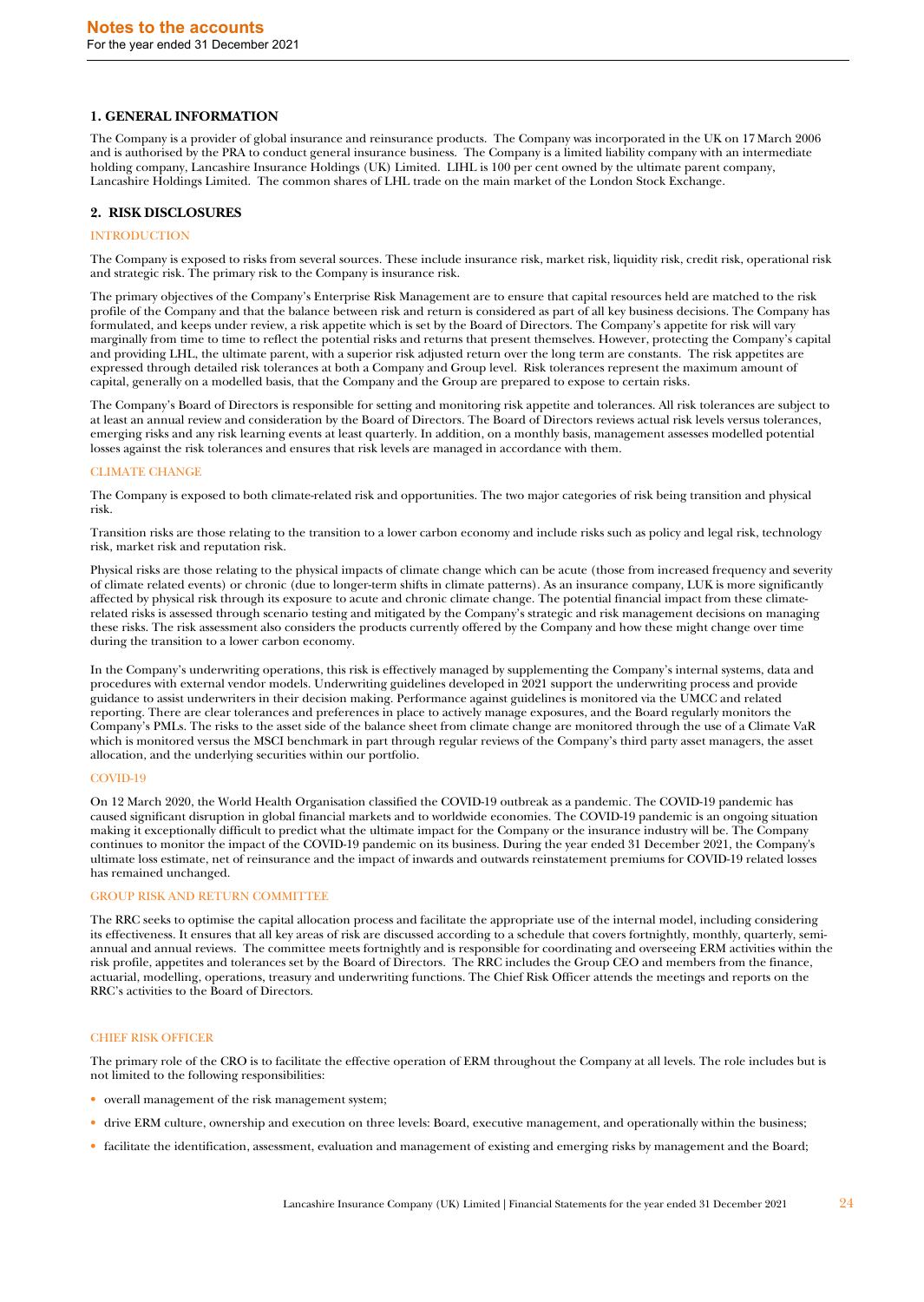- ensure that these risks are given due consideration and are embedded within management's and the Board's oversight and decision making process;
- be consulted, and opine, on policy in areas such as, but not limited to, underwriting, claims, investments, operations and capital management; and
- provide timely, accurate, reliable, factual, objective and accessible information and analysis to guide, coach and support decision making.

Responsibility for the management of individual risks has been assigned to, and forms part of the performance objectives of, the risk owners within the business. Risk owners ensure that these risks and controls are consistent with their day to day processes and the entries made in the Company risk registers, which are a direct input to the economic capital model. The CRO provides regular reports to the business, outlining the status of the Company's ERM activities and strategy, as well as formal reports to the Board of Directors in this regard. The CRO ultimately has the right to report directly to the Company's regulators if they feel that management is not appropriately addressing areas of concern.

### INTERNAL AUDIT

Internal audit plays a key role in the Company's ERM by providing an independent opinion regarding the accuracy and completeness of risks, in addition to verification of the effectiveness of controls and the consistency of their operation. Internal audit's roles and responsibilities are clearly defined through the Internal Audit Charter. The Head of Internal Audit reports directly to the Audit Committee. The CRO has input to the scope of each audit and receives a copy of each Internal Audit report. The CRO considers the findings and agreed actions in the context of the risk appetites and tolerances, plus the risk policies and risk management strategy of each area.

The integration of internal audit and ERM into the business helps facilitate the Company's management in the protection of its assets and reputation.

### ECONOMIC CAPITAL MODELS

The Company's economic capital model is primarily focused on insurance risks, however it is also used to model other risks including market, credit and operational risks.

The economic capital model produces data in the form of stochastic distributions for all classes, including non-elemental classes. The distributions include the mean outcome and the result at various return periods, including very remote events. Projected financial outcomes for each insurance class are calculated, as well as the overall portfolio including diversification credit. Diversification credit arises as individual risks are generally not strongly correlated and are unlikely to all produce profits or losses at the same time.

The six primary risk categories, insurance risk, market risk, liquidity risk, credit risk, operational risk and strategic risk, are discussed in detail below.

### **A. INSURANCE RISK**

The Company underwrites worldwide, predominantly short-tail, insurance and reinsurance contracts that transfer insurance risk, including risks exposed to both natural and man-made catastrophes. The Company's exposure in connection with insurance contracts is, in the event of insured losses, whether premiums will be sufficient to cover the loss payments and expenses. Insurance and reinsurance markets are cyclical and premium rates and terms and conditions vary by line of business depending on market conditions and the stage of the cycle. Market conditions are impacted by capacity and recent loss events, and broader economic cycle impacts amongst other factors. The Company's underwriters assess likely losses using their experience and knowledge of past loss experience, industry trends and current circumstances. This allows them to estimate the premiums sufficient to meet likely losses and expenses and desired levels of profitability.

The Company considers insurance risk at an individual contract level, at a sector level, a geographic level and at an aggregate portfolio level. This ensures careful risk selection, limits on concentration and appropriate portfolio diversification are accomplished. The four principal classes of business for the Company are Property, Energy, Marine and Aviation. The level of insurance risk tolerance per peril is set by the respective Boards of Directors.

A number of controls are deployed to manage the amount of insurance exposure assumed:

- the Company has a rolling three-year strategic plan that helps establish the overriding business goals that the LUK Board of Directors aim to achieve;
- a detailed business plan is produced annually, which includes expected premiums and combined ratios by class and considers riskadjusted profitability, capital usage and requirements. The plan is approved by the Board of Directors and is monitored, reviewed and updated on an ongoing basis;
- economic capital models are used to measure occurrence risks, aggregate risks and correlations between classes and other noninsurance risks;
- each authorised class has a predetermined normal maximum line structure;
- each underwriter has a clearly defined limit of underwriting authority;
- the Company has predetermined tolerances on probabilistic and deterministic losses of capital for certain single events;
- risk levels versus tolerances are communicated broadly on a regular basis;
- a daily underwriting call is held to peer review insurance proposals, opportunities and emerging risks;
- sophisticated pricing models are utilised in certain areas of the underwriting process;
- a number of modelling tools are deployed to simulate catastrophes and resultant losses to the portfolio and the Company; and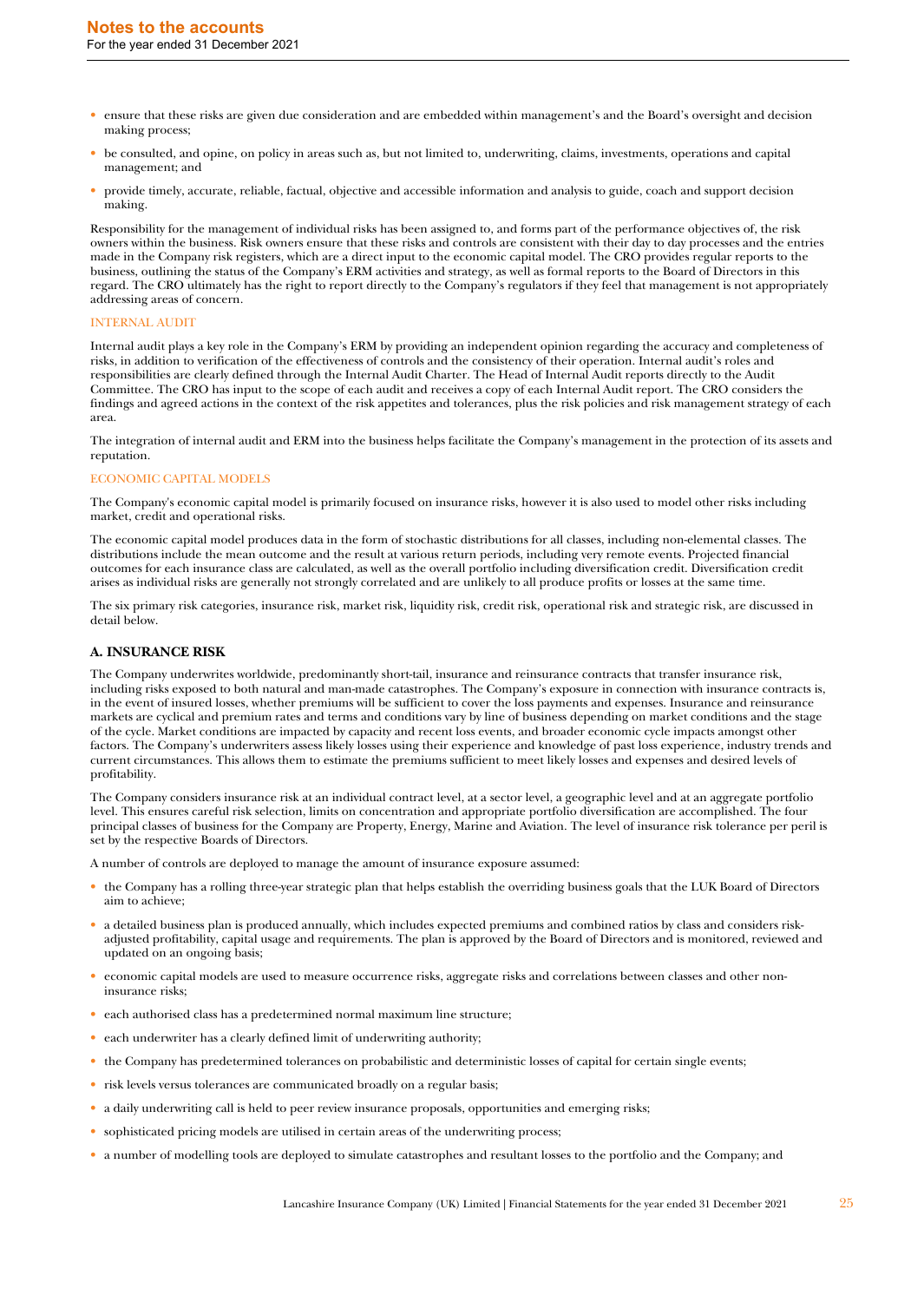• reinsurance may be purchased to mitigate both frequency and severity of losses on a facultative, excess of loss or proportional treaty basis.

Some of the Company's business provides coverage for natural catastrophes (e.g. hurricanes, earthquakes and floods) and is subject to potential seasonal variation. A proportion of the Company's business is exposed to large catastrophe losses in North America, Europe and Japan as a result of windstorms. The level of windstorm activity, and landfall thereof, during the North American, European and Japanese wind seasons may materially impact the Company's loss experience. The North American and Japanese wind seasons are typically June to November and the European wind season November to March. The Company also bears exposure to large losses arising from other nonseasonal natural catastrophes, such as earthquakes, tsunamis, droughts, floods and tornadoes, from risk losses throughout the year and from war, terrorism and political risk and other events.

The Company's exposures to certain peak zone elemental losses, as a percentage of capital are shown below. Net loss estimates are before income tax and net of reinstatement premiums and outwards reinsurance on a first occurrence return period basis.

|                             |            | 100 year return period<br>estimated net loss |              | 250 year return period<br>estimated net loss |              |
|-----------------------------|------------|----------------------------------------------|--------------|----------------------------------------------|--------------|
| As at 31 December 2021      |            | \$m\$                                        | % of capital | \$m                                          | % of capital |
| <b>Zones</b>                | Perils     |                                              |              |                                              |              |
| Gulf of Mexico <sup>1</sup> | Hurricane  | 9.6                                          | 5.4          | 14.4                                         | 8.1          |
| Non-Gulf of Mexico – U.S.   | Hurricane  | 3.6                                          | 2.0          | 5.1                                          | 2.9          |
| California                  | Earthquake | 3.8                                          | 2.1          | 4.5                                          | 2.5          |
| Japan                       | Earthquake | 0.4                                          | 0.2          | 0.9                                          | 0.5          |
| Pacific North West          | Earthquake | 1.5                                          | 0.8          | 3.7                                          | 2.1          |
| Japan                       | Typhoon    | 0.4                                          | 0.2          | 0.7                                          | 0.4          |
| Pan-European                | Windstorm  | 0.6                                          | 0.3          | 0.9                                          | 0.5          |

(1) Landing hurricane from Florida to Texas.

|                           |            | 100 year return period<br>estimated net loss |              | 250 year return period<br>estimated net loss |              |
|---------------------------|------------|----------------------------------------------|--------------|----------------------------------------------|--------------|
| As at 31 December 2020    |            | $\mathbf{S}_{\mathbf{m}}$                    | % of capital | $\mathbf{Sm}$                                | % of capital |
| <b>Zones</b>              | Perils     |                                              |              |                                              |              |
| Gulf of $Mexico1$         | Hurricane  | 9.0                                          | 5.0          | 12.4                                         | 6.9          |
| Non-Gulf of Mexico – U.S. | Hurricane  | 2.9                                          | 1.6          | 3.6                                          | 2.0          |
| California                | Earthquake | 3.0                                          | 1.7          | 3.4                                          | 1.9          |
| Japan                     | Earthquake | 2.1                                          | 1.2          | 4.6                                          | 2.6          |
| Pacific North West        | Earthquake | 1.0                                          | 0.6          | 3.0                                          | 1.7          |
| Japan                     | Typhoon    | 0.6                                          | 0.3          | 0.8                                          | 0.4          |
| Pan-European              | Windstorm  | 0.7                                          | 0.4          | 1.0                                          | 0.6          |

(1) Landing hurricane from Florida to Texas.

There can be no guarantee that the modelled assumptions and techniques deployed in calculating these figures are accurate. There could also be an unmodelled loss which exceeds these figures. In addition, the models contain loss scenarios which could cause a larger loss to capital than the modelled expectation from the above return periods.

Details of annual gross premiums written by business segment are provided below:

|          | 2021  |       | 2020           |       |
|----------|-------|-------|----------------|-------|
|          | \$m\$ | %     | $\mathbf{\$m}$ | %     |
| Property | 100.2 | 33.0  | 55.3           | 22.8  |
| Energy   | 118.7 | 39.1  | 96.3           | 39.6  |
| Marine   | 31.8  | 10.5  | 35.7           | 14.7  |
| Aviation | 52.7  | 17.4  | 55.7           | 22.9  |
| Total    | 303.4 | 100.0 | 243.0          | 100.0 |

Details of annual gross premiums written by geographic area of risks insured are provided below:

|                           | 2021  |       | 2020           |       |
|---------------------------|-------|-------|----------------|-------|
|                           | \$m   | %     | $\mathbf{\$m}$ | %     |
| U.S. and Canada           | 76.6  | 25.2  | 34.6           | 14.2  |
| Worldwide-multi-territory | 165.8 | 54.7  | 164.4          | 67.7  |
| Europe                    | 30.3  | 10.0  | 15.9           | 6.5   |
| Rest of world             | 30.7  | 10.1  | 28.1           | 11.6  |
| Total                     | 303.4 | 100.0 | 243.0          | 100.0 |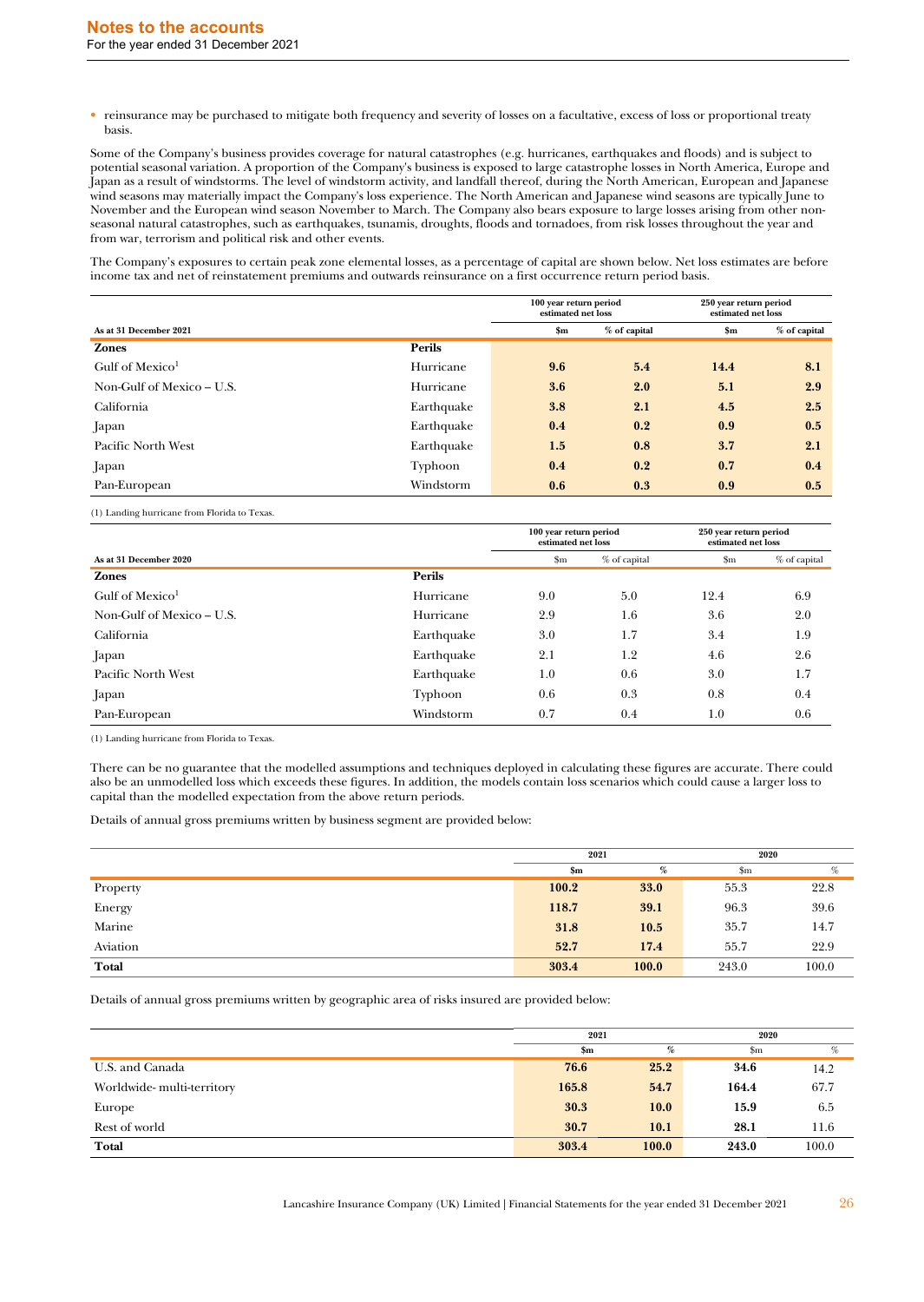Further details of the risks associated with each of these four principal business segments are described on the following pages.

### I. PROPERTY

Property direct and facultative is a worldwide book of largely commercial property business. The account spans small individual locations to Fortune 500 accounts but with a bias towards small to medium-sized risks. Policies are generally provided both for non-elemental and elemental perils, although not all risks include both elemental and non-elemental coverage. Coverage is generally written on a full value, primary or excess of loss basis, although the very largest accounts are currently seldom written at the primary level.

Terrorism business can be written either ground up or, for primary or high excess layers, with cover provided for U.S. and worldwide property risks, but typically excluding nuclear, chemical and biological coverage in most territories. Cover is generally provided to medium to large commercial and industrial enterprises. Policies are typically written for scheduled locations and exposure is controlled by setting limits on aggregate exposure within a "blast zone" radius. Some national pools are also written, which may include nuclear, chemical and biological coverage and may have an element of life coverage.

Property political risk cover is written either ground up or on an excess of loss basis. Coverage that the Company provides in the Property political risk book is split between Confiscation perils coverage and Sovereign/Quasi-Sovereign obligor coverage. Confiscation perils coverage protects against CEND (Confiscation, Expropriation, Nationalisation, Deprivation) and may be extended to include other perils. Sovereign/Quasi Sovereign obligors coverage protects against the non-payment or non-honouring of an obligation by a Sovereign or Quasi Sovereign entity. Cover is provided to medium to large commercial and industrial clients as well as bank and commodity trading clients. The Company does not cover against private obligor credit risk.

The Company is exposed to large natural catastrophe losses, such as windstorm and earthquake loss, from its remaining property direct and facultative portfolio. Exposure to such events is controlled and measured by setting limits on aggregate exposures in certain classes per geographic zone and through loss modelling. The accuracy of the latter exposure analysis is limited by the quality of data and the effectiveness of the modelling. It is possible that a catastrophic event significantly exceeds the expected modelled event loss. The Company's appetite and exposure guidelines to large losses are set out on pages 25 and 26.

Property retrocession is written on an excess of loss basis through treaty arrangements and covers elemental risks.

Reinsurance may be purchased to mitigate exposures to large natural catastrophe losses in the U.S., Canada and worldwide with certain exclusions. Reinsurance may also be purchased to reduce the Company's worldwide exposure to large risk losses. Reinsurance is typically purchased on an excess of loss basis; however, ILWs or quota share arrangements may be entered into.

### II. ENERGY

Energy risks are written mostly on a direct basis and may be ground up or for primary or excess layers on either a first loss or full value basis.

Upstream energy policies are typically package policies which may include physical damage, business interruption and third party liability sections. Coverage can include fire and explosion and elemental risks. Individual assets covered can be high value and are therefore mostly written on a subscription basis meaning that coverage is placed with multiple underwriters.

Gulf of Mexico offshore energy programmes cover elemental and non-elemental risks. Most policies have sub-limits on coverage for elemental losses. These programmes are exposed to Gulf of Mexico windstorms. Exposure to such events is controlled and measured through loss modelling. The accuracy of this exposure analysis is limited by the quality of data and the effectiveness of the modelling. It is possible that a catastrophic event significantly exceeds the expected modelled event loss. The Company's appetite and exposure guidelines to large losses are set out on pages 25 and 26.

Construction energy contracts generally cover all risks of platform and drilling units under construction at yards and offshore, during towing and installation. Onshore construction contracts are generally not written.

Downstream energy risks are generally those with an operational hydrocarbon risk - either processing and or storage and or transmission and may also include production of chemicals and intermediates. Policies typically cover property for physical damage (including natural catastrophe) and machinery breakdown perils plus consequential business interruption exposure and may be written on a proportional or excess of loss basis, often with loss limits set at a level commensurate with a modelled "estimated maximum loss" scenario. The portfolio encompasses a global spread of accounts, and critical natural catastrophe coverage is usually sub-limited, with underwriting assessment employing industry-accepted modelling tools to assess this exposure where possible. The sector provides cover for operational assets, albeit some construction risk is covered only where it is not deemed the policy's primary exposure, whilst third party liabilities are not covered (except where required under legislation for a small sub-limited property damage cover required under 'Napoleonic code'). Reinsurance may be purchased on a facultative or treaty basis.

The Company also writes energy liability business on a stand-alone basis. Unlike the liability contained within the energy packages that the Company writes, stand-alone energy liability is written on an excess of loss basis only. Coverage is worldwide and provides coverage for all kinds of damages and loss to third parties. Coverage is generally restricted to offshore assets.

Reinsurance protection may be purchased to protect a portion of loss from elemental and non-elemental energy claims, and from the accumulation of smaller, attritional losses. Reinsurance is typically purchased on an excess of loss basis but, from time to time, quota share arrangements may be entered into. Reinsurance may be purchased on a facultative or treaty basis.

### III. MARINE

Marine business is predominantly written on a quota share basis. Marine hull and total loss is generally written on a direct basis and covers marine risks on a worldwide basis, primarily for physical damage. Marine builders risk covers the building of ocean going vessels in specialised yards worldwide. Marine hull war is mostly direct insurance of loss of vessels from war, piracy or terrorist attack, with a very limited amount of facultative reinsurance. Marine cargo programmes are not normally written.

The largest expected exposure in the marine class is from physical loss rather than from elemental loss events, although there is exposure to elemental perils and to the costs from removal of wreck.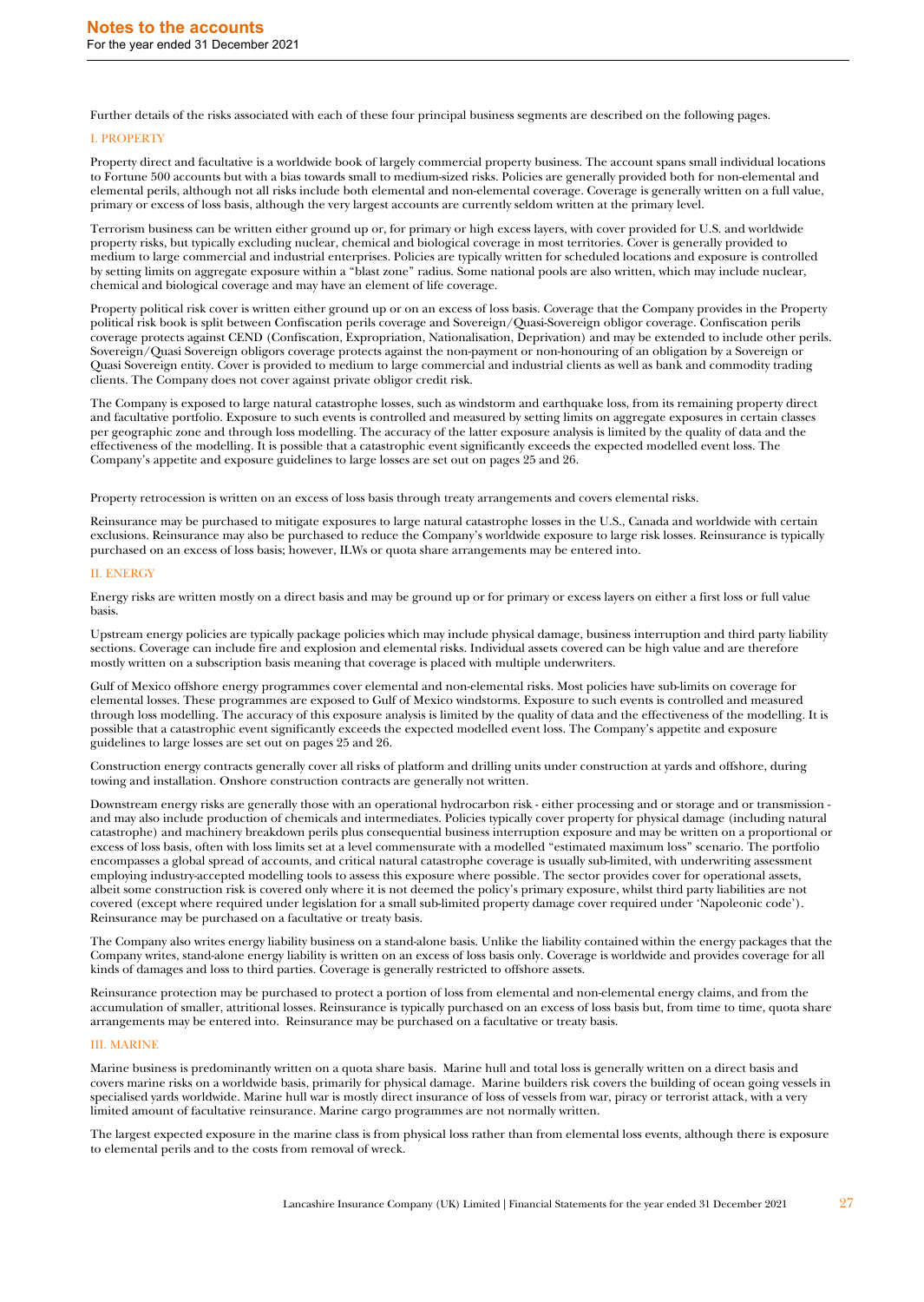Reinsurance may be purchased to reduce the Company's exposure to both large risk losses and an accumulation of smaller, attritional losses.

### IV. AVIATION

AV52 is written on a risk-attaching excess of loss basis and provides coverage for third party liability, excluding own passenger liability, resulting from acts of war or hijack of aircraft. Cover excludes countries whose governments provide a backstop coverage, but does include some US commercial airlines.

Aviation deductible business is a specialist area with small individual limits normally up to \$1.0 million and covers the deductible the airline would normally have for each and every loss under the terms of their airline policy.

Aviation hull and liability provides cover to the airlines directly and includes cover for the aircraft themselves as well as losses arising from passenger and third-party liability claims against airlines and/or manufacturers.

Reinsurance may be purchased to mitigate exposures to an AV52 event loss. Reinsurance is typically purchased on a treaty excess of loss basis.

### REINSURANCE

The Company, in the normal course of business and in accordance with its risk management practices, seeks to reduce certain types of loss that may arise from events that could cause unfavourable underwriting results, and to improve the modelled risk-adjusted change in FCBVS by entering into reinsurance arrangements. Reinsurance does not relieve the Company of its obligations to policyholders. Under the Company's reinsurance security policy, reinsurers are assessed and approved as appropriate security based on their financial strength ratings, amongst other factors. The Reinsurance Security Committee considers reinsurers that are not rated or do not fall within the predefined rating categories on a case by case basis, and would usually require collateral to be posted to support such obligations. There are specific guidelines for these collateralised contracts. This committee monitors its reinsurers on an ongoing basis and meets formally at least quarterly.

The Company's principal reinsurance arrangement is with LICL, through an 80.0 per cent (2020 - 80.0 per cent) whole account quota share agreement, after taking account of certain other third party inuring reinsurance contracts. At 31 December 2021 LICL was rated A (excellent) by A. M. Best.

In addition to the quota share agreement referred to above, reinsurance protection is typically purchased on an excess of loss or quota share basis and occasionally includes ILW covers. The mix of reinsurance cover is dependent on the specific loss mitigation requirements, market conditions and available capacity. The structure varies between types of peril and subclass. The Company regularly reviews its catastrophe exposures and may purchase reinsurance in order to reduce the Company's net exposure to a large natural catastrophe loss and/or to reduce net exposures to other large losses. The Company can purchase both facultative and treaty reinsurance. There is no guarantee that reinsurance coverage will be available to meet all potential loss circumstances, as it is possible that the cover purchased is not sufficient. Any loss amount which exceeds the programme would be retained by the Company. Some parts of the reinsurance programme have limited reinstatements therefore the number of claims which may be recovered from second or subsequent losses in those particular circumstances is limited.

### INSURANCE LIABILITIES

For most insurance and reinsurance companies, the most significant judgement made by management is the estimation of losses and loss adjustment expenses. The estimation of the ultimate liability arising from claims made under insurance and reinsurance contracts is a critical estimate for the Company particularly given the nature of the business written.

Under generally accepted accounting principles, loss reserves are not permitted until the occurrence of an event which may give rise to a claim. As a result, only loss reserves applicable to losses incurred up to the reporting date are established, with no allowance for the provision of a contingency reserve to account for expected future losses or for the emergence of new types of latent claims. Claims arising from future events can be expected to require the establishment of substantial reserves from time to time. All of the Company's reserves are reported on an undiscounted basis.

Loss and loss adjustment expenses are maintained to cover the Company's estimated liability for both reported and unreported claims. Reserving methodologies that calculate an actuarial best estimate for the ultimate losses along with a reserve margin are utilised. This represents management's best estimate of ultimate loss and loss adjustment expenses. The Company's internal actuaries review the reserving assumptions and methodologies on a quarterly basis with loss estimates being generally subject to a semi-annual independent review by external actuaries. The results of the independent review are presented to the Company's Audit Committee. The Company has also established a Reserve Committee which has responsibility for the review of large claims and IBNR levels, their development and also any changes in reserving philosophy and assumptions.

The extent to which the reserving process relies on management's judgement is dependent on a number of factors including whether the business is insurance or reinsurance, whether it is short-tail or long-tail and whether the business is written on an excess of loss or pro rata basis. Generally, the Company writes most of its business on a direct excess of loss basis and the Company does not currently write a significant amount of long-tail business.

### INSURANCE VERSUS REINSURANCE

Loss reserve calculations whether reserving for direct insurance business or for reinsurance classes are not precise in that they deal with the inherent uncertainty of assumptions regarding future reporting and development patterns, frequency and severity trends, claims settlement practices, potential changes in the legal environment and other factors, such as inflation. The estimates and judgements relied on in making loss reserve calculations are based on a number of factors and may be revised as additional experience or other data becomes available. Loss reserve calculations are also reviewed as new or improved methodologies are developed and as laws or regulations change.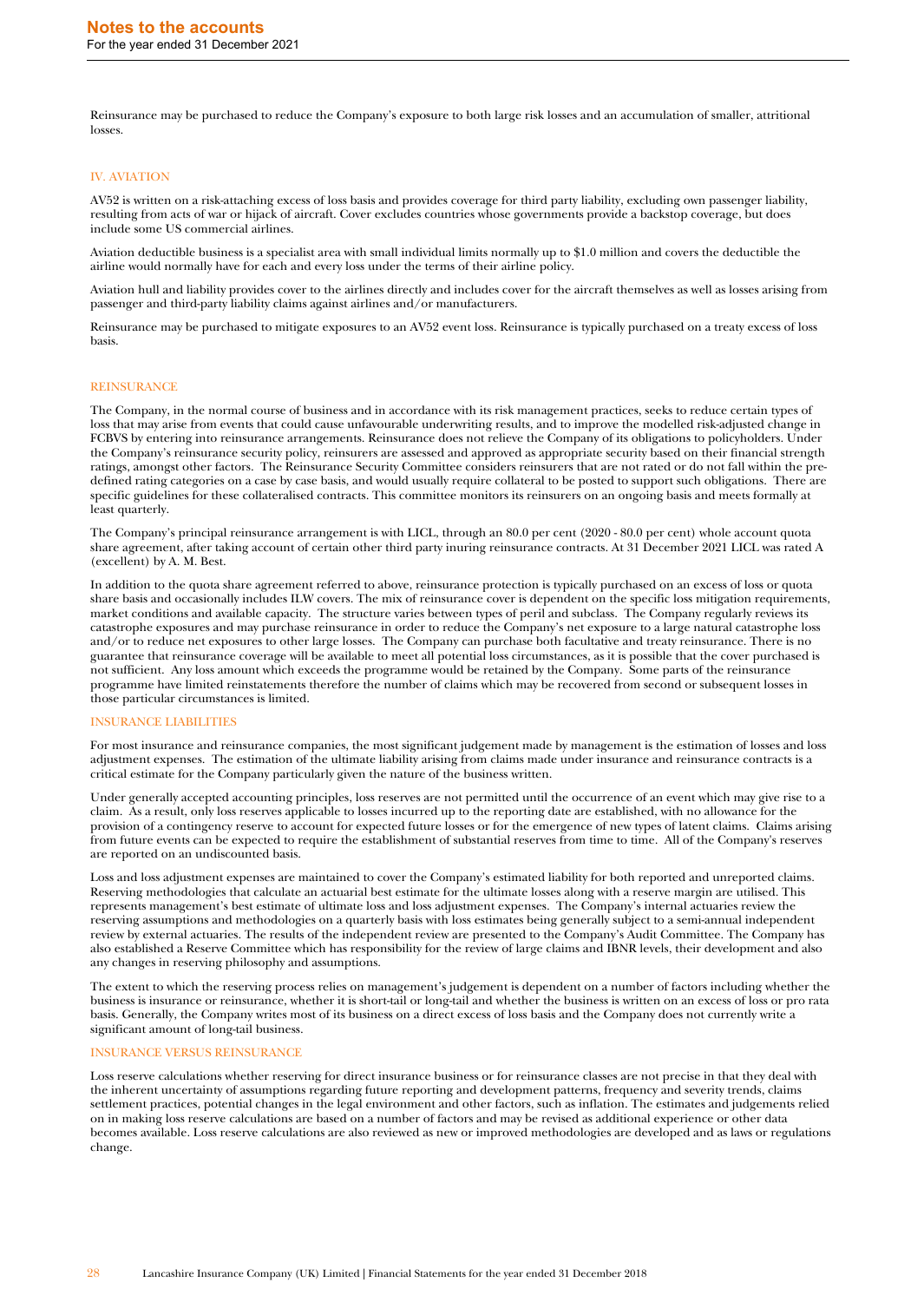Furthermore, as a business operating within a broker market, management must rely on loss information reported to brokers by other insurers and their loss adjusters, who must estimate their own losses at the policy level, often based on incomplete and changing information. The information management receives varies by cedant and may include paid losses, estimated case reserves and an estimated provision for IBNR reserves. Additionally, reserving practices and the quality of data reporting may vary among ceding companies, which adds further uncertainty to management's estimates of the ultimate losses.

### SHORT-TAIL VERSUS LONG-TAIL

In general, claims relating to short-tail risks, such as the majority of risks underwritten by the Company, are reported more promptly than those relating to long-tail risks, including the majority of casualty risks. The timeliness of reporting can be affected by such factors as the nature of the event causing the loss, the location of the loss, and whether the losses are from policies in force with insureds, primary insurers, or with reinsurers.

### EXCESS OF LOSS VERSUS PROPORTIONAL

For excess of loss contracts, which make up the majority of the Company's business, management are aided by the fact that each policy has a defined limit of liability arising from one event. Once that limit has been reached, there is no further exposure to additional losses from that policy for the same event. For proportional business, an initial estimated loss and loss expense ratio is generally used. This is based upon information provided by the insured or ceding company and/or their broker and management's historical experience of that treaty, if any, and the estimate is adjusted as actual experience becomes known.

### TIME LACS

There is a time lag inherent in reporting from the original claimant to the primary insurer or binding authority holder to the broker and then to the reinsurer. Also, the combination of low claims frequency and high severity makes the available data more volatile and less useful for predicting ultimate losses. In the case of proportional contracts, reliance is placed on an analysis of a contract's historical experience, industry information, and the professional judgement of underwriters in estimating reserves for these contracts. In addition, if available, reliance is placed partially on ultimate loss ratio forecasts as reported by insureds or cedants, which are normally subject to a quarterly or six-month lag.

### UNCERTAINTY

As a result of the time lag described above, an estimation must be made of IBNR reserves, which consist of a provision for additional development in excess of the case reserves reported by insureds or ceding companies, as well as a provision for claims which have occurred but which have not yet been reported by insureds or ceding companies. Due to the degree of reliance that is necessarily placed on insureds or ceding companies for claims reporting, the associated time lag, the low frequency/high severity nature of much of the business that the Company underwrites, and the varying reserving practices among ceding companies, reserve estimates are highly dependent on management judgement and therefore uncertain. During the loss settlement period, which may be years in duration, additional facts regarding individual claims and trends often will become known, and current laws and case law may change, as well as regulatory directives, with a consequent impact on reserving. The claims count on the types of insurance and reinsurance that the Company writes, which are low frequency and high severity in nature, is generally low.

For certain catastrophic events there is greater uncertainty underlying the assumptions and associated estimated reserves for losses and loss adjustment expenses. Complexity resulting from problems such as policy coverage issues, multiple events affecting one geographic area and the resulting impact on claims adjusting (including the allocation of claims to the specific event and the effect of demand surge on the cost of building materials and labour) by, and communications from, insureds or ceding companies, can cause delays to the timing with which the Company is notified of changes to loss estimates.

As at 31 December 2021, management's estimates for gross IBNR of \$83.2m (31 December 2020 - \$80.9m) represented 27.2 per cent (31 December 2020 - 27.6 per cent) of total gross loss reserves. On a net basis IBNR represented 26.1 per cent of total net loss reserves (31 December 2020 – 25.6 per cent). The majority of the estimate relates to potential claims on non-elemental risks where timing delays in insured or cedant reporting may mean losses could have occurred of which the Company was not made aware by the balance sheet date.

### **B. MARKET RISK**

The Company is at risk of loss due to movements in market factors. The main risks include insurance risk, investment risk and currency risk.

These risks, and the management thereof, are described below.

### I. INSURANCE RISK

The Company is exposed to insurance market risk from several sources, including the following:

- the advent or continuation of a soft market, which may result in a stabilisation or decline in premium rates and/or terms and conditions for certain lines, or across all lines;
- the actions and reactions of key competitors, which may directly result in volatility in premium volumes and rates, fee levels and other input costs;
- market events, including unusual inflation in rates, may result in a limit in the availability of cover, causing political intervention or national remedies;
- failure to maintain broker, binding authority and client relationships, leading to a limited or substandard choice of risks inconsistent with the Company's risk appetite;
- changes in regulation including capital, governance or licensing requirements; and
- changes in the geopolitical environment.

The most important method to mitigate insurance market risk is to maintain strict underwriting standards. The Company manages insurance market risk in numerous ways, including the following: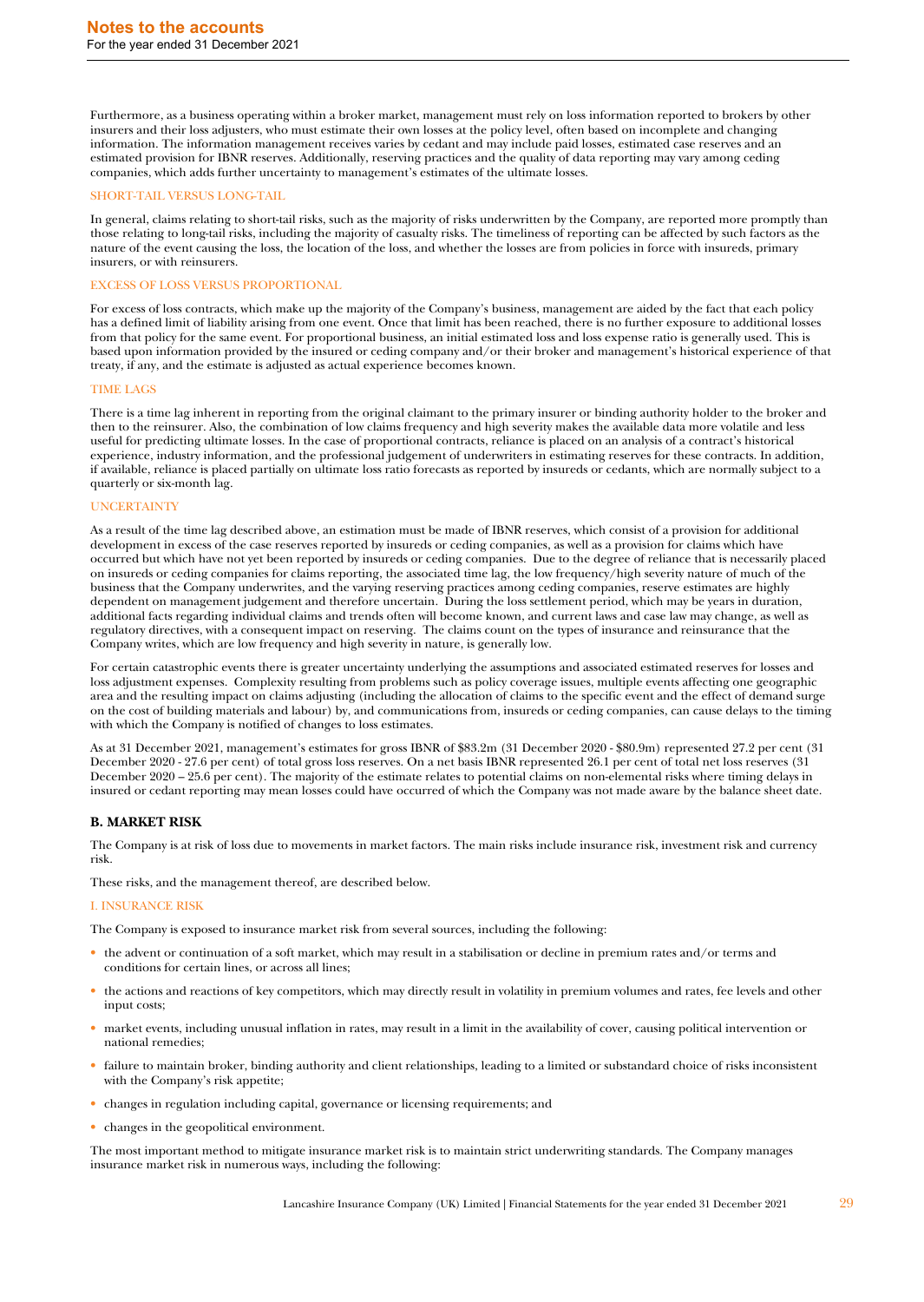- reviews and amends underwriting plans and outlook as necessary;
- reduces exposure to market sectors where conditions have reached unattractive levels:
- purchases appropriate, cost-effective reinsurance cover to mitigate exposures;
- closely monitors changes in rates and terms and conditions;
- ensures through continuous capital management that it does not allow surplus capital to drive underwriting appetite;
- holds a daily underwriting call to discuss, inter alia, market conditions and opportunities;
- reviews output from the Company's economic capital model, to assess up-to-date profitability of classes and sectors;
- participates in a quarterly Underwriting and Underwriting Risk Committee meeting to review underwriting strategy;
- participates in a fortnightly RRC meeting to discuss risk and reinsurance; and
- holds regular meetings with regulators.

Insurance contract liabilities are not directly sensitive to the level of market interest rates, as they are undiscounted and contractually noninterest bearing.

### II. INVESTMENT RISK

Movements in investments resulting from changes in interest and inflation rates and currency exchange rates, amongst other factors, may lead to an adverse impact on the value of the Company's investment portfolio. Investment guidelines are established by the Investment Committee of the LHL Board of Directors to manage this risk. The LUK Board of Directors reviews and adopts these guidelines as appropriate. Investment guidelines set parameters within which the Company's external investment managers must operate. Important parameters include guidelines on permissible assets, duration ranges, credit quality, currency, maturity, sectors, geographical, sovereign and issuer exposures. Investment guidelines exist at the Company portfolio level. Compliance with guidelines is monitored on a monthly basis. Any adjustments to the investment guidelines are approved by the Investment Risk and Return Committee of the LHL Board of Directors and the LUK Board of Directors.

Within the Company guidelines is a subset of guidelines for the portion of funds required to meet near term obligations and cash flow needs following an extreme event. The funds to cover this potential liability are designated as the "core" portfolio and the portfolio duration is matched to the duration of the insurance liabilities, within an agreed range. The core portfolio is invested in fixed maturity securities and cash and cash equivalents. The core portfolio may, at times, contain assets significantly in excess of those required to meet insurance liabilities or other defined funding needs. The subset of guidelines adds a further degree of requirements, including fewer allowable asset classes, higher credit quality, shorter duration and higher liquidity. The primary objectives of this portion of assets are capital preservation and providing liquidity to meet insurance and other near term obligations.

Assets in excess of those required to be held in the core portfolio, are typically held in the "surplus" portfolio. The surplus portfolio is invested in fixed maturity securities, cash and cash equivalents and can also be invested in derivative instruments. In general, the duration of the surplus portfolio may be slightly longer than the core portfolio. Currently, the Company does not hold any equity securities, derivative instruments or any alternative investments, such as hedge funds. At 31 December 2021, the Company was not holding any securities in the Surplus portfolio.

The Company reviews the composition, duration and asset allocation of its investment portfolio on a regular basis in order to respond to changes in interest rates and other market conditions. If certain asset classes are anticipated to produce a higher return within management's risk tolerance, an adjustment in asset allocation may be made. Conversely, if the risk profile is expected to move outside of tolerance levels, adjustments may be made to reduce the risks in the portfolio.

The Company's fixed maturity portfolios are managed by an external investment manager. The performance of the manager is monitored on an ongoing basis.

The investment portfolio is currently structured to perform better in a risk-on environment in order to mitigate the impact of a potential rise in interest rates. The Company endeavours to limit losses in risk-on, risk-off and interest rate hike scenarios. These scenarios represent what could, and most likely will occur (albeit not in the exact form of our chosen scenario). The Company also monitors the portfolio impact of more severe disaster scenarios consisting of extreme shocks.

The Investment Risk and Return Committee meets quarterly to ensure that the Company's strategic and tactical investment actions are consistent with investment risk preferences, appetite, risk and return objectives and tolerances. The Investment Risk and Return Committee also helps further develop the risk tolerances to be incorporated into the ERM framework.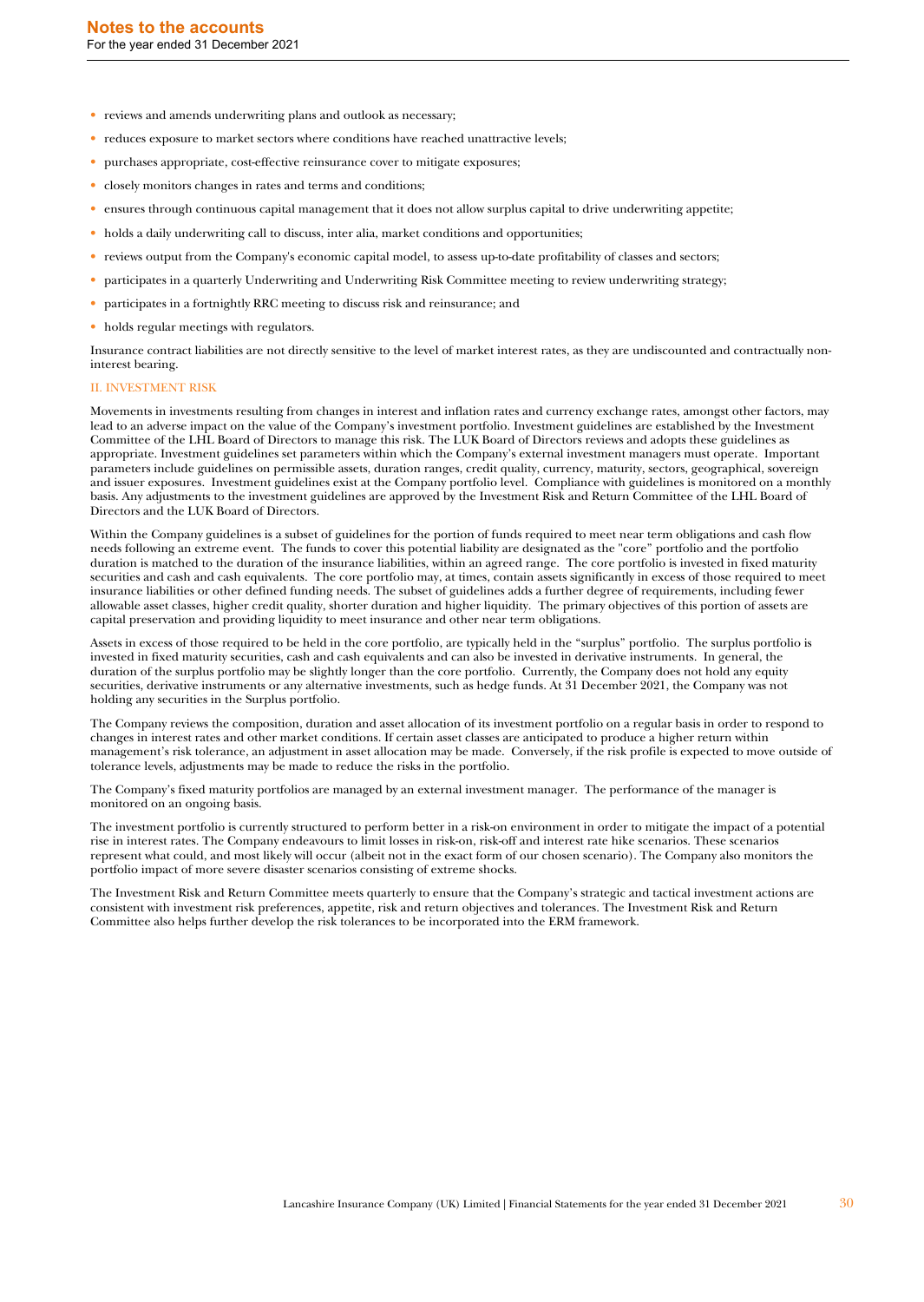The investment mix of the fixed maturity portfolios is as follows:

|                                                      |       | Core  |     |      | Total |       |
|------------------------------------------------------|-------|-------|-----|------|-------|-------|
| As at 31 December 2021                               | \$m   | %     | \$m | $\%$ | \$m   | %     |
| AFS - external                                       |       |       |     |      |       |       |
| Short term investments                               | 2.5   | 1.3   |     |      | 2.5   | 1.3   |
| U.S. treasuries                                      | 81.5  | 43.1  |     |      | 81.5  | 43.1  |
| - Other government bonds                             |       |       |     |      |       |       |
| - U.S. municipal bonds                               | 2.0   | 1.1   |     |      | 2.0   | 1.1   |
| Asset backed securities                              | 0.6   | 0.3   |     |      | 0.6   | 0.3   |
| U.S. government agency mortgage backed<br>securities | 4.2   | 2.2   |     |      | 4.2   | 2.2   |
| - Corporate bonds                                    | 97.8  | 52.0  |     |      | 97.8  | 52.0  |
| Total fixed maturity securities                      | 188.6 | 100.0 |     |      | 188.6 | 100.0 |

|                                                        | Core                      |      | <b>Surplus</b> |     | Total       |         |
|--------------------------------------------------------|---------------------------|------|----------------|-----|-------------|---------|
| As at 31 December 2020                                 | $\mathbf{S}_{\mathbf{m}}$ | %    | $\mathbf{Sm}$  | %   | $_{\rm sm}$ | %       |
| AFS - external                                         |                           |      |                |     |             |         |
| - Short term investments                               | 8.0                       | 4.2  |                |     | 8.0         | 4.2     |
| - U.S. treasuries                                      | 50.4                      | 26.2 | 7.2            | 3.7 | 57.6        | 29.9    |
| - Other government bonds                               | 3.1                       | 1.6  |                |     | 3.1         | $1.6\,$ |
| U.S. municipal bonds                                   | 2.2                       | 1.1  |                |     | 2.2         | 1.1     |
| Asset backed securities                                | 0.7                       | 0.4  | 0.2            | 0.1 | 0.9         | 0.5     |
| - U.S. government agency mortgage backed<br>securities | 5.8                       | 3.0  | 0.7            | 0.4 | 6.5         | 3.4     |
| Corporate bonds                                        | 107.8                     | 56.0 | 6.4            | 3.3 | 114.2       | 59.3    |
| <b>Total fixed maturity securities</b>                 | 178.0                     | 92.5 | 14.5           | 7.5 | 192.5       | 100.0   |

The sector allocation of the corporate bonds is as follows:

|                   | 2021           |       | 2020  |       |  |
|-------------------|----------------|-------|-------|-------|--|
| As at 31 December | $\mathbf{\$m}$ | %     | \$m   | %     |  |
| Industrial        | 60.4           | 61.8  | 70.5  | 56.1  |  |
| Financial         | 34.4           | 35.2  | 37.5  | 37.9  |  |
| Utility           | 3.0            | 3.0   | 6.2   | 6.0   |  |
| Total             | 97.8           | 100.0 | 114.2 | 100.0 |  |

Corporate bonds and non-U.S. sovereign bonds by country are summarised as follows:

| As at 31 December 2021 | Financials<br>\$m\$ | Other<br>industries<br>\$m\$ | Total<br>corporate<br>bonds<br>\$m\$ | Other<br>government<br>bonds<br>\$m\$ |
|------------------------|---------------------|------------------------------|--------------------------------------|---------------------------------------|
| Bonds by country       |                     |                              |                                      |                                       |
| <b>United States</b>   | 25.6                | 52.1                         | 77.7                                 |                                       |
| Japan                  | 2.8                 | 4.1                          | 6.9                                  |                                       |
| <b>Great Britain</b>   | 2.4                 | 0.9                          | 3.3                                  |                                       |
| France                 | 1.2                 | 1.8                          | 3.0                                  |                                       |
| Canada                 |                     | 1.9                          | 1.9                                  |                                       |
| Switzerland            | 0.3                 | 1.4                          | 1.7                                  |                                       |
| Spain                  | 1.1                 |                              | 1.1                                  |                                       |
| Australia              | 0.4                 | 0.2                          | 0.6                                  | $\qquad \qquad -$                     |
| Germany                | 0.6                 |                              | 0.6                                  |                                       |
| Luxembourg             |                     | 0.6                          | 0.6                                  |                                       |
| Italy                  |                     | 0.4                          | 0.4                                  |                                       |
| Total                  | 34.4                | 63.4                         | 97.8                                 |                                       |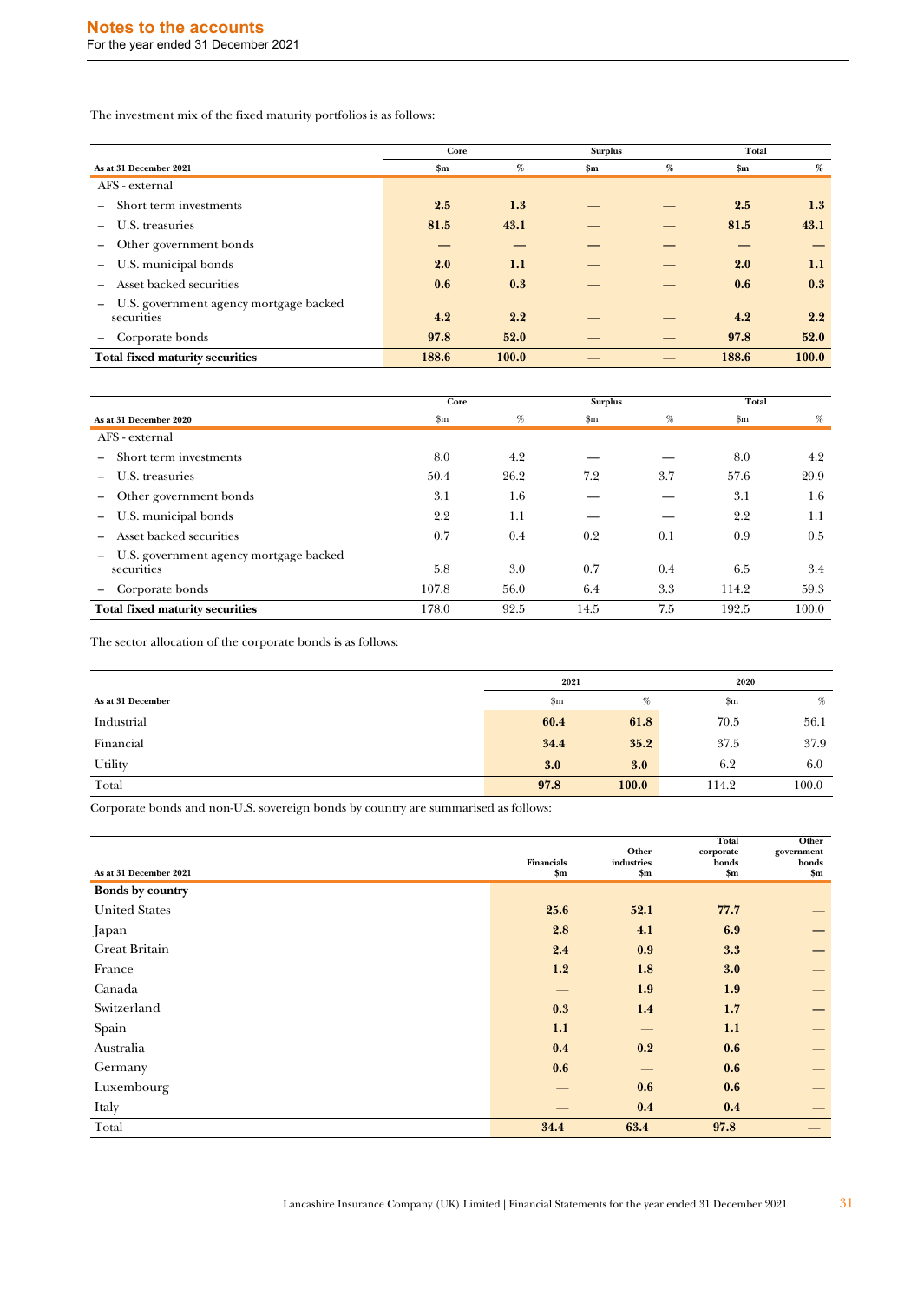# **Notes to the accounts**

For the year ended 31 December 2021

| As at 31 December 2020 | Financials<br>$\mathbf{Sm}$ | Other<br>industries<br>$\mathbf{Sm}$ | Total<br>corporate<br>bonds<br>\$m\$ | Other<br>government<br>bonds<br>$\mathop{\mathrm{Sm}}$ |
|------------------------|-----------------------------|--------------------------------------|--------------------------------------|--------------------------------------------------------|
| Bonds by country       |                             |                                      |                                      |                                                        |
| <b>United States</b>   | 20.4                        | 61.5                                 | 81.9                                 |                                                        |
| Japan                  | 2.9                         | 3.5                                  | 6.4                                  |                                                        |
| France                 | 4.0                         | 2.0                                  | 6.0                                  |                                                        |
| Great Britain          | 0.4                         | 5.2                                  | 5.6                                  |                                                        |
| Netherlands            | $2.3\,$                     | 0.7                                  | 3.0                                  |                                                        |
| Spain                  | 2.1                         |                                      | 2.1                                  |                                                        |
| Italy                  | 1.3                         | $0.8\,$                              | 2.1                                  |                                                        |
| Canada                 | $0.4\,$                     | 1.3                                  | 1.7                                  |                                                        |
| Switzerland            | 1.6                         |                                      | 1.6                                  | 1.2                                                    |
| Germany                |                             | 1.4                                  | 1.4                                  |                                                        |
| Sweden                 | 1.4                         |                                      | 1.4                                  |                                                        |
| Denmark                | 0.7                         |                                      | 0.7                                  |                                                        |
| Australia              |                             | 0.2                                  | 0.2                                  |                                                        |
| Ireland                |                             | $0.1\,$                              | 0.1                                  |                                                        |
| Supranational          |                             |                                      |                                      | 1.9                                                    |
| Total                  | 37.5                        | 76.7                                 | 114.2                                | 3.1                                                    |

The Company's net asset value is directly impacted by movements in the value of investments held. Values can be impacted by movements in interest rates, credit ratings, economic environment and outlook, and exchange rates.

The Company has no exposure to valuation risk from equity securities. The Company's investment portfolio is comprised mainly of fixed maturity securities. The fair value of the Company's fixed maturity portfolio is generally inversely correlated to movements in market interest rates. If market interest rates fall, the fair value of the Company's fixed maturity securities would tend to rise and vice versa.

The sensitivity of the price of fixed maturity securities to movements in interest rates is indicated by their duration. The greater a security's duration, the greater its price volatility to movements in interest rates. The sensitivity of the Company's fixed maturity portfolio to interest rate movements is detailed below, assuming linear movements in interest rates and excluding tax impacts:

|                                         | 2021           |       | 2020    |         |  |
|-----------------------------------------|----------------|-------|---------|---------|--|
| As at 31 December                       | $\mathbf{\$m}$ | $\%$  | \$m\$   | $\%$    |  |
| Immediate shift in yield (basis points) |                |       |         |         |  |
| 100                                     | (3.7)          | (1.9) | (4.2)   | (2.0)   |  |
| 75                                      | (2.8)          | (1.4) | (3.1)   | (1.5)   |  |
| 50                                      | (1.8)          | (1.0) | (2.1)   | (1.0)   |  |
| 25                                      | (0.9)          | (0.5) | (1.0)   | (0.5)   |  |
| (25)                                    | 0.9            | 0.5   | $1.0\,$ | 0.5     |  |
| (50)                                    | 1.8            | 1.0   | 2.1     | $1.0\,$ |  |
| (75)                                    | 2.8            | 1.4   | 3.1     | 1.5     |  |
| (100)                                   | 3.7            | 1.9   | 4.2     | 2.0     |  |

The Company mitigates interest rate risk on the investment portfolio by establishing and monitoring duration ranges in its investment guidelines. The duration of the core portfolio is matched to the modelled duration of the insurance reserves, within a permitted range. The permitted duration range for the surplus portfolio is between one and five years.

The duration of the externally managed portfolios are as follows:

| As at 31 December | 2021<br>vears | 2020<br>vears                          |
|-------------------|---------------|----------------------------------------|
| Core portfolio    | 1.9           | سيد                                    |
| Surplus portfolio | 0.0           | $\Omega$<br>$\mathfrak{I}.\mathcal{C}$ |

In addition to duration management, the Company uses VaR on a monthly basis to measure potential losses in the estimated fair values of its cash and invested assets and to understand and monitor risk. The VaR calculation is performed using variance/covariance risk modelling to capture the cash flows and embedded optionality of the portfolio. Securities are valued individually using standard market pricing models. These security valuations serve as the input to many risk analytics, including full valuation risk analyses, as well as parametric methods that rely on option adjusted risk sensitivities to approximate the risk and return profiles of the portfolio.

The principal VaR measure that is produced is an annual VaR at the 99th percentile confidence level. Under normal conditions, the portfolio is not expected to lose more than the VaR metric listed in the table below, 99% of the time over a one year time horizon.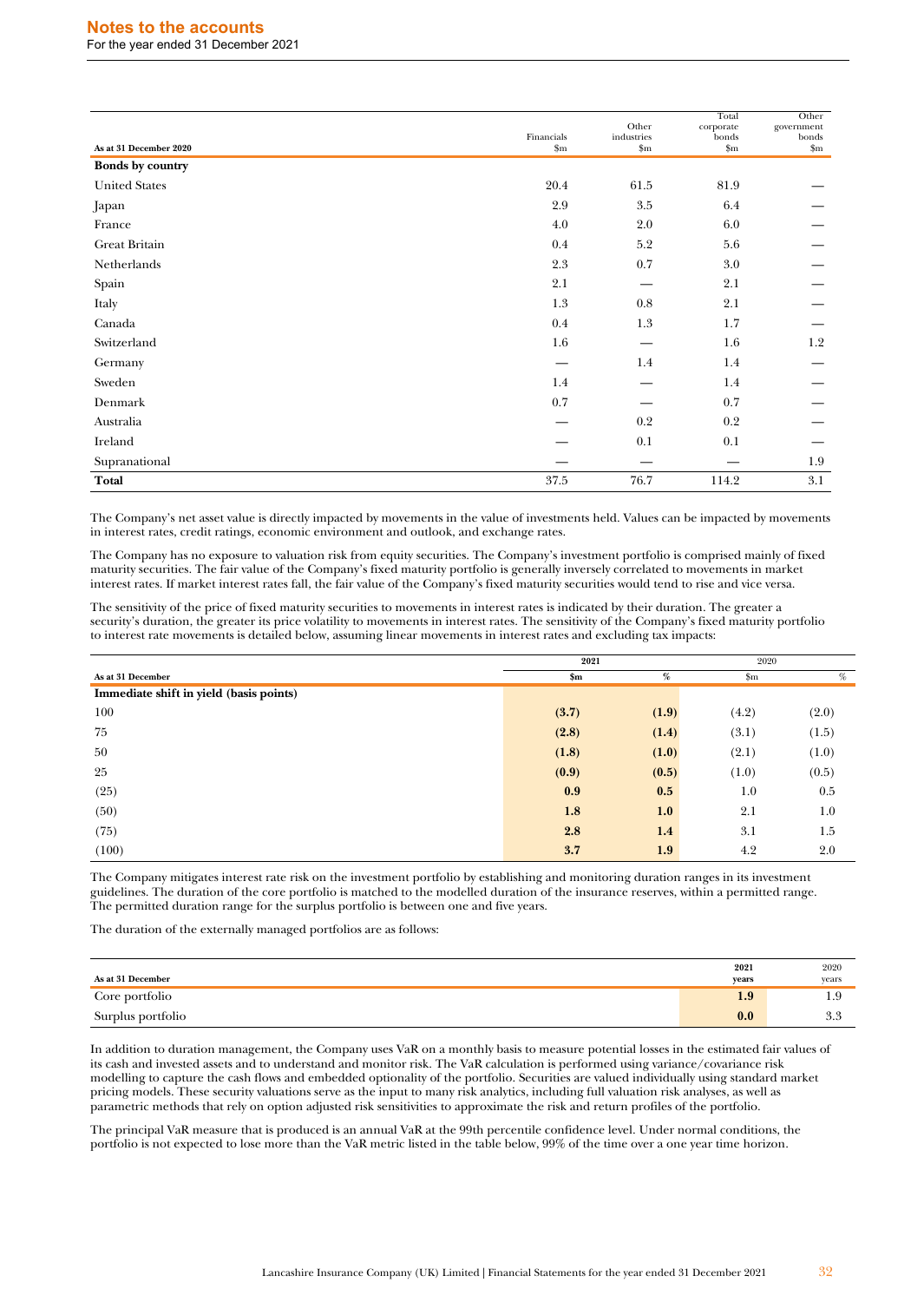The Company's annual VaR calculations are as follows:

|                                  | 2021 |                                   | 2020           |                                   |
|----------------------------------|------|-----------------------------------|----------------|-----------------------------------|
| As at 31 December                | \$m  | $%$ of<br>shareholder's<br>equity | $\mathfrak{m}$ | $%$ of<br>shareholder's<br>equity |
| 95th percentile confidence level | 2.6  | $1.5\,$                           | э.c            | 2.0                               |
| 99th percentile confidence level | 3.7  | 2.1                               |                | 2.8                               |

### III. CURRENCY RISK

The Company currently underwrites from London, although risks are assumed on a worldwide basis. Risks assumed are predominantly denominated in U.S. dollars.

The Company is exposed to currency risk to the extent its assets are denominated in different currencies to its liabilities. The Company is also exposed to non-retranslation risk on non-monetary assets such as unearned premiums and deferred acquisition costs. Exchange gains and losses can impact income.

The Company hedges monetary non-U.S. dollar liabilities primarily with non-U.S. dollar assets. The Company's main foreign currency exposure relates to its insurance obligations, cash holdings, and premiums receivable.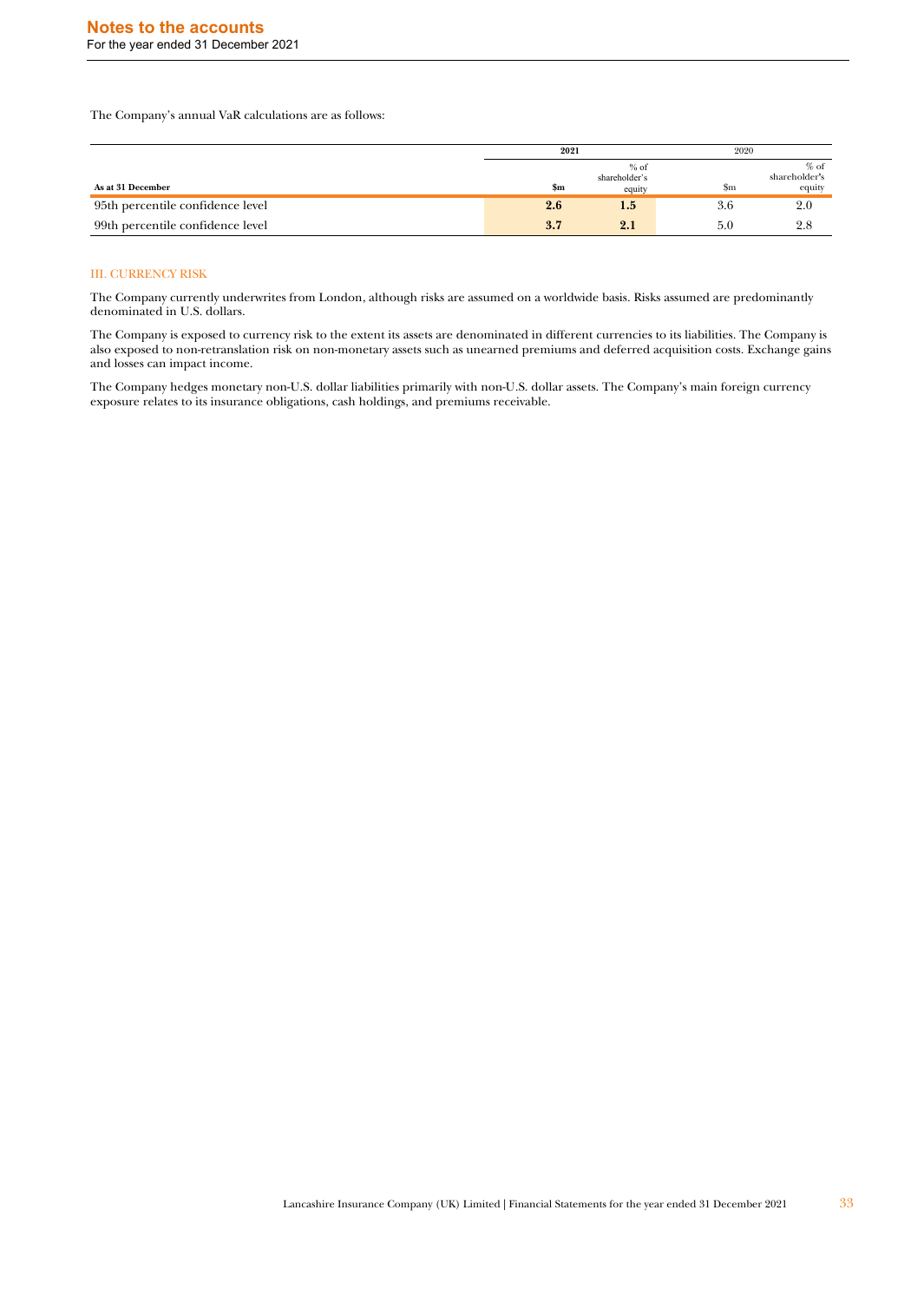The Company's assets and liabilities, categorised by currency at their translated carrying amount, are as follows:

| <b>Assets</b>                                            | $U.S.$ \$<br>Sm | <b>Sterling</b><br>Sm | Euro<br>Sm | Japanese Yen<br>$\mathbf{Sm}$ | <b>South African</b><br>Rand \$m | Other<br>$\mathbf{Sm}$ | Total<br>\$m |
|----------------------------------------------------------|-----------------|-----------------------|------------|-------------------------------|----------------------------------|------------------------|--------------|
| Cash and cash equivalents                                | 14.4            | 0.7                   | 1.4        | 1.6                           | 17.1                             | 0.1                    | 35.3         |
| Accrued interest receivable                              | 0.8             |                       |            |                               |                                  |                        | 0.8          |
| Fixed maturity securities, available for sale            | 188.6           |                       |            |                               |                                  |                        | 188.6        |
| Reinsurance assets                                       | 309.5           | 10.6                  | 40.0       | 8.3                           | 25.0                             | 17.1                   | 410.5        |
| Deferred acquisition costs                               | 25.1            | 1.7                   | 9.6        | 0.7                           | 0.2                              | 2.7                    | 40.0         |
| Other receivables                                        | 2.7             | 0.6                   |            |                               |                                  |                        | <b>3.3</b>   |
| Inwards premiums receivable from insureds<br>and cedants | 118.3           | 5.9                   | 18.3       |                               | 1.2                              | (1.5)                  | 142.2        |
| Total assets at 31 December 2021                         | 659.4           | 19.5                  | 69.3       | 10.6                          | 43.5                             | 18.4                   | 820.7        |

| <b>Liabilities</b>                    | <b>U.S. \$</b><br>$\mathbf{Sm}$ | <b>Sterling</b><br>$\mathbf{Sm}$ | Euro<br>$\mathbf{Sm}$ | Japanese Yen<br>$\mathbf{Sm}$ | <b>South African</b><br>Rand \$m | Other<br>$\mathbf{Sm}$ | Total<br>\$m |
|---------------------------------------|---------------------------------|----------------------------------|-----------------------|-------------------------------|----------------------------------|------------------------|--------------|
| Losses and loss adjustment expenses   | 231.2                           | 3.3                              | 16.8                  | 7.4                           | 30.5                             | 16.6                   | 305.8        |
| Unearned premiums                     | 136.9                           | 6.9                              | 36.1                  | 3.0                           | 1.3                              | 7.7                    | 191.9        |
| Insurance contracts – other payables  | 7.1                             | 1.1                              |                       |                               | 0.5                              | (0.3)                  | 8.4          |
| Amounts payable to reinsurers         | 62.4                            |                                  | <b>18.0</b>           |                               | 9.7                              | (2.3)                  | 87.8         |
| Deferred acquisition costs ceded      | 21.4                            | 1.3                              | 8.9                   | 0.7                           | 0.3                              | 2.2                    | 34.8         |
| Other payables                        | 13.8                            | 0.9                              |                       |                               |                                  |                        | 14.7         |
| Deferred tax liability                |                                 | 0.2                              |                       |                               |                                  |                        | 0.2          |
| Total liabilities at 31 December 2021 | 472.8                           | 13.7                             | 79.8                  | 11.1                          | 42.3                             | 23.9                   | 643.6        |

| <b>Assets</b>                                            | $U.S.$ \$<br>$_{\rm Sm}$ | Sterling<br>$_{\rm sm}$ | Euro<br>$_{\rm sm}$ | Japanese Yen<br>$_{\rm sm}$ | South African<br>Rand \$m | Other<br>$\mathbf{Sm}$ | Total<br>$\mathbf{S}$ m |
|----------------------------------------------------------|--------------------------|-------------------------|---------------------|-----------------------------|---------------------------|------------------------|-------------------------|
| Cash and cash equivalents                                | 36.7                     | 0.7                     | 0.8                 | 2.2                         |                           |                        | 40.4                    |
| Accrued interest receivable                              | 1.1                      |                         |                     |                             |                           |                        | 1.1                     |
| Fixed maturity securities, available for sale            | 192.5                    |                         |                     |                             |                           |                        | 192.5                   |
| Reinsurance assets                                       | 315.2                    | 9.4                     | 48.3                | 2.6                         | 0.5                       | 17.5                   | 393.5                   |
| Deferred acquisition costs                               | 25.0                     | 1.6                     | 10.9                | 0.3                         | 0.2                       | 2.4                    | 40.4                    |
| Other receivables                                        | 1.2                      |                         |                     |                             |                           |                        | 1.2                     |
| Inwards premiums receivable from insureds<br>and cedants | 103.1                    | 1.5                     | 22.7                |                             | 0.3                       | 2.7                    | 130.3                   |
| Total assets at 31 December 2020                         | 674.8                    | 13.2                    | 82.7                | 5.1                         | 1.0                       | 22.6                   | 799.4                   |

| <b>Liabilities</b>                    | <b>U.S. \$</b><br>$_{\rm Sm}$ | Sterling<br>$_{\rm Sm}$ | Euro<br>$_{\rm sm}$ | Japanese Yen<br>$_{\rm Sm}$ | South African<br>Rand \$m | Other<br>$_{\rm Sm}$ | Total<br>$_{\rm Sm}$ |
|---------------------------------------|-------------------------------|-------------------------|---------------------|-----------------------------|---------------------------|----------------------|----------------------|
| Losses and loss adjustment expenses   | 247.2                         | 3.1                     | 24.4                | 2.4                         |                           | 15.8                 | 292.9                |
| Unearned premiums                     | 124.3                         | 5.3                     | 38.2                | 1.0                         | 0.7                       | 8.5                  | 178.0                |
| Insurance contracts – other payables  | 8.0                           | 1.0                     |                     |                             | 0.6                       |                      | 9.6                  |
| Amounts payable to reinsurers         | 61.0                          |                         | 19.6                |                             |                           |                      | 80.6                 |
| Deferred acquisition costs ceded      | 22.9                          | 1.3                     | 10.3                |                             | 0.3                       | 1.9                  | 36.7                 |
| Other payables                        | 13.7                          |                         |                     |                             |                           | 2.1                  | 15.8                 |
| Corporation tax payable               |                               | 5.1                     |                     |                             |                           |                      | 5.1                  |
| Deferred tax liability                |                               | 1.4                     |                     |                             |                           |                      | 1.4                  |
| Total liabilities at 31 December 2020 | 477.1                         | 17.2                    | 92.5                | 3.4                         | 1.6                       | 28.3                 | 620.1                |

The impact on net income of a proportional foreign exchange movement of 10 per cent up and 10 per cent down against the U.S. dollar at the year end spot rates would be an increase or decrease of \$0.4 million (2020 – \$0.4 million).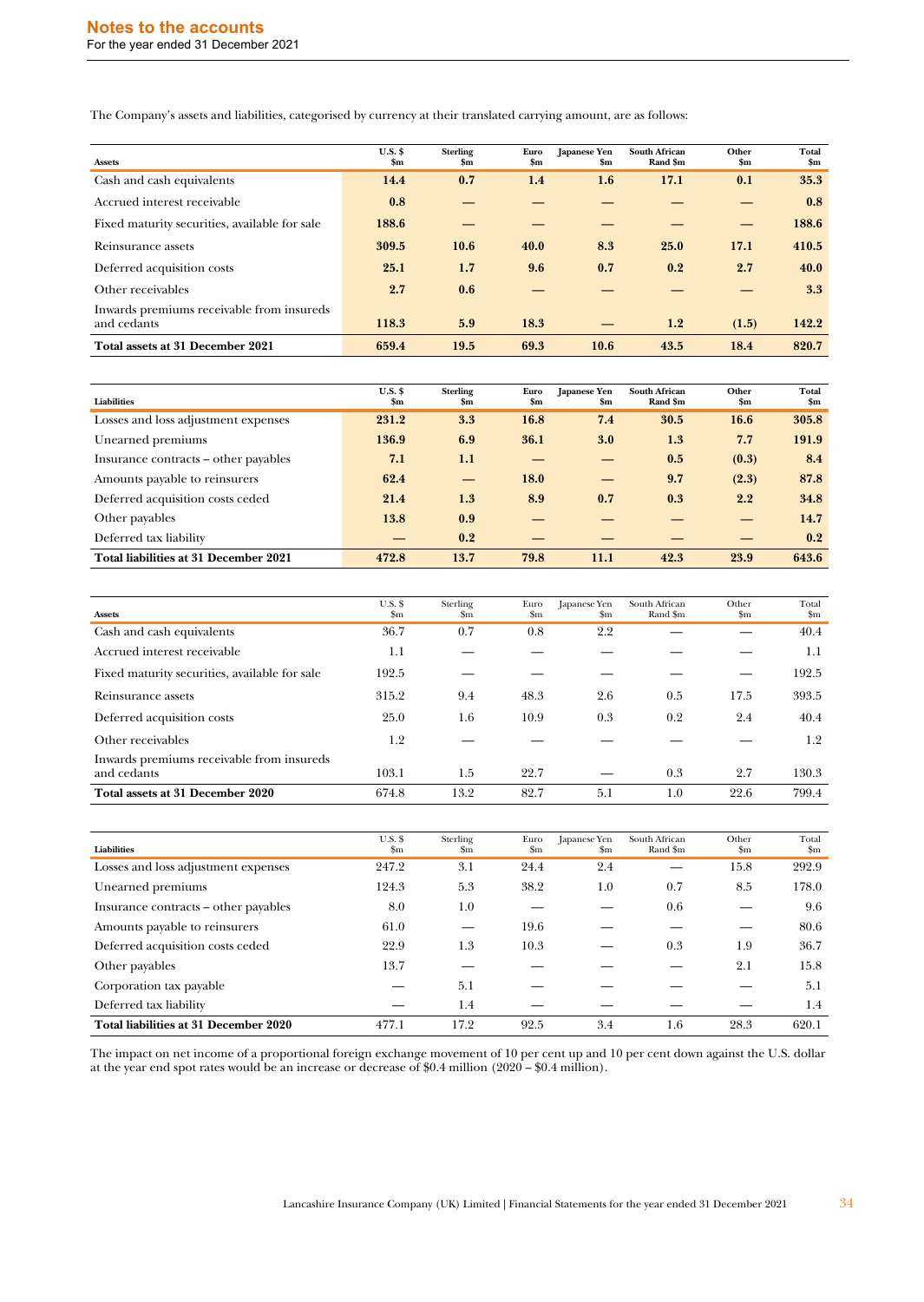# **C. LIQUIDITY RISK**

Liquidity risk is the risk that cash may not be available to pay obligations when they are due without incurring an unreasonable cost. The Company's main exposures to liquidity risk are with respect to its insurance and investment activities. The Company is exposed if proceeds from financial assets are not sufficient to fund obligations arising from its insurance contracts. The Company can be exposed to daily calls on its available investment assets, principally to settle insurance claims.

Exposures in relation to insurance activities are as follows:

- large catastrophic events, or multiple medium-sized events in quick succession, resulting in a requirement to pay a large value of claims within a relatively short time frame;
- failure of insureds or cedants to meet their contractual obligations with respect to the payment of premiums in a timely manner; and
- failure of reinsurers to meet their contractual obligations with respect to the payment of claims in a timely manner.

Exposures in relation to investment activities are as follows:

- adverse market movements and/or a duration mismatch to obligations, resulting in investments being disposed of at a significant realised loss; and
- an inability to liquidate investments due to market conditions.

The maturity dates of the Company's fixed maturity portfolio are as follows:

| As at 31 December 2021                      | Core<br>$\mathbf{Sm}$ | <b>Surplus</b><br>$\mathbf{Sm}$ | Total<br>\$m |
|---------------------------------------------|-----------------------|---------------------------------|--------------|
| Less than one year                          | 37.4                  |                                 | 37.4         |
| Between one and two years                   | 69.5                  |                                 | 69.5         |
| Between two and three years                 | 33.5                  |                                 | 33.5         |
| Between three and four years                | 25.4                  |                                 | 25.4         |
| Between four and five years                 | 9.6                   |                                 | 9.6          |
| Over five years                             | 8.4                   |                                 | 8.4          |
| Asset backed and mortgage backed securities | 4.8                   |                                 | 4.8          |
| <b>Total fixed maturity securities</b>      | 188.6                 |                                 | 188.6        |

| As at 31 December 2020                      | Core<br>$\mathbf{S}$ m | Surplus<br>$_{\rm Sm}$ | Total<br>$\mathbf{S}$ m |
|---------------------------------------------|------------------------|------------------------|-------------------------|
| Less than one year                          | 38.6                   | 0.5                    | 39.1                    |
| Between one and two years                   | 41.5                   | 1.6                    | 43.1                    |
| Between two and three years                 | 46.0                   | 4.4                    | 50.4                    |
| Between three and four years                | 16.8                   | 1.4                    | 18.2                    |
| Between four and five years                 | 24.7                   | 3.3                    | 28.0                    |
| Over five years                             | 3.9                    | 2.4                    | 6.3                     |
| Asset backed and mortgage backed securities | 6.5                    | 0.9                    | 7.4                     |
| <b>Total fixed maturity securities</b>      | 178.0                  | 14.5                   | 192.5                   |

The maturity profile of the financial liabilities of the Company is as follows:

|                                      | Years until liability becomes due - undiscounted values |                      |                               |                                |                            |                        |  |
|--------------------------------------|---------------------------------------------------------|----------------------|-------------------------------|--------------------------------|----------------------------|------------------------|--|
| As at 31 December 2021               | <b>Balance sheet</b><br>$\mathbf{Sm}$                   | Less than one<br>\$m | One to three<br>$\mathbf{Sm}$ | Three to five<br>$\mathbf{Sm}$ | Over five<br>$\mathbf{Sm}$ | Total<br>$\mathbf{Sm}$ |  |
| Losses and loss adjustment expenses  | 305.8                                                   | 144.2                | 104.6                         | 34.7                           | 22.3                       | 305.8                  |  |
| Insurance contracts – other payables | 8.4                                                     | 8.3                  | 0.1                           |                                |                            | 8.4                    |  |
| Amounts payable to reinsurers        | 87.8                                                    | 87.8                 |                               |                                |                            | 87.8                   |  |
| Other payables                       | 14.7                                                    | 14.7                 |                               |                                |                            | 14.7                   |  |
| Total                                | 416.7                                                   | 255.0                | 104.7                         | 34.7                           | 22.3                       | 416.7                  |  |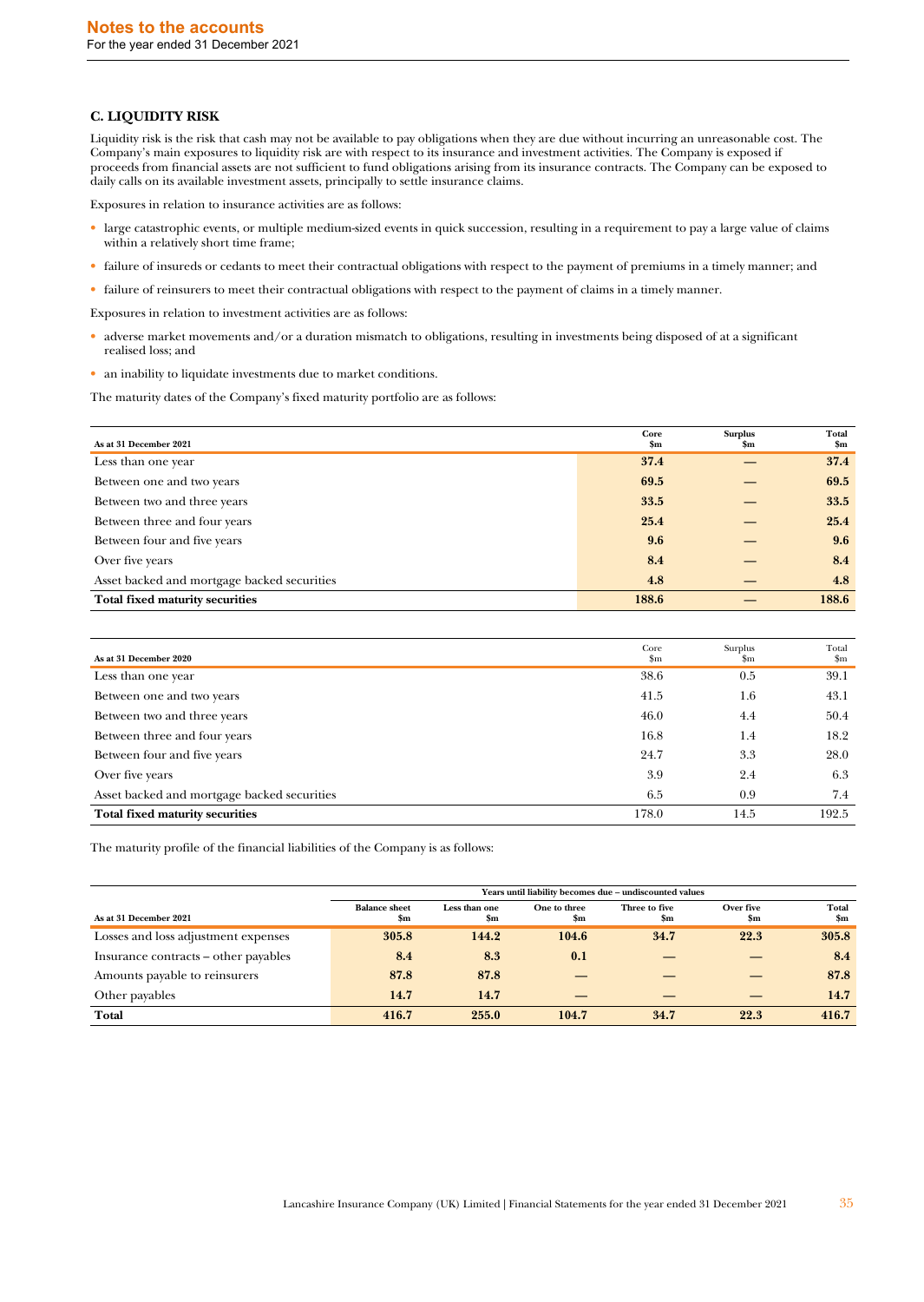For the year ended 31 December 2021

|                                      | Years until liability becomes due - undiscounted values |                                 |                     |                                 |                             |                         |  |
|--------------------------------------|---------------------------------------------------------|---------------------------------|---------------------|---------------------------------|-----------------------------|-------------------------|--|
| As at 31 December 2020               | <b>Balance</b> sheet<br>$_{\rm Sm}$                     | Less than one<br>$\mathbf{S}$ m | One to three<br>\$m | Three to five<br>$\mathbf{S}$ m | Over five<br>$\mathbf{\$m}$ | Total<br>$\mathbf{S}$ m |  |
| Losses and loss adjustment expenses  | 292.9                                                   | 132.4                           | 103.3               | 34.2                            | 23.0                        | 292.9                   |  |
| Insurance contracts - other payables | 9.6                                                     | 7.6                             | 2.0                 |                                 |                             | 9.6                     |  |
| Amounts payable to reinsurers        | 80.6                                                    | 80.6                            |                     |                                 |                             | 80.6                    |  |
| Corporation tax payable              | 5.1                                                     | 5.1                             |                     |                                 |                             | 5.1                     |  |
| Other payables                       | 15.8                                                    | 15.8                            |                     |                                 |                             | 15.8                    |  |
| Total                                | 404.0                                                   | 241.5                           | 105.3               | 34.2                            | 23.0                        | 404.0                   |  |

While the estimation of the ultimate liability for losses and loss adjustment expenses is complex and incorporates a significant amount of judgement, the timing of payment of losses and loss adjustment expenses is also uncertain and cannot be predicted as simply as for other financial liabilities. Actuarial and statistical techniques, past experience and management's judgement have been used to determine a likely settlement pattern.

As at 31 December 2021 cash and cash equivalents were \$35.3 million (31 December 2020 – \$40.4 million). The Company manages its liquidity risks via its investment strategy to hold high quality, highly liquid, securities sufficient to meet its insurance liabilities and other near term liquidity requirements. The creation of the core portfolio with its subset of guidelines aims to ensure funds are readily available to meet potential insurance liabilities in an extreme event plus other near term liquidity requirements.

In addition, the Company has established asset allocation and maturity parameters within the investment guidelines such that the majority of the investments are in high quality assets which could be converted into cash promptly and at minimal expense. The Company monitors market changes and outlooks and re-allocates assets as deemed necessary.

# **D. CREDIT RISK**

Credit risk is the risk that a counterparty may fail to pay, or repay, a debt or obligation. The Company is exposed to credit risk on its fixed maturity investment portfolio and derivative instruments, its inwards premiums receivable from insureds and cedants, and on any amounts recoverable from reinsurers.

Credit risk on the fixed maturity portfolio is mitigated through the Company's policy to invest in instruments of high credit quality issuers and to limit the amounts of credit exposure with respect to particular ratings categories and any one issuer. Securities rated below an S&P or equivalent rating BBB- / Baa3 may comprise no more than 10% of portfolio value, with the exception of U.S. government and agency securities. The Company is therefore not exposed to any significant credit concentration risk on its investment portfolio, except for fixed maturity securities issued by the U.S. government and government agencies.

Credit risk on inwards premiums receivable from insureds and cedants is managed by conducting business with reputable broking organisations, with whom the Company has established relationships, and by rigorous cash collection procedures. The Company also has a broker approval process in place. Credit risk from reinsurance recoverables is primarily managed by review and approval of reinsurer security by the Group's Reinsurance Security Committee.

The table below presents an analysis of the Company's major exposures to counter-party credit risk, based on their rating. The table includes amounts due from policyholders and unsettled investment trades. The quality of these receivables is not graded, but based on management's historical experience there is limited default risk associated with these amounts.

| As at 31 December 2021 | Cash and fixed<br>maturity<br>securities<br>\$m\$ | <b>Inwards</b><br>premiums<br>receivable and<br>other receivables<br>\$m | Reinsurance<br>recoveries<br>\$m\$ |
|------------------------|---------------------------------------------------|--------------------------------------------------------------------------|------------------------------------|
| AAA                    | 8.6                                               |                                                                          |                                    |
| AA+, AA, AA-           | 89.5                                              |                                                                          |                                    |
| $A+$ , $A$ , $A-$      | 77.0                                              | 20.2                                                                     | 254.1                              |
| BBB+, BBB, BBB-        | 47.7                                              |                                                                          |                                    |
| Other                  | 1.1                                               | 144.9                                                                    |                                    |
| Total                  | 223.9                                             | 165.1                                                                    | 254.1                              |

| As at 31 December 2020 | Cash and fixed<br>maturity<br>securities<br>$\mathbf{S}$ m | <b>Inwards</b><br>premiums<br>receivable and<br>other receivables<br>$_{\rm Sm}$ | Reinsurance<br>recoveries<br>\$m |
|------------------------|------------------------------------------------------------|----------------------------------------------------------------------------------|----------------------------------|
| AAA                    | 28.9                                                       |                                                                                  |                                  |
| $AA+$ , $AA$ , $AA-$   | 72.3                                                       |                                                                                  |                                  |
| $A+$ , $A$ , $A-$      | 73.1                                                       | 19.6                                                                             | 240.1                            |
| BBB+, BBB, BBB-        | 58.2                                                       |                                                                                  | 0.1                              |
| Other                  | 0.4                                                        | 131.4                                                                            | 7.8                              |
| Total                  | 232.9                                                      | 151.0                                                                            | 248.0                            |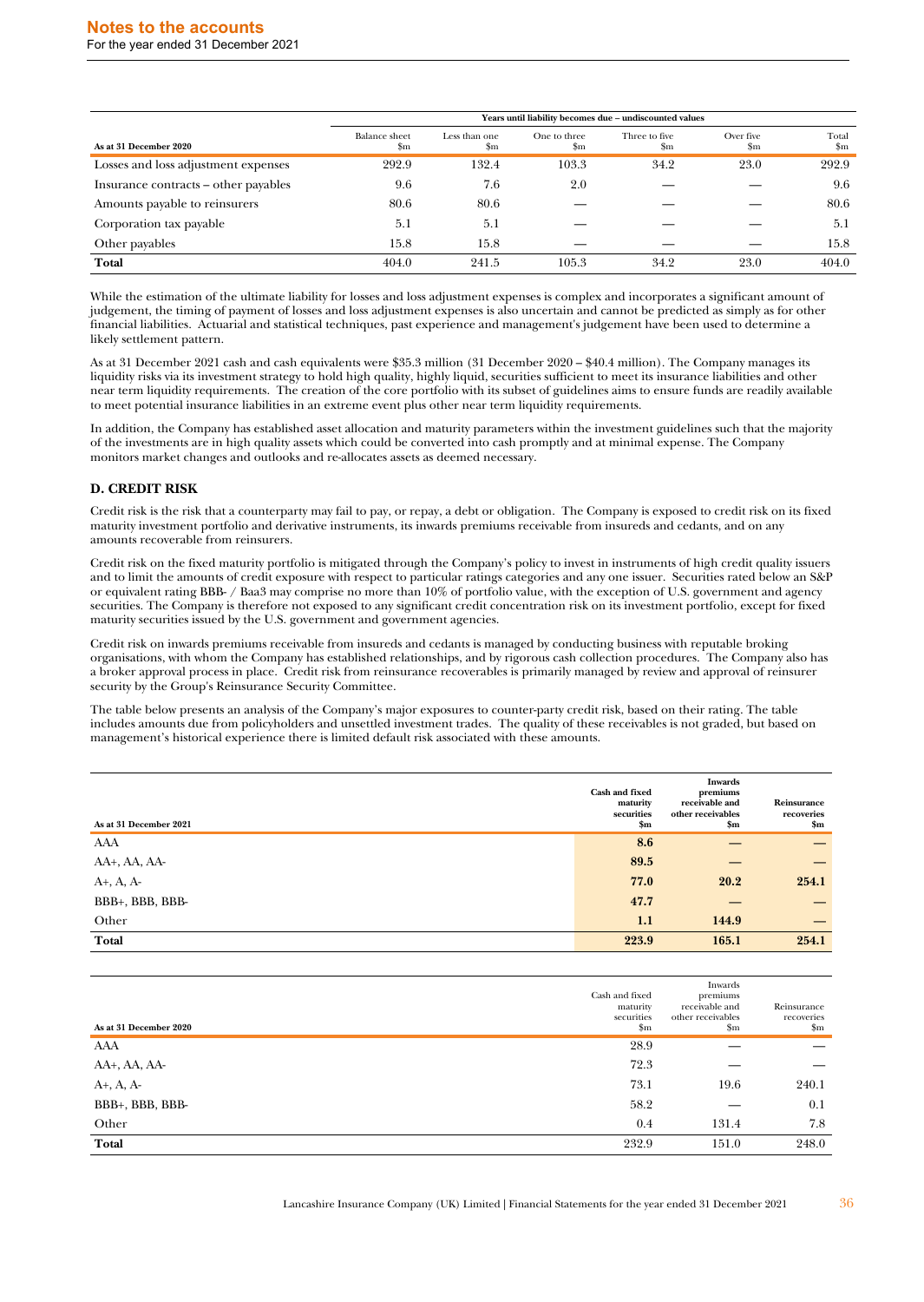Reinsurance recoveries above include \$208.3 million (2020 - \$185.3 million) receivable from LICL which was rated A (excellent) by A.M. Best at 31 December 2021.

Under the terms of the whole account quota share agreement, LICL provides security to the Company in the form of a trust fund, consisting of cash and cash equivalents and fixed maturity securities. At 31 December 2021, an amount of \$204.5 million (2020 - \$203.3 million) was held in trust by LICL in favour of the Company.

The following table shows inwards premiums receivable that are past due but not impaired:

|                                  | 2021<br>\$m | 2020<br>$_{\rm Sm}$ |
|----------------------------------|-------------|---------------------|
| Less than 90 days past due       | 12.9        | 11.9                |
| Between 91 and 180 days past due | 6.5         | 7.8                 |
| Over 180 days past due           | 1.5         | 1.4                 |
| Total                            | 20.9        | 21.1                |

As at 31 December 2021 there has not been a change in our counterparty credit risk exposure, however, it is an area we continue to monitor given the ongoing COVID-19 pandemic. Provisions of \$6.3 million (2020 – \$5.3 million) have been made for impaired or irrecoverable balances and \$1 million (2020 – \$1.4 million) was charged to the statement of comprehensive income in respect of bad debts. No provisions have been made against balances recoverable from reinsurers.

### **E. OPERATIONAL RISK**

Operational risk is the risk of loss resulting from inadequate or failed internal processes or systems. The Company has identified and evaluated its key operational risks and these are incorporated in the risk registers and modelled directly within the capital model. The Company has also established, and monitors compliance with, internal operational risk tolerances. The RRC reviews operational risk at least on an annual basis and operational risk is covered in the CRO's quarterly ORSA reporting to the Board of Directors.

In order to manage operational risks, the Company has implemented a robust governance framework. Policies and procedures are documented and identify the key risks and controls within processes. The Company's internal audit function provides independent feedback with regard to the accuracy and completeness of key risks and controls, and independently verifies the effective operation of these through substantive testing. All higher risk areas are subject to an annual audit, while compliance with tax operating guidelines is reviewed quarterly. Frequency of consideration of audit for all other areas varies from quarterly at the most frequent to a minimum of once every three years, on a rotational basis.

As in 2020, the majority of the LISL employees providing services to the Company spent much of the year working from home with no noticeable adverse impact on the Company's operating effectiveness. The increased operational cyber risk as a result of all LISL employees working from home is managed through enhanced monitoring of network activity, targeted staff training, a quarterly risk and control affirmation process, annual testing of business continuity plans and disaster recovery plans and development of the Group's cyber security incident response plan.

# **F. STRATEGIC RISK**

The Company has identified several strategic risks. These include:

- the risks that either the poor execution of the business plan or an inappropriate business plan in itself results in a strategy that fails to adequately reflect the trading environment, resulting in an inability to optimise performance, including reputational risk;
- the risks of the failure to maintain adequate capital, accessing capital at an inflated cost or the inability to access capital. This includes unanticipated changes in vendor, regulatory and/or rating agency models that could result in an increase in capital requirements or a change in the type of capital required;
- the risks of succession planning, staff retention and key man risks; and
- the risks of organisational stretch as the Company grows in terms of volume of business written and number of employees as well as from transformation programmes to ensure the Company has appropriate systems and infrastructure and data in place to support the business.

### I. BUSINESS PLAN RISK

The Company addresses the risks associated with the planning and execution of the business plan through a combination of the following:

- an iterative annual forward-looking business planning process with cross departmental involvement;
- evaluation of, and approval of the annual business plan by the Board of Directors;
- regular monitoring of actual versus planned results;
- application of sensitivity, stress and scenario tests to the base case business plan; and
- periodic review and re-forecasting as market conditions change.
- II. CAPITAL MANAGEMENT RISK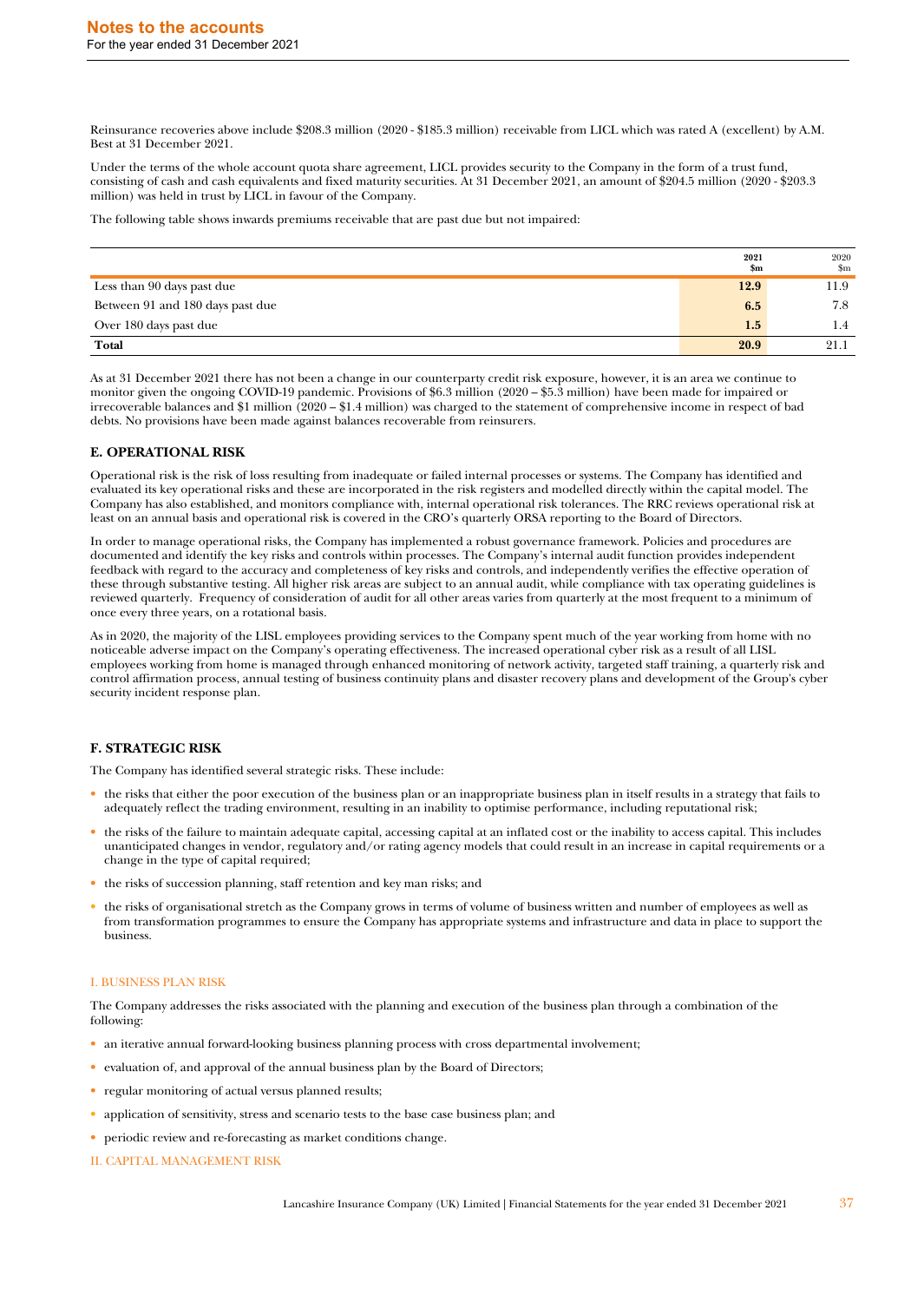The total capital of the Company as at 31 December 2021 is \$177.1 million (31 December 2020 - \$179.3 million). The Company**'**s capital requirements vary with the insurance cycle.

- Risks associated with the effectiveness of the Company's capital management, are mitigated as follows:
- regular monitoring of current and prospective regulatory and rating agency capital requirements;
- oversight of capital requirements by the Board of Directors;
- ability to purchase sufficient, cost effective reinsurance; and
- maintaining contact with vendors, regulators and rating agencies in order to stay abreast of upcoming developments.
- The Company reviews the level and composition of capital on an ongoing basis with a view to:
- maintaining sufficient capital for underwriting opportunities and to meet obligations to policyholders;
- maximising the risk-adjusted return to shareholders within predetermined risk tolerances;
- maintaining adequate financial strength ratings; and
- meeting internal, rating agency and regulatory capital requirements.

Internal methods have been developed to review the profitability of classes of business and their estimated capital requirements, and the capital requirements of the combination of a wide range of other risk categories. Management increasingly uses these approaches in decision making. The Company also conducts capital requirement assessments under internal measures and local regulatory requirements.

### III. RETENTION RISK

Risks associated with succession planning, staff retention and key man risks are mitigated through a combination of resource planning processes and controls, including:

- the identification of key personnel with appropriate succession plans;
- the identification of key team profit generators and function holders with targeted retention packages;
- documented recruitment procedures, position descriptions and employment contracts; and
- resource monitoring and the provision of appropriate compensation, and training schemes.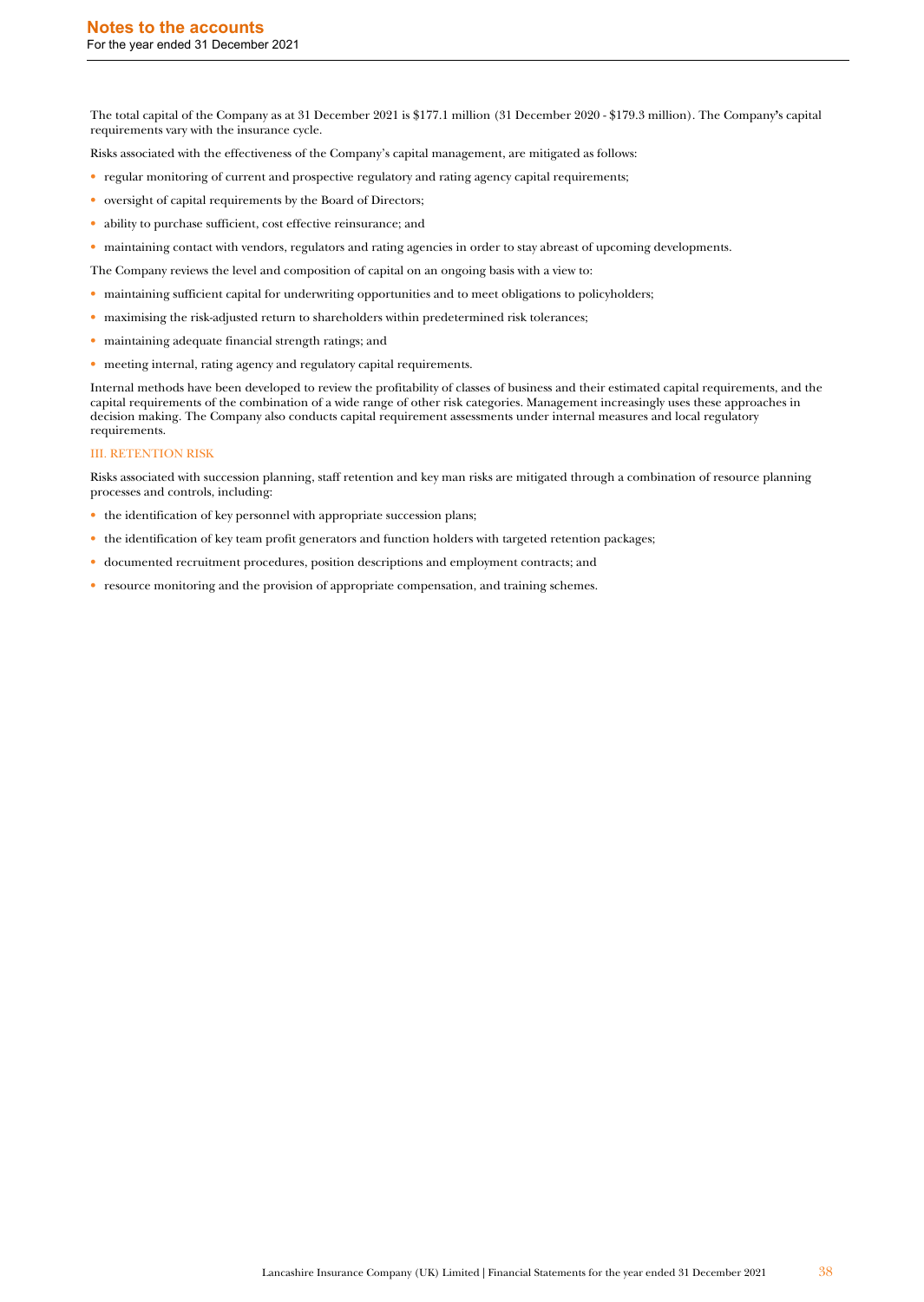# **3. SEGMENTAL REPORTING**

Management and the Board of Directors review the Company's business primarily by its four principal classes: Property, Energy, Marine and Aviation. These classes are therefore deemed to be the Company's operating segments for the purposes of segmental reporting. Further sub-classes of business are underwritten within each operating segment. The nature of these individual sub-classes is discussed further in the risk disclosures section in note 2. Operating segment performance is measured by the net underwriting profit or loss and the combined ratio.

All amounts reported are transactions with external parties with the exception of the outwards reinsurance amounts, which include related party transactions as detailed in note 15.

### REVENUE AND EXPENSE BY OPERATING SEGMENT

| For the year ended 31 December 2021                           | Property<br>$\mathbf{Sm}$ | Energy<br>\$m | <b>Marine</b><br>\$m | <b>Aviation</b><br>\$m\$ | Total<br>\$m\$ |
|---------------------------------------------------------------|---------------------------|---------------|----------------------|--------------------------|----------------|
| Gross premiums written by geographic area                     |                           |               |                      |                          |                |
| Worldwide-multi-territory                                     | 7.5                       | 76.0          | 31.6                 | 50.7                     | 165.8          |
| Europe                                                        | 26.7                      | 3.6           |                      |                          | 30.3           |
| U.S. and Canada                                               | 49.7                      | 24.7          | 0.2                  | 2.0                      | 76.6           |
| Rest of world                                                 | 16.3                      | 14.4          |                      |                          | 30.7           |
| <b>Total</b>                                                  | 100.2                     | 118.7         | 31.8                 | 52.7                     | 303.4          |
| Outwards reinsurance premiums                                 | (87.7)                    | (101.4)       | (27.9)               | (47.0)                   | (264.0)        |
| Change in unearned premiums                                   | (15.5)                    | (0.7)         | (0.3)                | 2.6                      | (13.9)         |
| Change in unearned premiums ceded                             | 11.2                      | 1.8           | (0.3)                | (2.5)                    | 10.2           |
| Net premiums earned                                           | 8.2                       | 18.4          | 3.3                  | 5.8                      | 35.7           |
| Insurance losses and loss adjustment expenses                 | (63.5)                    | (23.0)        | (5.6)                | (16.3)                   | (108.4)        |
| Insurance losses recoverable                                  | 50.7                      | 17.1          | 4.4                  | 15.1                     | 87.3           |
| Insurance acquisition expenses                                | (15.2)                    | (24.7)        | (9.9)                | (10.9)                   | (60.7)         |
| Insurance acquisition expenses ceded and overrider commission | 19.3                      | 31.9          | 11.7                 | 17.0                     | 79.9           |
| Net underwriting profit                                       | (0.5)                     | 19.7          | 3.9                  | 10.7                     | 33.8           |
| Net unallocated income and expenses                           |                           |               |                      |                          | (31.7)         |
| Profit before tax                                             |                           |               |                      |                          | 2.1            |
| Net loss ratio                                                | 156.1%                    | 32.1%         | 36.4%                | 20.7%                    | 59.1%          |
| Net acquisition cost ratio <sup>1</sup>                       | 22.0%                     | 35.9%         | 42.4%                | $(29.3\%)$               | 31.8%          |
| Expense ratio <sup>1</sup>                                    |                           |               |                      |                          | 14.7%          |
| <b>Combined ratio</b>                                         | 178.1%                    | 68.0%         | 78.8%                | $(8.6\%)$                | 105.6%         |

(1) The acquisition cost ratio excludes override commission received which is included in the expense ratio.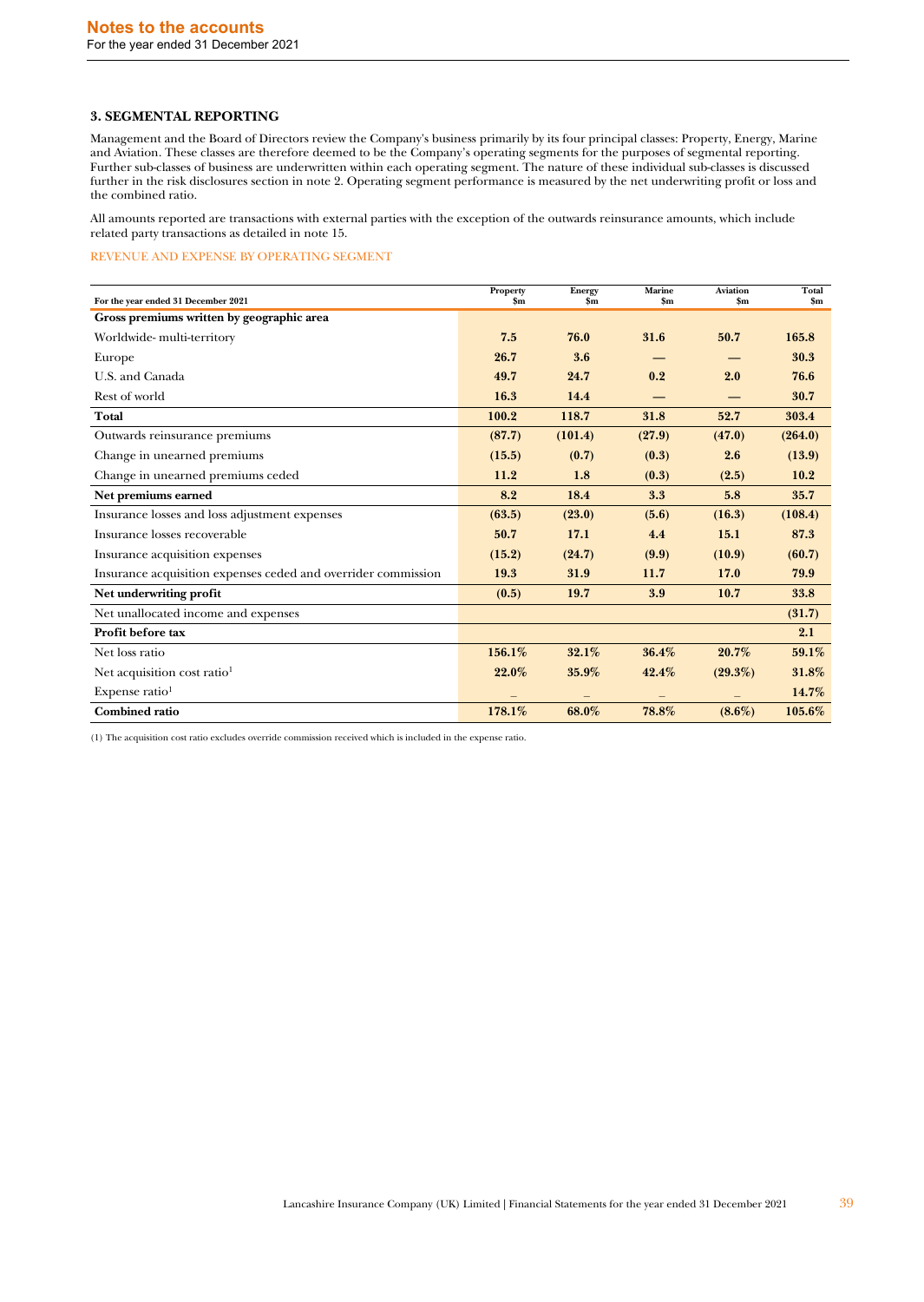# REVENUE AND EXPENSE BY OPERATING SEGMENT

|                                                               | Property  | Energy       | Marine       | Aviation      | Total         |
|---------------------------------------------------------------|-----------|--------------|--------------|---------------|---------------|
| For the year ended 31 December 2020                           | $\rm{Sm}$ | $_{\rm Sm}$  | $_{\rm sm}$  | $\mathbf{Sm}$ | $\mathbf{Sm}$ |
| Gross premiums written by geographic area                     |           |              |              |               |               |
| Worldwide-multi-territory                                     | 4.7       | 68.3         | 35.7         | 55.7          | 164.4         |
| Europe                                                        | 12.0      | 3.9          |              |               | 15.9          |
| U.S. and Canada                                               | 22.5      | 12.1         |              |               | 34.6          |
| Rest of world                                                 | 16.1      | 12.0         |              |               | 28.1          |
| <b>Total</b>                                                  | 55.3      | 96.3         | 35.7         | 55.7          | 243.0         |
| Outwards reinsurance premiums                                 | (50.1)    | (84.6)       | (30.3)       | (51.4)        | (216.4)       |
| Change in unearned premiums                                   | 5.8       | 0.2          | (5.0)        | (2.5)         | (1.5)         |
| Change in unearned premiums ceded                             | (6.5)     | 1.5          | 2.3          | 2.0           | (0.7)         |
| Net premiums earned                                           | 4.5       | 13.4         | 2.7          | 3.8           | 24.4          |
| Insurance losses and loss adjustment expenses                 | (28.5)    | (60.3)       | (12.2)       | (29.9)        | (130.9)       |
| Insurance losses recoverable                                  | 24.6      | 50.6         | 9.7          | 27.2          | 112.1         |
| Insurance acquisition expenses                                | (10.9)    | (20.7)       | (9.2)        | (11.7)        | (52.5)        |
| Insurance acquisition expenses ceded and overrider commission | 15.1      | 30.7         | 10.1         | 15.7          | 71.6          |
| Net underwriting profit                                       | 4.8       | 13.7         | 1.1          | 5.1           | 24.7          |
| Net unallocated income and expenses                           |           |              |              |               | (28.2)        |
| Loss before tax                                               |           |              |              |               | (3.5)         |
| Net loss ratio                                                | 86.7 %    | 72.4 %       | $92.6\%$     | 71.1~%        | 77.0%         |
| Net acquisition cost ratio <sup>1</sup>                       | 37.8 $%$  | $\%$<br>30.6 | $\%$<br>85.2 | 10.5 $%$      | 38.1 $%$      |
| Expense ratio <sup>1</sup>                                    |           |              | -            |               | 16.0 $%$      |
| <b>Combined ratio</b>                                         | 124.5 %   | 103.0 %      | 177.8 %      | 81.6 %        | 131.1 %       |

(1) The acquisition cost ratio excludes override commission received which is included in the expense ratio.

# **4. INVESTMENT RETURN**

The total investment return for the Company is as follows:

|                                     |                     |                 | Net change      |                  |
|-------------------------------------|---------------------|-----------------|-----------------|------------------|
|                                     | Net investment      | Net realised    | in unrealised   | Total investment |
|                                     | income and net      | (losses) gains  | gains/losses on | return excluding |
|                                     | other investment    | and impairments | AFS1            | foreign exchange |
| For the year ended 31 December 2021 | income (losses) \$m | $_{\rm sm}$     | $_{\rm sm}$     | $_{\rm sm}$      |
| Fixed maturity securities – AFS     | 2.9                 | 0.6             | (3.9)           | (0.4)            |
| Total investment return             | 2.9                 | 0.6             | (3.9)           | (0.4)            |

(1) Applying IFRS 9 net change in unrealised gains /losses on AFS will be classified within net investment income and net other investment income.

| For the year ended 31 December 2020 | Net investment<br>income and net<br>other investment<br>income (losses) \$m | Net realised<br>(losses) gains<br>and impairments<br>Sm | Net change<br>in unrealised<br>gains/losses on<br>AFS1<br>$_{\rm sm}$ | Total investment<br>return excluding<br>foreign exchange<br>$_{\rm sm}$ |
|-------------------------------------|-----------------------------------------------------------------------------|---------------------------------------------------------|-----------------------------------------------------------------------|-------------------------------------------------------------------------|
| Fixed maturity securities – AFS     |                                                                             | 0.3                                                     |                                                                       | 7.1                                                                     |
| Total investment return             |                                                                             | 0.3                                                     |                                                                       | 7.1                                                                     |

(1) Applying IFRS 9 net change in unrealised gains /losses on AFS will be classified within net investment income and net other investment income.

There were impairment losses on fixed maturity securities held by the Company of \$nil (2020 – \$nil).

Included in investment income `is \$0.3 million (2020 – \$0.3 million) of investment management and custodian fees.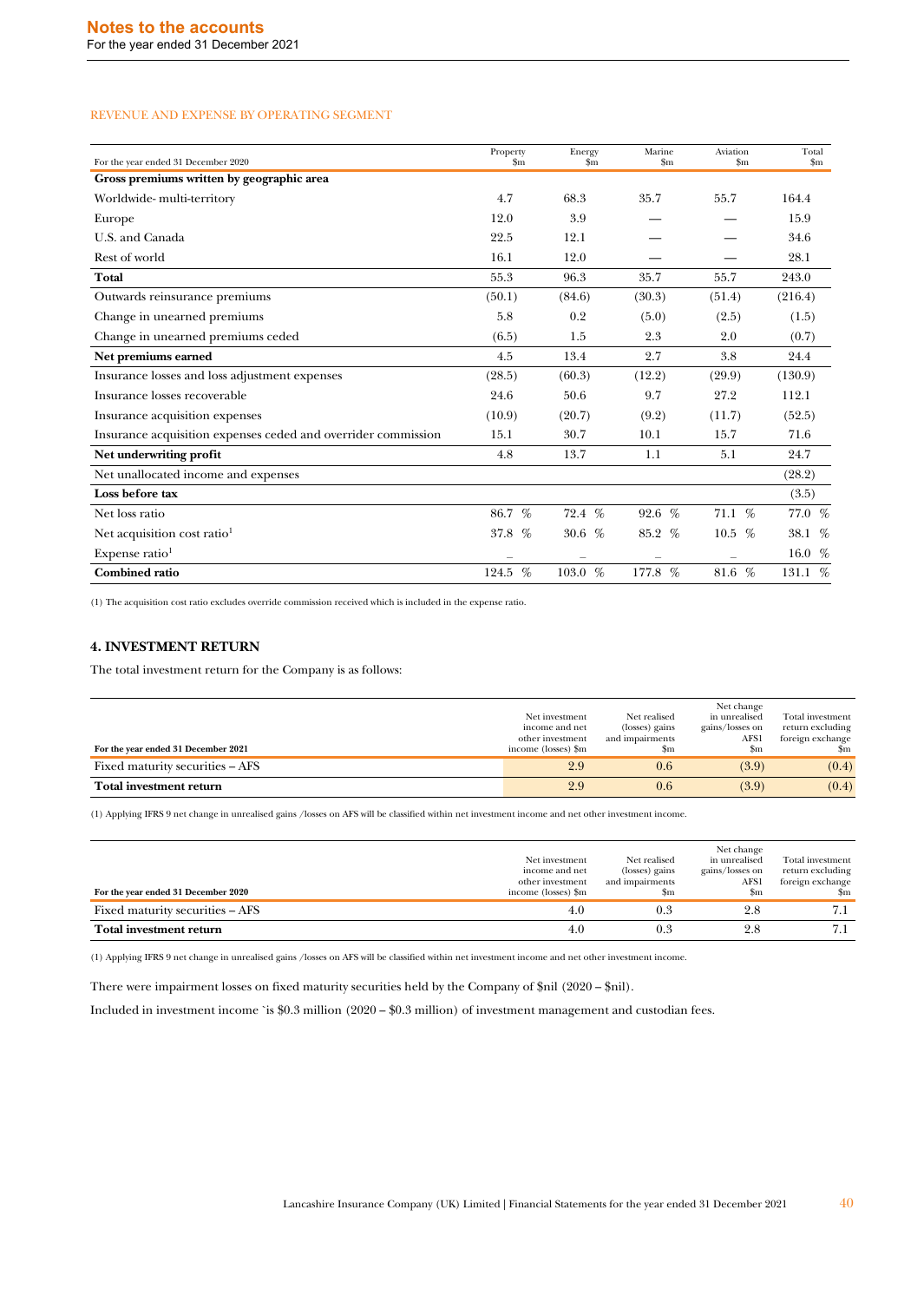# **5. NET INSURANCE ACQUISITION EXPENSES**

|                                                               | 2021<br>Sm | 2020<br>$\rm{Sm}$ |
|---------------------------------------------------------------|------------|-------------------|
| Insurance acquisition expenses                                | 60.3       | 54.4              |
| Changes in deferred insurance acquisition expenses            | 0.4        | (1.9)             |
| Insurance acquisition expenses ceded and overrider commission | (78.0)     | (65.4)            |
| Changes in deferred insurance acquisition expenses ceded      | (1.9)      | (6.2)             |
| Total net insurance acquisition expenses                      | (19.2)     | (19.1)            |

# **6. OTHER OPERATING EXPENSES**

Other operating expenses are stated after charging the following amounts:

|                                 |                        | 2021<br>$\mathbf{Sm}$ | 2020<br>$\mathbf{S}$ m |
|---------------------------------|------------------------|-----------------------|------------------------|
| Auditors' remuneration          |                        |                       |                        |
| audit fees<br>$\qquad \qquad -$ |                        | 0.5                   | 0.4                    |
| $\overline{\phantom{m}}$        | audit related services | 0.1                   | 0.1                    |
| $\overline{\phantom{m}}$        | non-audit services     |                       | –                      |
| Total                           |                        | 0.6                   | 0.5                    |

Fees paid to the Company's auditors for other services are approved by the Group's Audit Committee.

# **7. TAX**

| Tax (charge) credit in the Statement Of Comprehensive Income | 2021<br>\$m | 2020<br>$\mathbf{S}$ m |
|--------------------------------------------------------------|-------------|------------------------|
| Group relief (payable) receivable                            | (0.7)       | 0.3                    |
| Deferred tax credit for the period                           | 0.3         | 0.4                    |
| Change in tax rates                                          |             | (0.1)                  |
| Total tax (charge) credit                                    | (0.4)       | 0.6                    |

| Tax reconciliation                        | 2021<br>\$m\$ | 2020<br>\$m |
|-------------------------------------------|---------------|-------------|
| Profit (loss) before tax                  | 2.1           | (3.5)       |
| UK corporation tax at 19.0% (2020: 19.0%) | (0.4)         | 0.7         |
| Change in tax rates                       |               | (0.1)       |
| Total tax (charge) credit                 | (0.4)         | 0.6         |

Refer to note 9 for details of the tax expense related to the net change in unrealised gains and losses on investments that is included in accumulated other comprehensive income within shareholder's equity.

| Taxation balances in the Statement Of Financial Position | 2021<br>\$m\$ | 2020<br>\$m |
|----------------------------------------------------------|---------------|-------------|
| Corporation tax receivable (payable)                     | 0.6           | (0.4)       |
| Group relief payable to C98                              |               | (1.8)       |
| Group relief payable to LISL                             |               | (0.1)       |
| Group relief payable to CCHL                             |               | (0.2)       |
| Group relief payable to LHL                              |               | (2.6)       |
| Total                                                    | 0.6           | (5.1)       |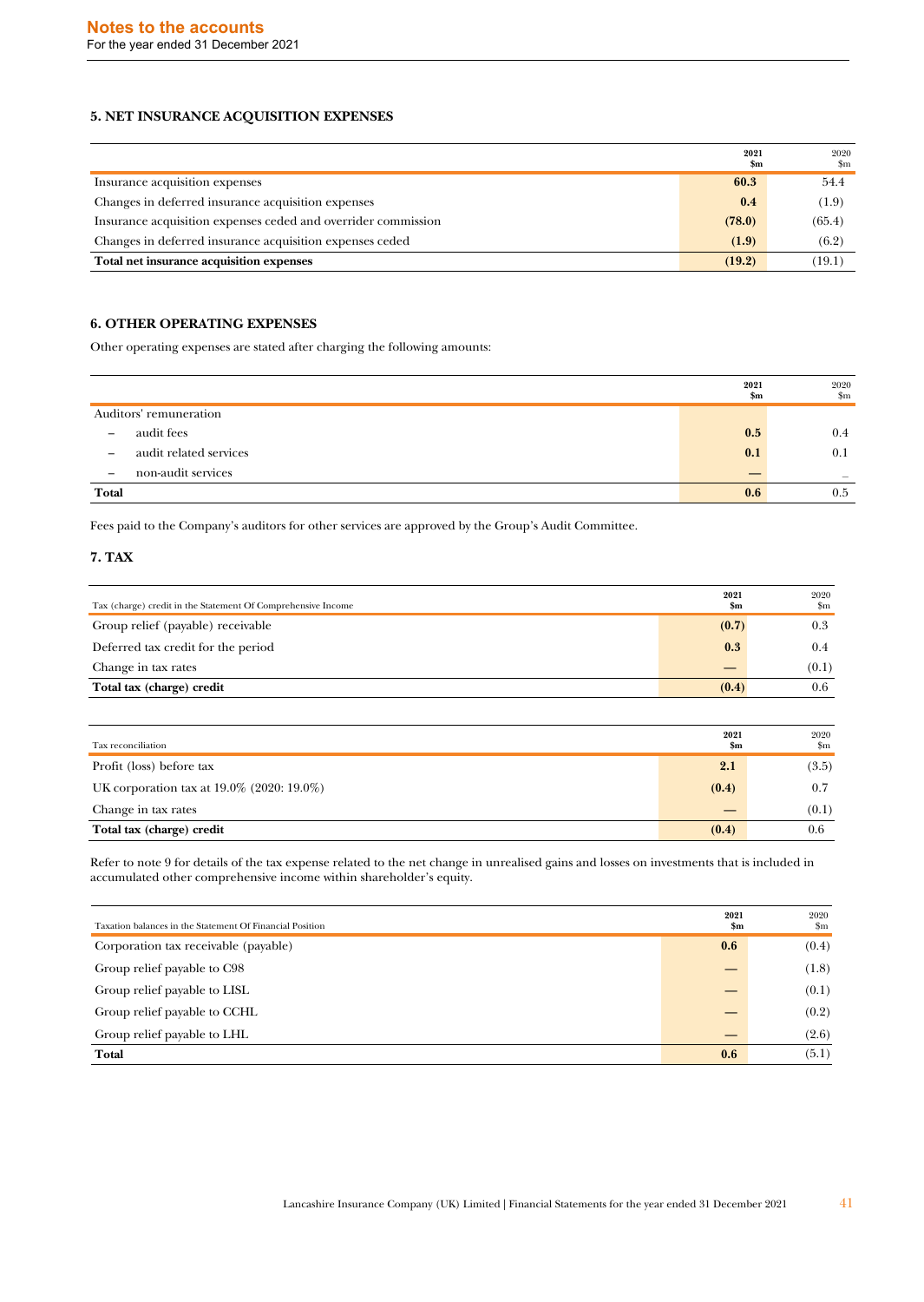# **8. CASH AND CASH EQUIVALENTS**

|                                 | 2021<br>\$m | 2020<br>$_{\rm sm}$ |
|---------------------------------|-------------|---------------------|
| Cash at bank and in hand        | 24.3        | 24.2                |
| Cash equivalents                | 11.0        | 16.2                |
| Total cash and cash equivalents | 35.3        | 40.4                |

Cash equivalents have an original maturity of three months or less. The carrying amount of these assets approximates their fair value.

### **9. INVESTMENTS**

| As at 31 December 2021                              | Cost or<br>amortised cost<br>$\mathbf{Sm}$ | <b>Unrealised</b><br>gains<br>$\mathbf{Sm}$ | <b>Unrealised</b><br>losses<br>$\mathbf{Sm}$ | Fair value <sup>1</sup><br>\$m |
|-----------------------------------------------------|--------------------------------------------|---------------------------------------------|----------------------------------------------|--------------------------------|
| Fixed maturity securities - AFS                     |                                            |                                             |                                              |                                |
| - Short term investments                            | 2.5                                        |                                             |                                              | 2.5                            |
| – U.S. treasuries                                   | 81.8                                       | 0.1                                         | (0.4)                                        | 81.5                           |
| - Other government bonds                            |                                            |                                             |                                              |                                |
| - U.S. municipal bonds                              | 1.9                                        | 0.1                                         |                                              | 2.0                            |
| - Asset backed securities                           | 0.6                                        |                                             |                                              | 0.6                            |
| - U.S. government agency mortgage backed securities | 4.0                                        | 0.2                                         |                                              | 4.2                            |
| - Non-agency mortgage backed securities             |                                            |                                             |                                              |                                |
| – Corporate bonds                                   | 96.1                                       | 2.0                                         | (0.3)                                        | 97.8                           |
| <b>Total investments</b>                            | 186.9                                      | 2.4                                         | (0.7)                                        | 188.6                          |

(1) Applying IFRS 9 all investments held above will be classified as at FVTPL, with no resulting changes in the fair value.

| As at 31 December 2020                              | Cost or<br>amortised cost<br>$_{\rm sm}$ | Unrealised<br>gains<br>$_{\rm Sm}$ | Unrealised<br>losses<br>$_{\rm sm}$ | Fair value <sup>1</sup><br>$\mathbf{S}$ m |
|-----------------------------------------------------|------------------------------------------|------------------------------------|-------------------------------------|-------------------------------------------|
| Fixed maturity securities - AFS                     |                                          |                                    |                                     |                                           |
| - Short term investments                            | 8.0                                      |                                    |                                     | 8.0                                       |
| – U.S. treasuries                                   | 57.0                                     | 0.6                                |                                     | 57.6                                      |
| - Other government bonds                            | 3.1                                      |                                    |                                     | 3.1                                       |
| - U.S. municipal bonds                              | 2.0                                      | 0.2                                |                                     | 2.2                                       |
| - Asset backed securities                           | 0.9                                      |                                    |                                     | 0.9                                       |
| – U.S. government agency mortgage backed securities | 6.2                                      | 0.3                                |                                     | 6.5                                       |
| - Non-agency mortgage backed securities             |                                          |                                    |                                     |                                           |
| – Corporate bonds                                   | 108.8                                    | 5.4                                |                                     | 114.2                                     |
| <b>Total investments</b>                            | 186.0                                    | 6.5                                |                                     | 192.5                                     |

(1) Applying IFRS 9 all investments held above will be classified as at FVTPL, with no resulting changes in the fair value.

Accumulated other comprehensive loss is in relation to the fixed maturity investment portfolio and is as follows:

|                                        | 2021<br>\$m | 2020<br>$\mathbf{Sm}$ |
|----------------------------------------|-------------|-----------------------|
| Gross unrealised gains                 | 2.4         | $6.5^{\circ}$         |
| Gross unrealised losses                | (0.7)       |                       |
| Tax provision                          | (0.3)       | 1.2)                  |
| Accumulated other comprehensive income | 1.4         | 5.3                   |

Fixed income maturities are presented in the risk disclosures section in note 2.

The Company determines the fair value of each individual security utilising the highest level inputs available. Prices for the Company's investment portfolio are provided by a third-party investment accounting firm whose pricing processes and the controls thereon are subject to an annual audit on both the operation and the effectiveness of those controls. The audit reports are available to clients of the firm and the report is reviewed annually by management. In accordance with their pricing policy, various recognised reputable pricing sources are used including broker-dealers and pricing vendors. The pricing sources use bid prices where available, otherwise indicative prices are quoted based on observable market trade data. The prices provided are compared to the investment managers' pricing. The Company has not made any adjustments to any pricing provided by independent pricing services or its third-party investment managers for either year ending 31 December.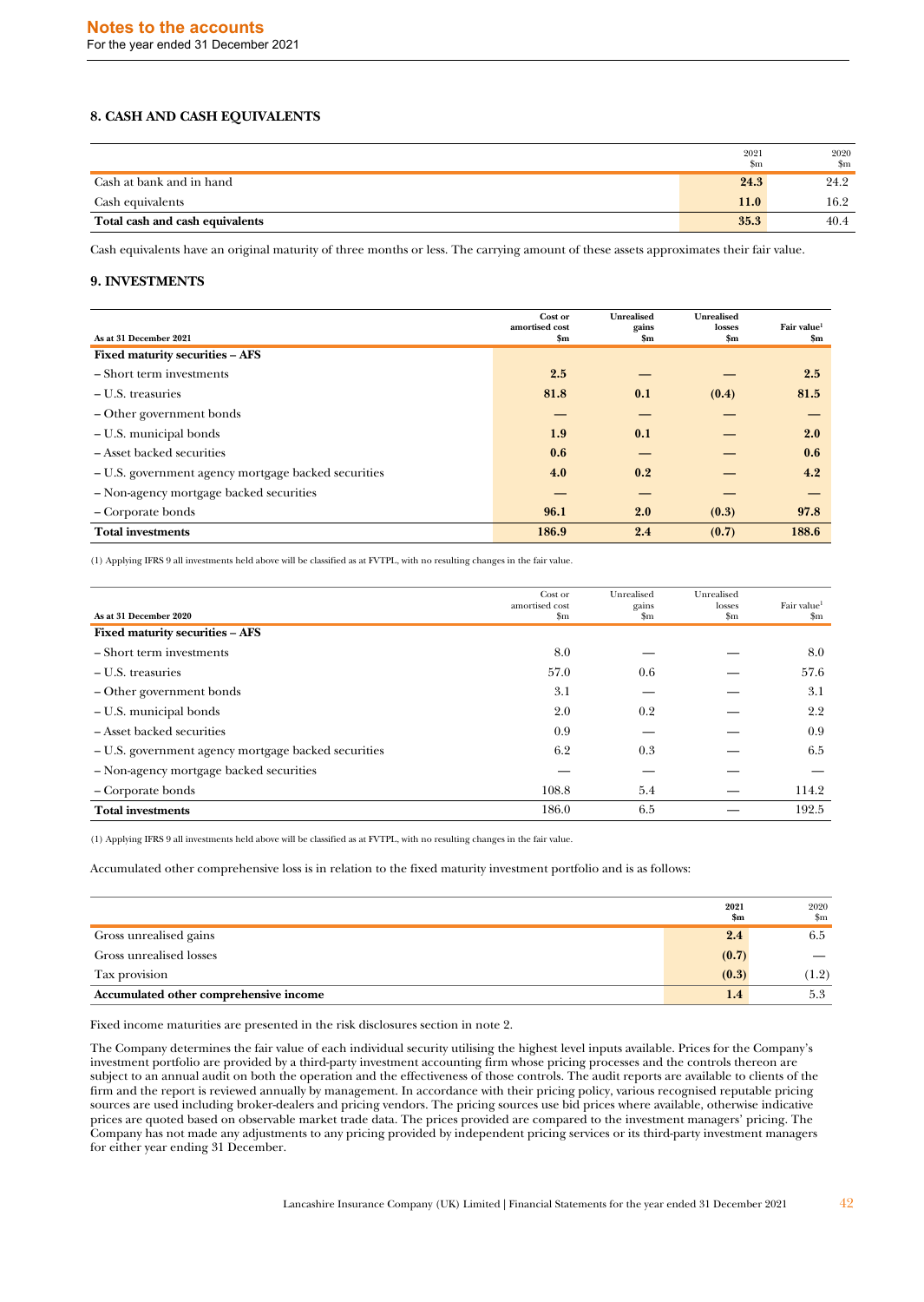The fair value of securities in the Company's investment portfolio is estimated using the following techniques:

### LEVEL (I)

Level (i) investments are securities with quoted prices in active markets. A financial instrument is regarded as quoted in an active market if quoted prices are readily and regularly available from an exchange, dealer, broker, industry group, pricing service or regulatory agency and those prices represent actual and regularly occurring market transactions on an arm's length basis.

### LEVEL (II)

Level (ii) investments are securities with quoted prices in active markets for similar assets or liabilities or securities valued using other valuation techniques for which all significant inputs are based on observable market data. Instruments included in Level (ii) are valued via independent external sources using modelled or other valuation methods. Such methods are typically industry accepted standard and include:

- broker-dealer quotes;
- pricing models or matrix pricing;
- present values:
- future cash flows;
- yield curves;
- interest rates:
- prepayment speeds; and
- default rates.

Other similar quoted instruments or market transactions may be used.

The Company determines securities classified as Level (ii) to include short-term and fixed maturity investments such as:

- Non-U.S. government bonds;
- U.S. municipal bonds;
- U.S. government agency bonds;
- Asset backed securities;
- U.S. government agency mortgage backed securities;
- Non-agency mortgage backed securities;
- Non-agency commercial mortgage backed securities; and
- Corporate bonds.

### LEVEL (III)

Level (iii) investments are securities for which valuation techniques are not based on observable market data. During the years ended 31 December 2021 and 31 December 2020, the Company did not hold any level (iii) investments.

The Company determines whether transfers have occurred between levels of the fair value hierarchy by re-assessing the categorisation at the end of each reporting period. Transfers between Level (i) to (ii) securities amounted to \$16.9 million (2020- \$ 18.3 million) and transfers from Level (ii) to (i) securities amounted to \$9.3 million during the year ended 31 December 2021 (2020 - \$14.0 million).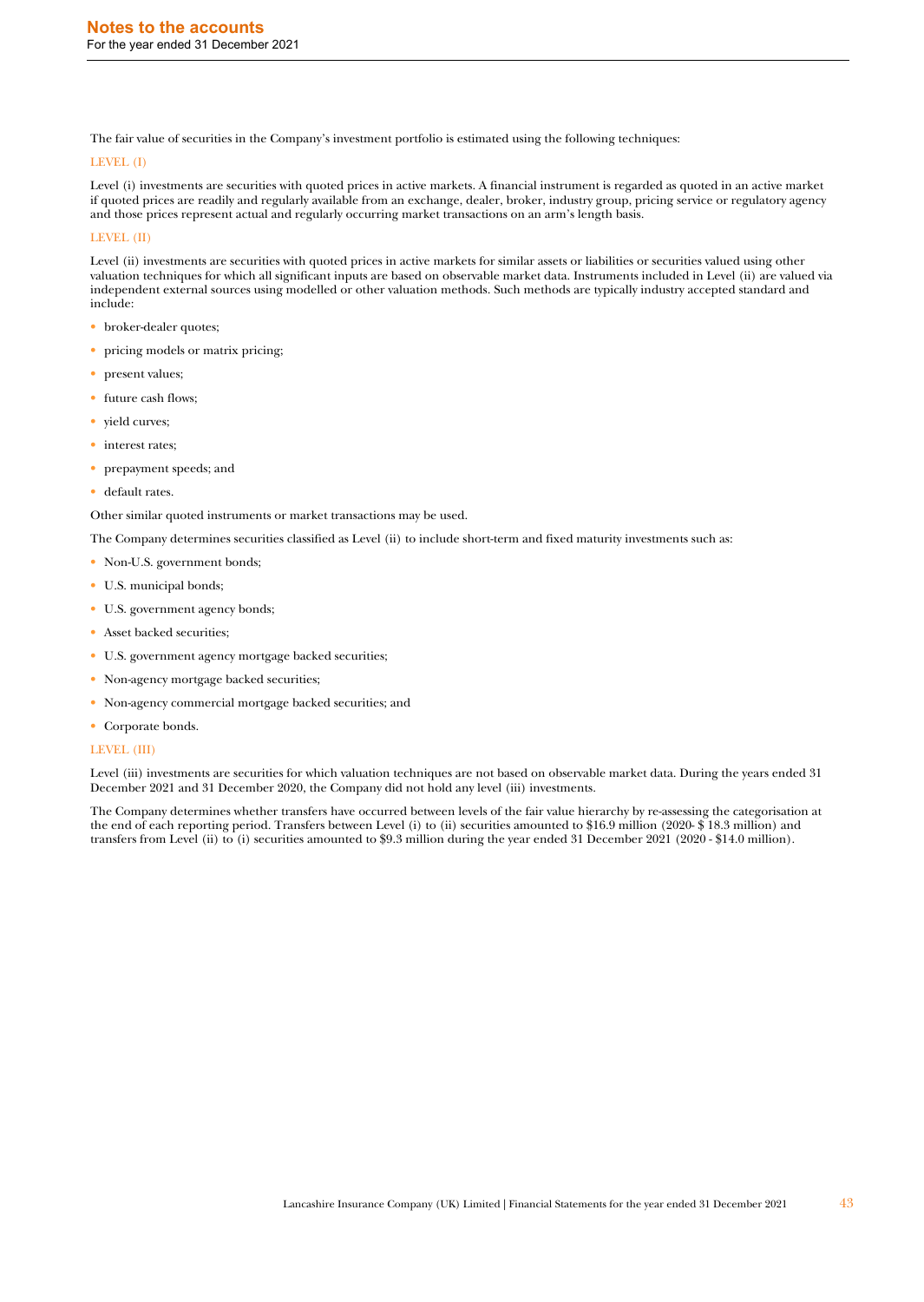The fair value hierarchy of the Company's investment holdings is as follows:

| As at 31 December 2021                              | Level (i)<br>$\mathbf{Sm}$ | Level (ii)<br>$\mathbf{Sm}$ | Level (iii)<br>$\mathbf{Sm}$ | Total<br>$\mathbf{Sm}$ |
|-----------------------------------------------------|----------------------------|-----------------------------|------------------------------|------------------------|
| <b>Fixed maturity securities</b>                    |                            |                             |                              |                        |
| - Short term investments                            | 2.5                        |                             |                              | 2.5                    |
| – U.S. treasuries                                   | 81.5                       |                             |                              | 81.5                   |
| - Other government bonds                            |                            |                             |                              |                        |
| - U.S. municipal bonds                              |                            | 2.0                         |                              | 2.0                    |
| - Asset backed securities                           |                            | 0.6                         |                              | 0.6                    |
| – U.S. government agency mortgage backed securities |                            | 4.2                         |                              | 4.2                    |
| – Corporate bonds                                   | 32.9                       | 64.9                        |                              | 97.8                   |
| <b>Total fixed maturity securities</b>              | 116.9                      | 71.7                        |                              | 188.6                  |

| As at 31 December 2020                              | Level (i)<br>\$m | Level (ii)<br>\$m | Level (iii)<br>$\mathbf{Sm}$ | Total<br>\$m |
|-----------------------------------------------------|------------------|-------------------|------------------------------|--------------|
| <b>Fixed maturity securities</b>                    |                  |                   |                              |              |
| - Short term investments                            | 8.0              |                   |                              | 8.0          |
| – U.S. treasuries                                   | 57.6             |                   |                              | 57.6         |
| - Other government bonds                            |                  | 3.1               |                              | 3.1          |
| - U.S. municipal bonds                              |                  | 2.2               |                              | 2.2          |
| - Asset backed securities                           |                  | 0.9               |                              | 0.9          |
| – U.S. government agency mortgage backed securities |                  | 6.5               |                              | 6.5          |
| - Corporate bonds                                   | 47.3             | 66.9              |                              | 114.2        |
| <b>Total fixed maturity securities</b>              | 112.9            | 79.6              |                              | 192.5        |

There were no level (iii) investments as at 31 December 2021 or 31 December 2020, therefore a reconciliation of movements within that level has not been presented.

### **10. INTERESTS IN STRUCTURED ENTITIES**

As part of its investment activities, the Company invests in unconsolidated structured entities. As at 31 December 2021, the Company's total interest in unconsolidated structured entities was \$4.8 million (31 December 2020 – \$7.4 million). The Company does not sponsor any of the unconsolidated structured entities.

A summary of the Company's interest in unconsolidated structured entities is as follows:

| As at 31 December                                   | 2021<br>\$m | 2020<br>$_{\rm sm}$ |
|-----------------------------------------------------|-------------|---------------------|
| <b>Fixed maturity securities</b>                    |             |                     |
| - Asset backed securities                           | 0.6         | 0.9                 |
| – U.S. government agency mortgage backed securities | 4.2         | 6.5                 |
| Total                                               | 4.8         |                     |

Whilst individual securities may differ in structure, the principles of the instruments are broadly the same and it is appropriate to aggregate the investments into the categories above.

These structured entities are created to meet specific investment needs of borrowers and investors which cannot be met from standard financial instruments available in capital markets. As such, they provide liquidity to the borrowers in these markets and provide investors with an opportunity to diversify away from standard fixed maturity securities.

The risk that the Company faces in respect of the investments in structured entities is similar to the risk it faces in respect of other financial investments held on the balance sheet in that fair value is determined by market supply and demand. This is in turn driven by investor evaluation of the credit risk of the structure and changes in term structure of interest rates which change investors' expectation of the cash flows associated with the instrument and, therefore, its value in the market. Risk management disclosure for these financial instruments and other investments is provided on pages 30 to 33.

The maximum exposure to loss in respect of these structured entities would be the carrying value of the instruments that the Company holds as at 31 December 2021 and 31 December 2020. Generally, default rates would have to increase substantially from their current level before the Company would suffer a loss and this assessment is made prior to investing and continually through the holding period for the security. The Company has not provided any other financial or other support in addition to that described above as at the reporting date, and there are no intentions to provide support in relation to any other unconsolidated structured entities in the foreseeable future.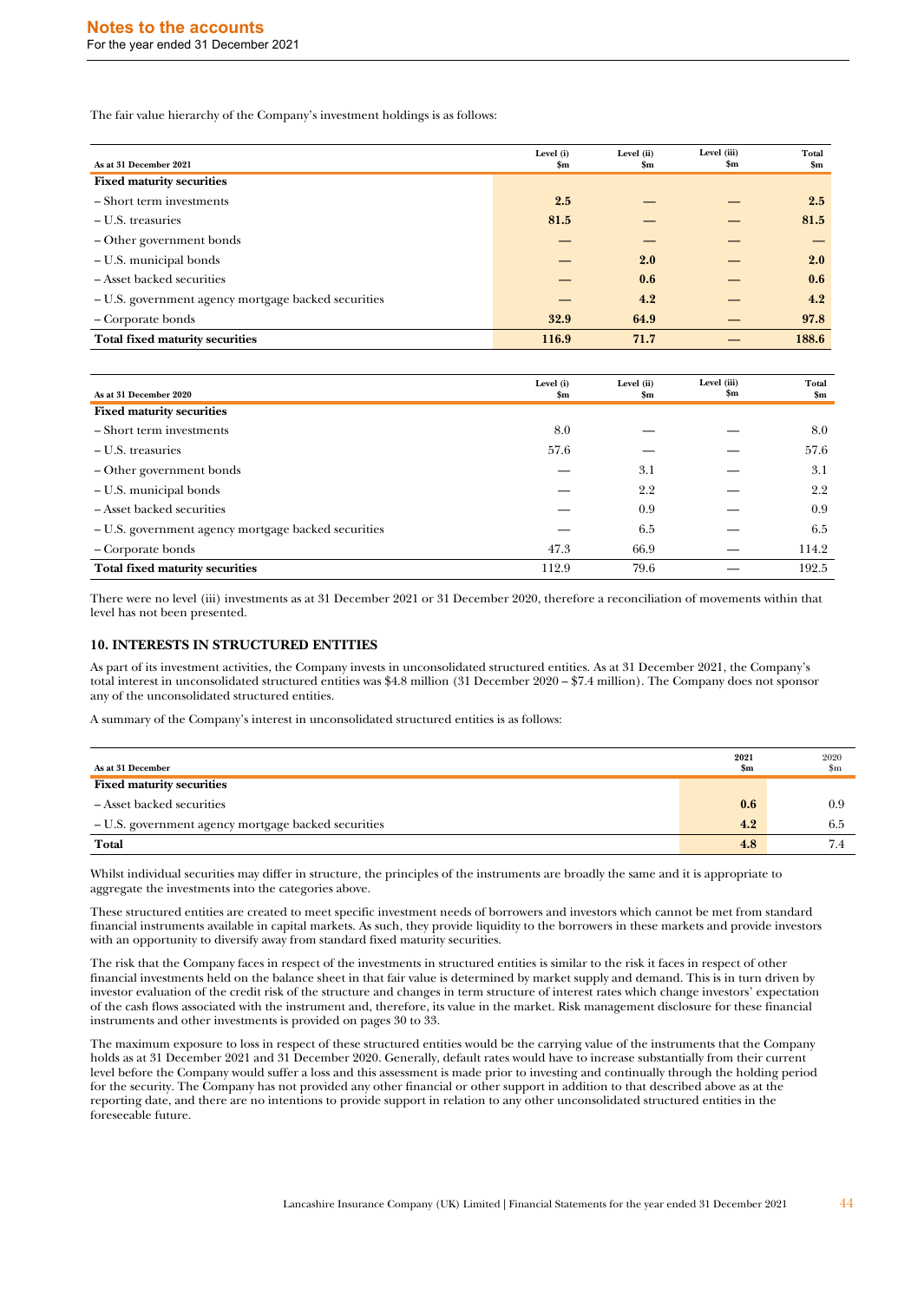### **11. LOSSES AND LOSS ADJUSTMENT EXPENSES**

|                                              | <b>Losses</b> and<br>loss adjustment<br>expenses<br>\$m\$ | Reinsurance<br>recoveries<br>$\mathbf{Sm}$ | Net losses and<br>loss adjustment<br>expenses<br>\$m |
|----------------------------------------------|-----------------------------------------------------------|--------------------------------------------|------------------------------------------------------|
| As at December 2019                          | 234.3                                                     | (199.5)                                    | 34.8                                                 |
| Net incurred losses for:                     |                                                           |                                            |                                                      |
| Prior years                                  | (19.4)                                                    | 15.2                                       | (4.2)                                                |
| Current year                                 | 150.3                                                     | (127.3)                                    | 23.0                                                 |
| <b>Exchange adjustments</b>                  | 3.3                                                       | (2.7)                                      | 0.6                                                  |
| Incurred losses and loss adjustment expenses | 134.2                                                     | (114.8)                                    | 19.4                                                 |
| Net paid losses for:                         |                                                           |                                            |                                                      |
| Prior years                                  | 54.7                                                      | (47.4)                                     | 7.3                                                  |
| Current year                                 | 20.9                                                      | (18.9)                                     | 2.0                                                  |
| Paid losses and loss adjustment expenses     | 75.6                                                      | (66.3)                                     | 9.3                                                  |
| As at 31 December 2020                       | 292.9                                                     | (248.0)                                    | 44.9                                                 |
| Net incurred losses for:                     |                                                           |                                            |                                                      |
| Prior years                                  | (63.7)                                                    | 54.1                                       | (9.6)                                                |
| Current year                                 | 172.1                                                     | (141.4)                                    | 30.7                                                 |
| Exchange adjustments                         | (7.7)                                                     | 6.2                                        | (1.5)                                                |
| Incurred losses and loss adjustment expenses | 100.7                                                     | (81.1)                                     | 19.6                                                 |
| Net paid losses for:                         |                                                           |                                            |                                                      |
| Prior years                                  | 59.5                                                      | (52.1)                                     | 7.4                                                  |
| Current year                                 | 28.3                                                      | (22.9)                                     | 5.4                                                  |
| Paid losses and loss adjustment expenses     | 87.8                                                      | (75.0)                                     | 12.8                                                 |
| As at 31 December 2021                       | 305.8                                                     | (254.1)                                    | 51.7                                                 |

Further information on the calculation of loss reserves and the risks associated with them is provided in the risk disclosures section from note 2. The risks associated with general insurance contracts are complex and do not readily lend themselves to meaningful sensitivity analysis. The impact of an unreported event could lead to a significant increase in the Company's loss reserves. The Company believes that the loss reserves established are adequate, however a 20.0% increase in estimated losses would lead to a \$61.2 million (2020 – \$58.6 million) increase in gross loss reserves and a \$10.3 million (31 December 2020 – \$9.0 million) increase in net loss reserves. During the year the Company refined its reserving methodology to make its margin more explicit as it transitions to IFRS 17.

The split of net losses and loss adjustment expenses between notified outstanding losses and losses incurred but not reported is shown below:

|                                  | 2021          |       | 2020        |       |  |
|----------------------------------|---------------|-------|-------------|-------|--|
| As at 31 December                | $\mathbf{Sm}$ | %     | $_{\rm Sm}$ | %     |  |
| <b>Outstanding losses</b>        | 12.0          | 23.2  | 8.3         | 18.5  |  |
| Additional case reserves         | 26.2          | 50.7  | 25.1        | 55.9  |  |
| Losses incurred but not reported | 13.5          | 26.1  | 11.5        | 25.6  |  |
| Total                            | 51.7          | 100.0 | 44.9        | 100.0 |  |

The Company's reserve for unpaid losses and loss adjustment expenses as at 31 December 2021 and 2020 had an estimated duration of approximately two years.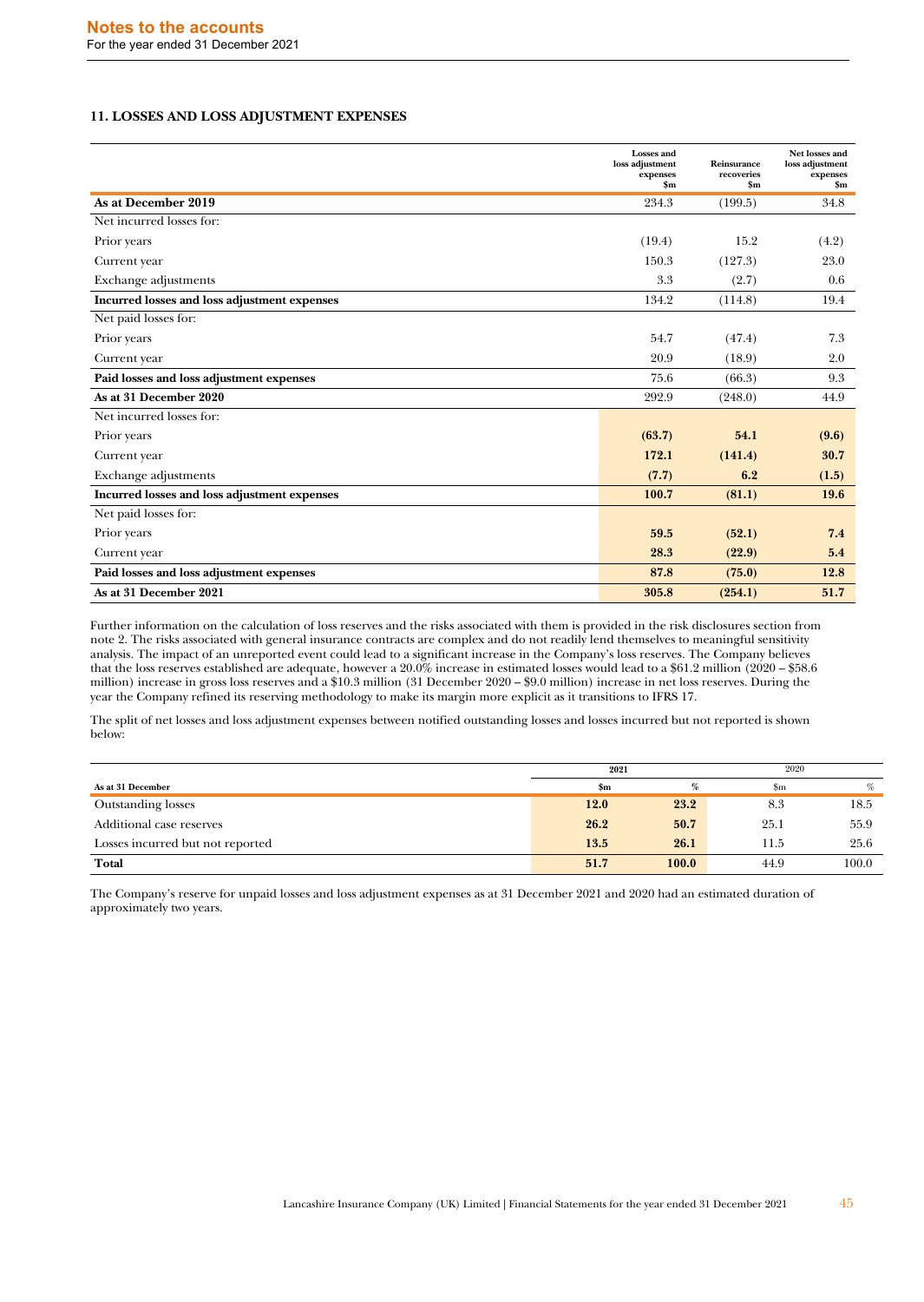# **Notes to the accounts**

For the year ended 31 December 2021

# CLAIMS DEVELOPMENT

The development of insurance liabilities is indicative of the Company's ability to estimate the ultimate value of its insurance liabilities. The Company began writing insurance and reinsurance business in October 2006.

|                                             | 2011<br>and  |             |             |             |               |             |               |                       |               |               |               |                |
|---------------------------------------------|--------------|-------------|-------------|-------------|---------------|-------------|---------------|-----------------------|---------------|---------------|---------------|----------------|
| <b>Accident year</b>                        | prior<br>\$m | 2012<br>\$m | 2013<br>\$m | 2014<br>\$m | 2015<br>\$m\$ | 2016<br>\$m | 2017<br>\$m\$ | 2018<br>$\mathbf{Sm}$ | 2019<br>\$m\$ | 2020<br>\$m\$ | 2021<br>\$m\$ | Total<br>\$m\$ |
| <b>Gross losses</b>                         |              |             |             |             |               |             |               |                       |               |               |               |                |
| Estimate of ultimate liability <sup>1</sup> |              |             |             |             |               |             |               |                       |               |               |               |                |
| At end of accident year                     | 624.7        | 168.9       | 137.6       | 118.4       | 137.0         | 141.4       | 89.7          | 126.7                 | 94.2          | 152.0         | 167.3         |                |
| One year later                              | 545.3        | 144.4       | 126.8       | 93.6        | 110.6         | 149.3       | 93.8          | 120.8                 | 76.7          | 112.9         |               |                |
| Two years later                             | 540.8        | 140.5       | 104.2       | 83.2        | 102.6         | 130.3       | 86.2          | 104.0                 | 61.3          |               |               |                |
| Three years later                           | 550.9        | 132.8       | 108.7       | 78.6        | 99.0          | 104.6       | 102.6         | 104.5                 |               |               |               |                |
| Four years later                            | 569.0        | 122.7       | 106.5       | 76.3        | 93.7          | 103.1       | 98.9          |                       |               |               |               |                |
| Five years later                            | 588.5        | 121.7       | 106.2       | 77.5        | 92.7          | 94.3        |               |                       |               |               |               |                |
| Six years later                             | 593.8        | 121.7       | 106.2       | 77.5        | 92.7          |             |               |                       |               |               |               |                |
| Seven years later                           | 565.7        | 117.2       | 106.5       | 77.6        |               |             |               |                       |               |               |               |                |
| Eight years later                           | 565.7        | 117.2       | 106.5       |             |               |             |               |                       |               |               |               |                |
| Nine years later                            | 566.6        | 117.2       |             |             |               |             |               |                       |               |               |               |                |
| Ten years later                             | 566.6        |             |             |             |               |             |               |                       |               |               |               |                |
| Current estimate of cumulative              |              |             |             |             |               |             |               |                       |               |               |               |                |
| liability                                   | 5.5          | 0.8         | 7.0         | 3.7         | 4.9           | 2.0         | 23.5          | 18.3                  | 34.1          | 67.0          | 139.0         | 305.8          |
| Payments made                               | 561.1        | 116.4       | 99.5        | 73.9        | 87.8          | 92.3        | 75.4          | 86.2                  | 27.2          | 45.9          | 28.3          | 1,294.0        |
| <b>Total gross liability</b>                | 566.6        | 117.2       | 106.5       | 77.6        | 92.7          | 94.3        | 98.9          | 104.5                 | 61.3          | 112.9         | 167.3         | 1,599.8        |

(1) Adjusted for revaluation of foreign currencies at the exchange rate as at 31 December 2021.

|                                            | 2011<br>and    |             |             |               |             |             |               |             |             |               |             |                |
|--------------------------------------------|----------------|-------------|-------------|---------------|-------------|-------------|---------------|-------------|-------------|---------------|-------------|----------------|
| <b>Accident year</b>                       | prior<br>\$m\$ | 2012<br>\$m | 2013<br>\$m | 2014<br>\$m\$ | 2015<br>\$m | 2016<br>\$m | 2017<br>\$m\$ | 2018<br>\$m | 2019<br>\$m | 2020<br>\$m\$ | 2021<br>\$m | Total<br>\$m\$ |
| Reinsurance                                |                |             |             |               |             |             |               |             |             |               |             |                |
| Estimate of ultimate recovery <sup>1</sup> |                |             |             |               |             |             |               |             |             |               |             |                |
| At end of accident year                    | 536.1          | 146.1       | 113.9       | 98.1          | 114.6       | 126.4       | 72.7          | 109.7       | 82.3        | 128.7         | 137.5       |                |
| One year later                             | 466.1          | 127.3       | 105.2       | 77.6          | 93.3        | 137.2       | 79.0          | 108.8       | 67.1        | 96.0          |             |                |
| Two years later                            | 462.4          | 123.1       | 86.5        | 68.7          | 86.4        | 122.0       | 73.9          | 95.0        | 53.0        |               |             |                |
| Three years later                          | 472.9          | 116.8       | 90.2        | 65.2          | 83.4        | 97.1        | 89.0          | 95.3        |             |               |             |                |
| Four years later                           | 490.5          | 107.8       | 88.4        | 63.4          | 79.1        | 95.7        | 86.3          |             |             |               |             |                |
| Five years later                           | 506.6          | 107.7       | 88.1        | 64.5          | 78.1        | 88.4        |               |             |             |               |             |                |
| Six years later                            | 511.3          | 107.6       | 88.1        | 64.4          | 78.1        |             |               |             |             |               |             |                |
| Seven years later                          | 487.9          | 103.8       | 88.4        | 64.5          |             |             |               |             |             |               |             |                |
| Eight years later                          | 488.7          | 103.8       | 88.4        |               |             |             |               |             |             |               |             |                |
| Nine years later                           | 489.6          | 103.8       |             |               |             |             |               |             |             |               |             |                |
| Ten years later                            | 489.6          |             |             |               |             |             |               |             |             |               |             |                |
| Current estimate of cumulative<br>recovery | 4.6            | 0.7         | 5.8         | 3.1           | 4.0         | 1.7         | 19.5          | 15.1        | 29.9        | 55.1          | 114.6       | 254.1          |
| <b>Payments received</b>                   | 485.0          | 103.1       | 82.6        | 61.4          | 74.1        | 86.7        | 66.8          | 80.2        | 23.1        | 40.9          | 22.9        | 1,126.8        |
| Total reinsurance recoverable              | 489.6          | 103.8       | 88.4        | 64.5          | 78.1        | 88.4        | 86.3          | 95.3        | 53.0        | 96.0          | 137.5       | 1,380.9        |

(1) Adjusted for revaluation of foreign currencies at the exchange rate as at 31 December 2021.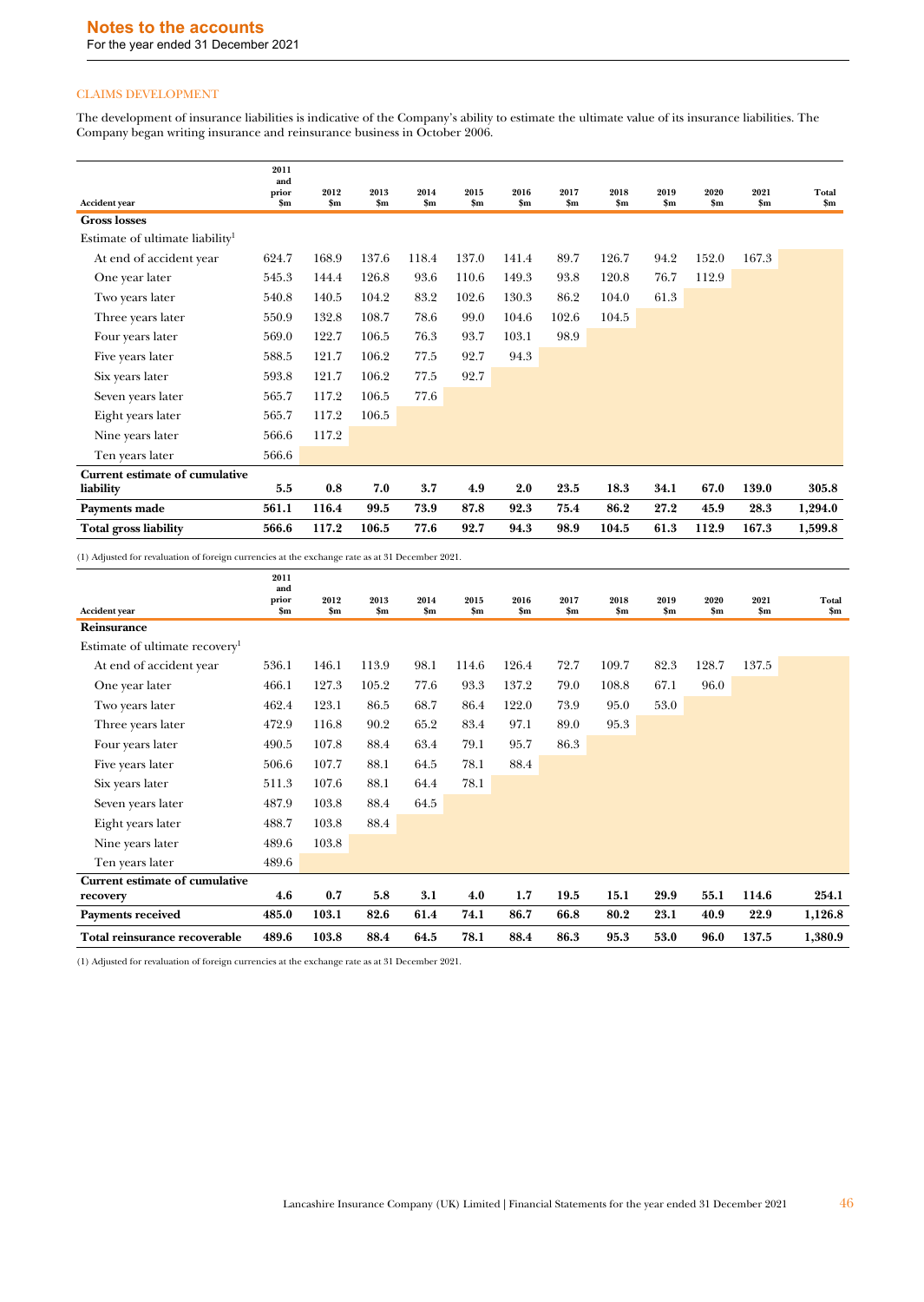# **Notes to the accounts**

For the year ended 31 December 2021

| <b>Accident year</b>                        | 2011<br>and<br>prior<br>\$m | 2012<br>\$m | 2013<br>\$m\$ | 2014<br>\$m | 2015<br>\$m | 2016<br>\$m\$ | 2017<br>\$m | 2018<br>\$m | 2019<br>\$m | 2020<br>\$m | 2021<br>\$m\$ | Total<br>\$m\$ |
|---------------------------------------------|-----------------------------|-------------|---------------|-------------|-------------|---------------|-------------|-------------|-------------|-------------|---------------|----------------|
| <b>Net losses</b>                           |                             |             |               |             |             |               |             |             |             |             |               |                |
| Estimate of ultimate liability <sup>1</sup> |                             |             |               |             |             |               |             |             |             |             |               |                |
| At end of accident year                     | 88.6                        | 22.8        | 23.7          | 20.3        | 22.4        | 15.0          | 17.0        | 17.0        | 11.9        | 23.3        | 29.8          |                |
| One year later                              | 79.2                        | 17.1        | 21.6          | 16.0        | 17.3        | 12.1          | 14.8        | 12.0        | 9.6         | 16.9        |               |                |
| Two years later                             | 78.4                        | 17.4        | 17.7          | 14.5        | 16.2        | 8.3           | 12.3        | 9.0         | 8.3         |             |               |                |
| Three years later                           | 78.0                        | 16.0        | 18.5          | 13.4        | 15.6        | 7.5           | 13.6        | 9.2         |             |             |               |                |
| Four years later                            | 78.5                        | 14.9        | 18.1          | 12.9        | 14.6        | 7.4           | 12.6        |             |             |             |               |                |
| Five years later                            | 81.9                        | 14.0        | 18.1          | 13.0        | 14.6        | 5.9           |             |             |             |             |               |                |
| Six years later                             | 82.5                        | 14.1        | 18.1          | 13.1        | 14.6        |               |             |             |             |             |               |                |
| Seven years later                           | 77.8                        | 13.4        | 18.1          | 13.1        |             |               |             |             |             |             |               |                |
| Eight years later                           | 77.0                        | 13.4        | 18.1          |             |             |               |             |             |             |             |               |                |
| Nine years later                            | 77.0                        | 13.4        |               |             |             |               |             |             |             |             |               |                |
| Ten years later                             | 77.0                        |             |               |             |             |               |             |             |             |             |               |                |
| Current estimate of cumulative              |                             |             |               |             |             |               |             |             |             |             |               |                |
| liability                                   | 0.9                         | 0.1         | 1.2           | 0.6         | 0.9         | 0.3           | 4.0         | 3.2         | 4.2         | 11.9        | 24.4          | 51.7           |
| Payments made                               | 76.1                        | 13.3        | 16.9          | 12.5        | 13.7        | 5.6           | 8.6         | 6.0         | 4.1         | 5.0         | 5.4           | 167.2          |
| <b>Total net liability</b>                  | 77.0                        | 13.4        | 18.1          | 13.1        | 14.6        | 5.9           | 12.6        | 9.2         | 8.3         | 16.9        | 29.8          | 218.9          |

(1) Adjusted for revaluation of foreign currencies at the exchange rate as at 31 December 2021.

The inherent uncertainty in reserving gives rise to favourable or adverse development on the established reserves. The total favourable development on net losses and loss adjustment expenses, excluding the impact of foreign exchange revaluations, was as follows:

|                              | 2021  |               | 2020   |       |
|------------------------------|-------|---------------|--------|-------|
|                              | Gross | Net           | Gross  | Net   |
|                              | \$m   | $\mathbf{Sm}$ | \$m    | \$m   |
| 2011 accident year and prior |       |               | (0.8)  |       |
| 2012 accident year           |       | –             |        |       |
| 2013 accident year           |       |               | (0.2)  |       |
| 2014 accident year           | (0.4) | (0.1)         | (0.9)  | (0.1) |
| 2015 accident year           | 0.2   | 0.1           | 0.6    | 0.1   |
| 2016 accident year           | 8.8   | 1.4           | 1.5    | 0.1   |
| 2017 accident year           | 3.6   | 0.9           | (15.9) | (1.2) |
| 2018 accident year           | (1.0) | (0.2)         | 17.0   | 3.0   |
| 2019 accident year           | 15.1  | 1.3           | 18.1   | 2.3   |
| 2020 accident year           | 37.4  | 6.2           |        |       |
| Total favourable development | 63.7  | 9.6           | 19.4   | 4.2   |

The favourable development in 2021 was primarily driven by general IBNR releases on the 2020 accident year across most lines of business due to a lack of reported claims.

The largest net loss the Company suffered during the year was a risk loss relating to its political violence subclass which was adversely impacted by the unrest in South Africa in July. The only other individually significant net loss during the year was from hurricane Ida, which made landfall on 29 August 2021, in the U.S. state of Louisiana and continued its path across the U.S. mainland into the north-eastern region, causing significant property and flooding damage.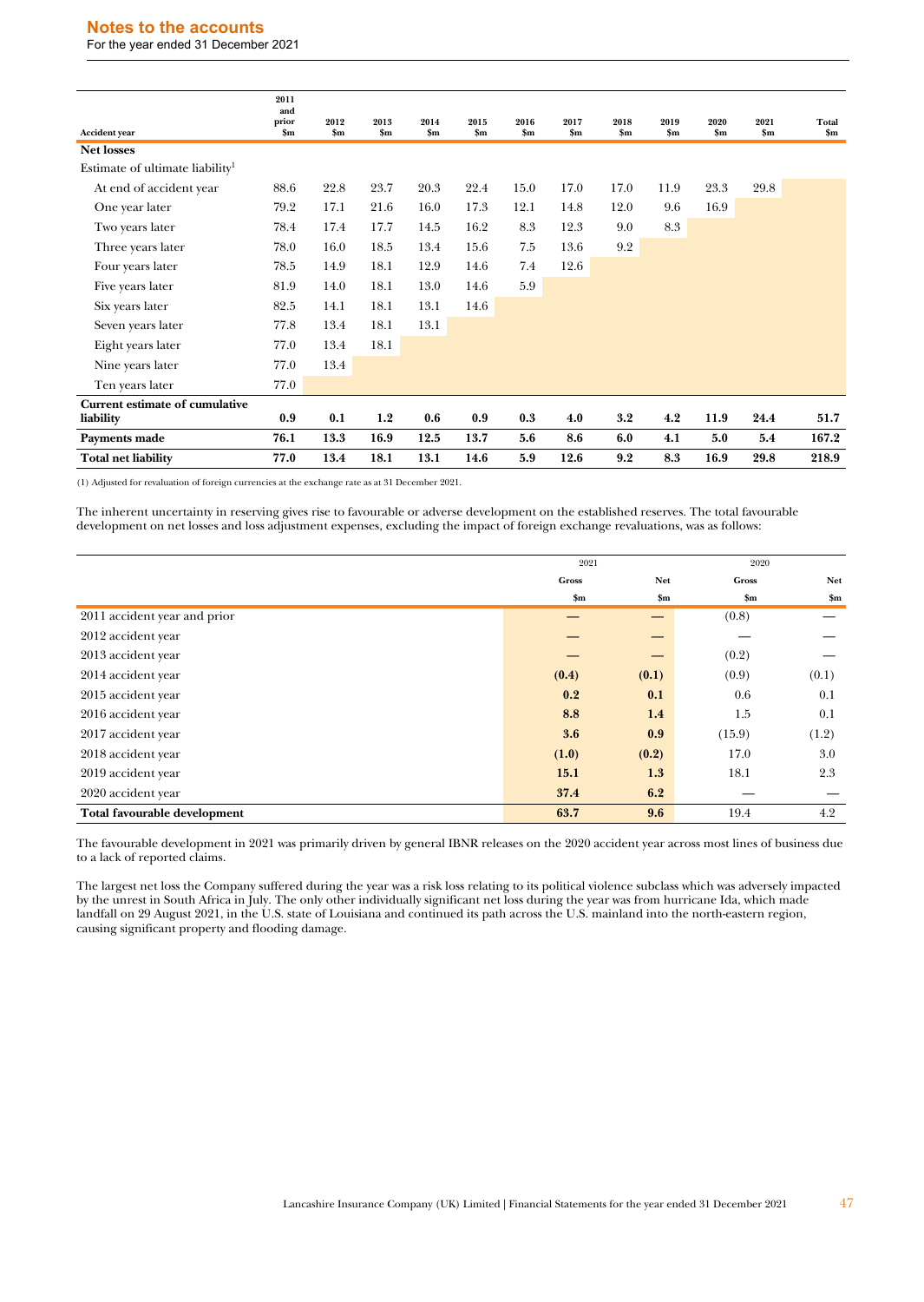### **12. INSURANCE, REINSURANCE AND OTHER RECEIVABLES**

|                                                       | 2021<br>\$m\$ | 2020<br>$\mathbf{S}$ m |
|-------------------------------------------------------|---------------|------------------------|
| Inwards premiums receivable from insureds and cedants | 142.2         | 130.3                  |
| Reinsurance assets                                    |               |                        |
| - Reinsurance recoveries                              | 254.1         | 248.0                  |
| - Other receivables                                   | 20.2          | 19.5                   |
| Other receivables                                     | 2.7           | 1.2                    |
| Accrued interest receivable                           | 0.8           | 1.1                    |
| Total receivables                                     | 420.0         | 400.1                  |

Other receivables consist primarily of unsettled investment trades and prepaid expenses. All receivables are considered current other than \$11.2 million (31 December 2020 – \$12.6 million) of inwards premiums receivable related to multi-year contracts. The carrying value approximates fair value due to the short-term nature of the receivables. There are no significant concentrations of credit risk within the Company's receivables.

### **13. DEFERRED TAX**

| . December                          | 2021          | 2020 |
|-------------------------------------|---------------|------|
| лэ a                                | $\mathbf{Sm}$ | .nm  |
| liability<br>$\mathbf{r}$<br>$+0.1$ | (0.2)         | .    |

The deferred tax asset relates mainly to timing differences on capital allowances and is classified as non-current.

Changes to the UK main rate of corporation tax have been enacted under the Finance Act 2021 increasing the tax rate to 25% from 19%, effective 1 April 2023. This has resulted in the recognition of deferred tax assets and liabilities at 25% on items where the tax reversal is expected to take effect on 1 April 2023, with a related tax expense of \$nil.

# **14. SHARE CAPITAL**

| Authorised ordinary shares of £1 each | Number      | $\pm m$ |  |
|---------------------------------------|-------------|---------|--|
| As at 31 December 2021 and 2020       | 200,000,000 | 200.0   |  |
|                                       |             |         |  |

| , called up and fully paid                   | Number                     | £m   | $_{\rm sm}$ |
|----------------------------------------------|----------------------------|------|-------------|
| Allocated.                                   |                            |      |             |
| 2020<br>2021<br>!1 and<br>December :<br>Asat | .987.956<br>0 <sup>7</sup> | 98.0 | 188.4       |

During 2021, the Directors authorised the payment of an interim dividend of \$nil (2020 - \$nil).

### **15. RELATED PARTY DISCLOSURES**

### REMUNERATION OF DIRECTORS

The Company has no employees. All UK employees in the Lancashire Group are employed and remunerated by LISL. The emoluments of these employees are recharged as part of a management charge under a management service agreement.

|                                                       | 2021<br>\$m | 2020<br>\$m |
|-------------------------------------------------------|-------------|-------------|
| Directors' remuneration                               | 2.1         |             |
| Amounts receivable under long term incentive schemes  | 0.5         |             |
| Company contributions to money purchase pension plans | 0.1         |             |

The aggregate of remuneration and amounts receivable under long term incentive schemes of the highest paid Director was \$848,842 (2020: \$1,257,227), and Company pension contributions of \$5,508 (2020: \$7,045) were made to a money purchase scheme on their behalf. During the year, the highest paid Director did not exercise RSS awards.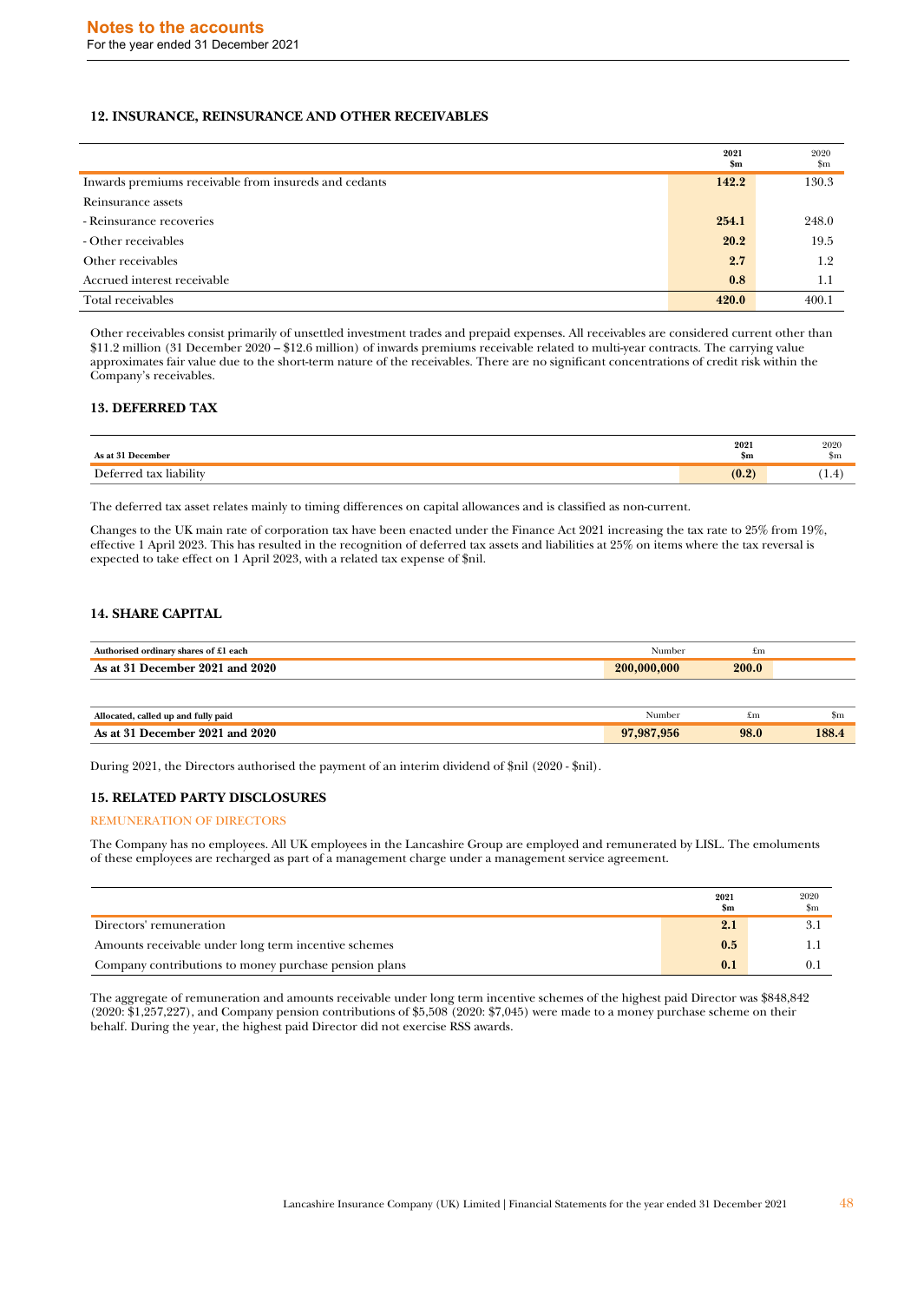|                                                                                                                                             |      | <b>Number of directors</b> |
|---------------------------------------------------------------------------------------------------------------------------------------------|------|----------------------------|
|                                                                                                                                             | 2021 | 2020                       |
| Retirement benefits are accruing to the following number of directors under:                                                                |      |                            |
| Money purchase schemes                                                                                                                      |      | Ð                          |
| The number of directors who exercised RSS awards was                                                                                        |      |                            |
| The number of directors in respect of whose qualifying services shares were received or receivable under<br>long term incentive schemes was |      |                            |

The interests of the directors in shares and restricted stock of LHL are as follows:

|                                | shares |                   |         | restricted stock |  |
|--------------------------------|--------|-------------------|---------|------------------|--|
| For the year ended 31 December | 2021   | 2020              | 2021    | 2020             |  |
| John Cadman                    |        | $\hspace{0.05cm}$ | 269,009 | 212,369          |  |
| <b>Russell Worsley</b>         | 33,328 | 33,328            | 51,100  | 41,800           |  |
| James Flude                    | 452    | 452               | 116,300 | 66,300           |  |
| <b>Steve Yeo</b>               | 44,818 | 36.312            | 63,300  | 48,300           |  |

The interests of Samantha Hoe-Richardson are disclosed in the Annual Report and Accounts of LHL. None of the other non-executive directors have any interest in the shares and restricted stock of LHL.

### TRANSACTIONS WITH AFFILIATES

Other operating expenses include the following amounts related to transactions with LICL, LISL and LMSCL under insurance service agreements.

| Income statement             | 2021<br>$\mathbf{Sm}$ | 2020<br>\$m |
|------------------------------|-----------------------|-------------|
| Service fee payable to LISL  | 24.4                  | 23.1        |
| Service fee payable to LICL  | 0.7                   | 0.6         |
| Service fee payable to LMSCL |                       | 0.1         |
| Total                        | 25.1                  | 23.8        |

The Company has entered into a quota share treaty agreement with LICL. Under this agreement, the Company cedes a share of all its business written or assumed and receives an override commission. The following balances and transactions with LICL under the quota share treaty are included in the Company's financial statements:

| <b>Balance sheet</b>                                     |       | 2020<br>$\mathbf{S}$ m |
|----------------------------------------------------------|-------|------------------------|
| <b>Assets</b>                                            |       |                        |
| Reinsurance assets                                       |       |                        |
| Unearned premiums on premiums ceded<br>$\qquad \qquad -$ | 89.5  | 84.5                   |
| Reinsurance recoveries<br>$\overline{\phantom{0}}$       | 208.3 | 185.3                  |
| Liabilities                                              |       |                        |
| Amounts payable to reinsurers                            | 17.7  | 23.1                   |
| Deferred acquisition costs ceded                         | 25.3  | 28.0                   |

| Statement of comprehensive income                             | 2021<br>$\mathbf{Sm}$ | 2020<br>.\$m |
|---------------------------------------------------------------|-----------------------|--------------|
| Outwards reinsurance premiums                                 | (154.2)               | (117.8)      |
| Change in unearned premiums on premiums ceded                 | 5.0                   | (0.9)        |
| Insurance losses and loss adjustment expenses recoverable     | 82.3                  | 75.3         |
| Insurance acquisition expenses ceded and overrider commission | 70.9                  | 62.1         |

The Company has entered into an underwriting services agreement with LSL on behalf of Lancashire Syndicate 3010. Under the terms of this agreement, the Company receives an override commission. The override commission receivable in relation to 2021 was \$0.0 million (2020 - \$0.9 million). During the year it was agreed to reduce the service fee recharge from LISL instead of charging an override commission.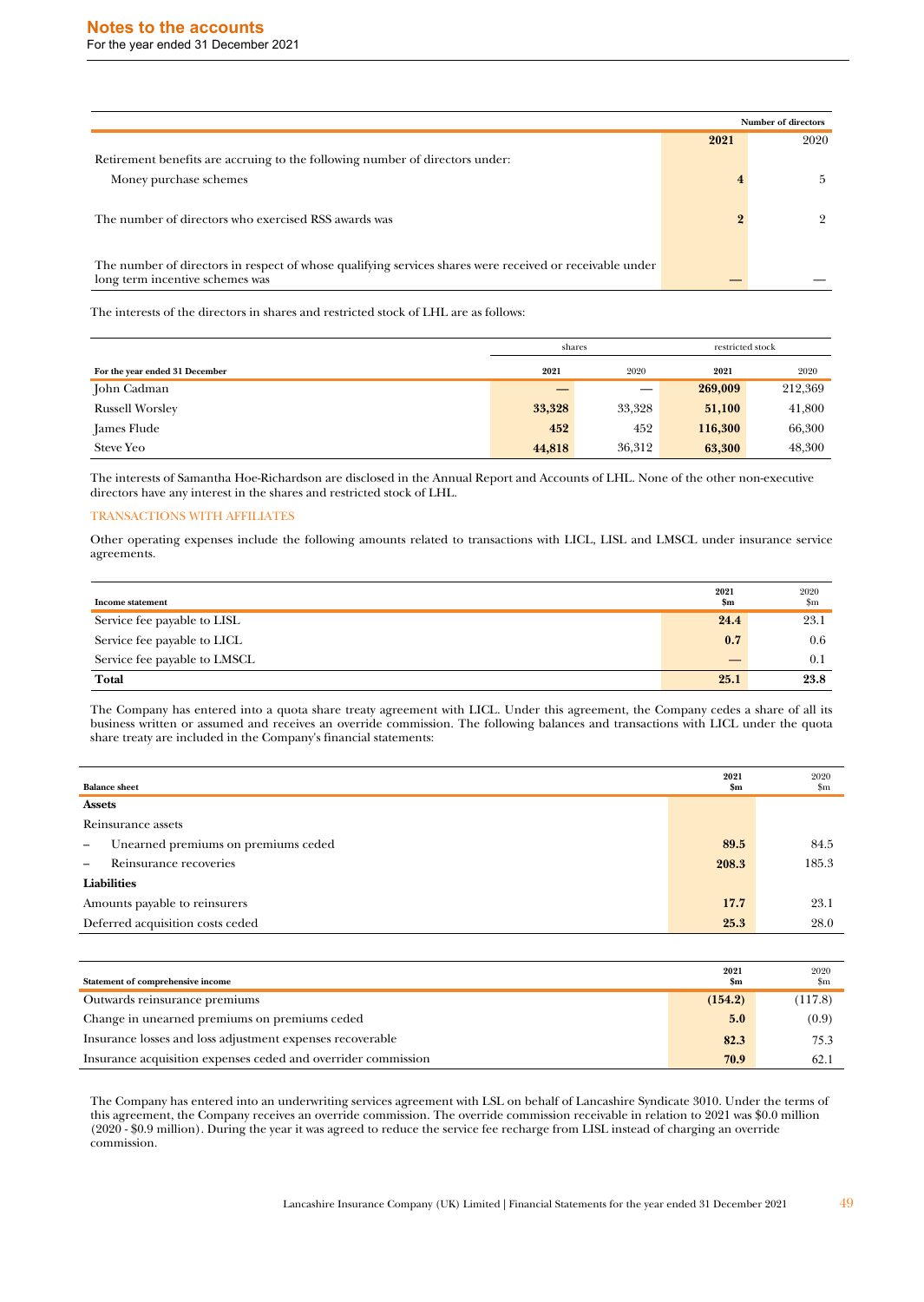The Company has entered into a quota share treaty agreement with LSL on behalf of Lancashire Syndicate 3010. Under this agreement, the Company assumes a share of certain business written or assumed and receives an override commission. The following balances and transactions with LSL on behalf of Syndicate 3010 under the quota share treaty are included in the Company's financial statements:

| <b>Balance sheet</b>     |                            | 2021<br>\$m | 2020<br>$\mathbf{S}$ m |
|--------------------------|----------------------------|-------------|------------------------|
| <b>Assets</b>            |                            |             |                        |
|                          | Insurance assets           |             |                        |
|                          | Premium receivable         | 13.3        | 2.9                    |
|                          | Deferred acquisition costs | 3.2         | 0.7                    |
|                          | Liabilities                |             |                        |
| $\overline{\phantom{m}}$ | Outstanding loss reserve   | 1.8         | 1.0                    |
|                          | Unearned premium reserve   | 10.8        | 1.7                    |

| Statement of comprehensive income             | 2021<br>\$m | 2020<br>\$m |
|-----------------------------------------------|-------------|-------------|
| Gross written premiums                        | 15.0        | 2.0         |
| Change in unearned premiums                   | (9.0)       | (1.3)       |
| Insurance losses and loss adjustment expenses | (0.8)       | (0.3)       |
| Insurance acquisition expenses                | (1.8)       | (0.5)       |

During 2017 the Company entered into a catastrophe excess of loss reinsurance agreement with LSL on behalf of Lancashire Syndicate 2010. The Company has recognised a total of \$12.5m in relation to claims on the contract (2020 - \$13.5 million) including a release of \$1.0m during 2021 (2020 - release of 0.8m). Claims of \$9.7 million were paid in 2021 (2020 - \$ nil).

### CONTINGENT LIABILITY

The Company provides guarantees in respect of the obligations of LISL under three operating leases to rent office accommodation. These operating leases were assigned to a third party during 2014, but LISL retains liability for the payments in the event of the default of the third party and its guarantor. The directors believe the risk of the third party and its guarantor not meeting their obligations under the leases to be remote. The leases expire in 2021.

### **16. PARENT COMPANY AND ULTIMATE HOLDING COMPANY**

The Company's immediate parent company is LIHL, a company registered in England. LHL, registered in Bermuda, owns 100 per cent of the issued share capital of LIHL as at 31 December 2021 and is the Company's ultimate holding company. The Company's parent and ultimate holding is Lancashire Holdings Limited, a company incorporated in Bermuda and whose registered office is Power House, 7 Parla-Ville Road, Hamilton, HM 11, Bermuda.

The financial statements of LHL may be viewed on Lancashire Holdings Limited's website at www.lancashiregroup.com.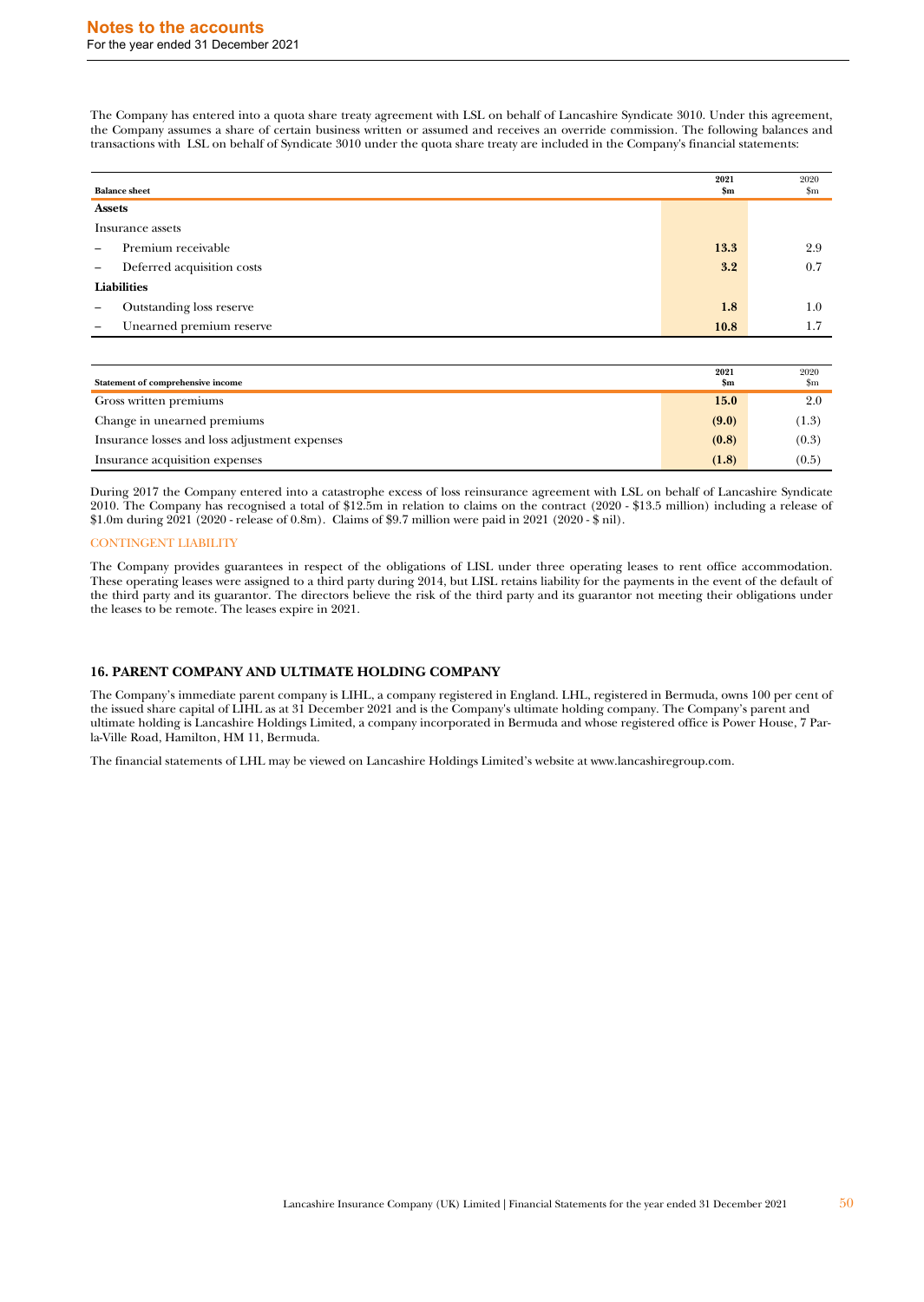<span id="page-50-0"></span>**Acquisition cost ratio** Ratio, in percent, of the sum of expenses for acquisition costs to net earned premiums

### **ACR**

Additional case reserves

### **Aggregate/Aggregation**

Accumulations of insurance loss exposures which result from underwriting multiple risks that are exposed to common causes of loss

**AFS**

Available for sale

**C98**

Cathedral Capital (1998) Limited

**CCHL** Cathedral Capital Holdings Limited

**CCSL** Cathedral Capital Services Limited

**CEO** Chief Executive Officer

### **BREEAM**

Building Research Establishment Environmental Assessment Method

### **Claim**

Demand by an insured for indemnity under an insurance contract

### **Combined ratio**

Ratio, in percent, of the sum of net insurance claims, expenses for acquisition of insurance contracts and administrative expenses to net earned premiums

### **The Company**

Lancashire Insurance Company (UK) Limited

**CRO** Chief Risk Officer

# **Deferred acquisition costs**

Costs incurred for the acquisition or the renewal of insurance policies (e.g. brokerage and premium taxes) which are deferred and amortised over the term of the insurance contracts to which they relate

### **Duration**

Duration is the weighted average maturity of a security's cash flows, where the present values of the cash flows serve as the weights. The effect of the convexity on the portfolio's response to changes in interest rates is also factored in to the calculation

**EEA**

European Economic Area

### **EIOPA**

European Insurance and Occupational Pensions Authority

### **ERM**

Enterprise Risk Management

**ESG**

Environmental, Social and Corporate Governance

### **Excess of loss (XoL)**

Reinsurance or insurance that indemnifies the reinsured or insured against all or a specified portion of losses on an underlying insurance policy in excess of a specified amount

### **Expense ratio**

Ratio, in percent, of the sum of expenses for administrative expenses to net earned premiums

### **EU**

European Union

### **Facultative reinsurance**

A reinsurance risk that is placed by means of a separately negotiated contract as opposed to one that is ceded under a reinsurance treaty

# **FCBVS**

Fully converted book value per share

### **FCA** Financial Conduct Authority

**FRC**

Financial Reporting Council

**FTE** Full time equivalent

### **FVTPL**

Fair Value Through Profit and Loss

### **GHG**

Greenhouse gas emissions covers carbon dioxide (CO2), methane (CH4), nitrous oxide (N2O), hydrofluorocarbons (HFC), perfluorocarbons (PFC), nitrogen trifluoride (NF3) and sulphur hexafluoride (SF6)

# **GMT**

Greenwich Mean Time

**Gross premiums written** Amounts payable by the insured, excluding any taxes or duties levied on the premium, including any brokerage and commission deducted by intermediaries

### **The Group**

LHL and its subsidiaries

### **Industry Loss Warranty (ILW)**

A type of reinsurance or derivative contract through which one party will purchase protection based on the total loss arising from an event to the entire insurance industry rather than their own losses

### **International Accounting Standards (IAS)**

Standards for the preparation and presentation of financial statements created by the International Accounting Standards Board (IASB)

### **Incurred by not reported (IBNR)**

These are anticipated or likely claims that may result from insured events which have taken place, but for which no claims have yet been reported.

### **IFRIC**

International Financial Reporting Interpretations Committee

#### **IFRS**

International Financial Reporting Standards (as adopted by the European Union)

### **Internal audit charter**

A formal written document that sets out the mission, scope, responsibilities, authority, professional standards and the relationship with the external auditors and regulatory bodies of the internal audit function with the Company and its subsidiaries

### **IUA**

International Underwriting Association

### **Lancashire Foundation**

The Lancashire Foundation is a charity registered in England and Wales

# **LHL**

Lancashire Holdings Limited

### **LICL**

Lancashire Insurance Company Limited

# **LIHL**

Lancashire Insurance Holdings (UK) Limited

# **LIMSL**

Lancashire Insurance Marketing Services Limited **LISL**

# Lancashire Insurance Services Limited